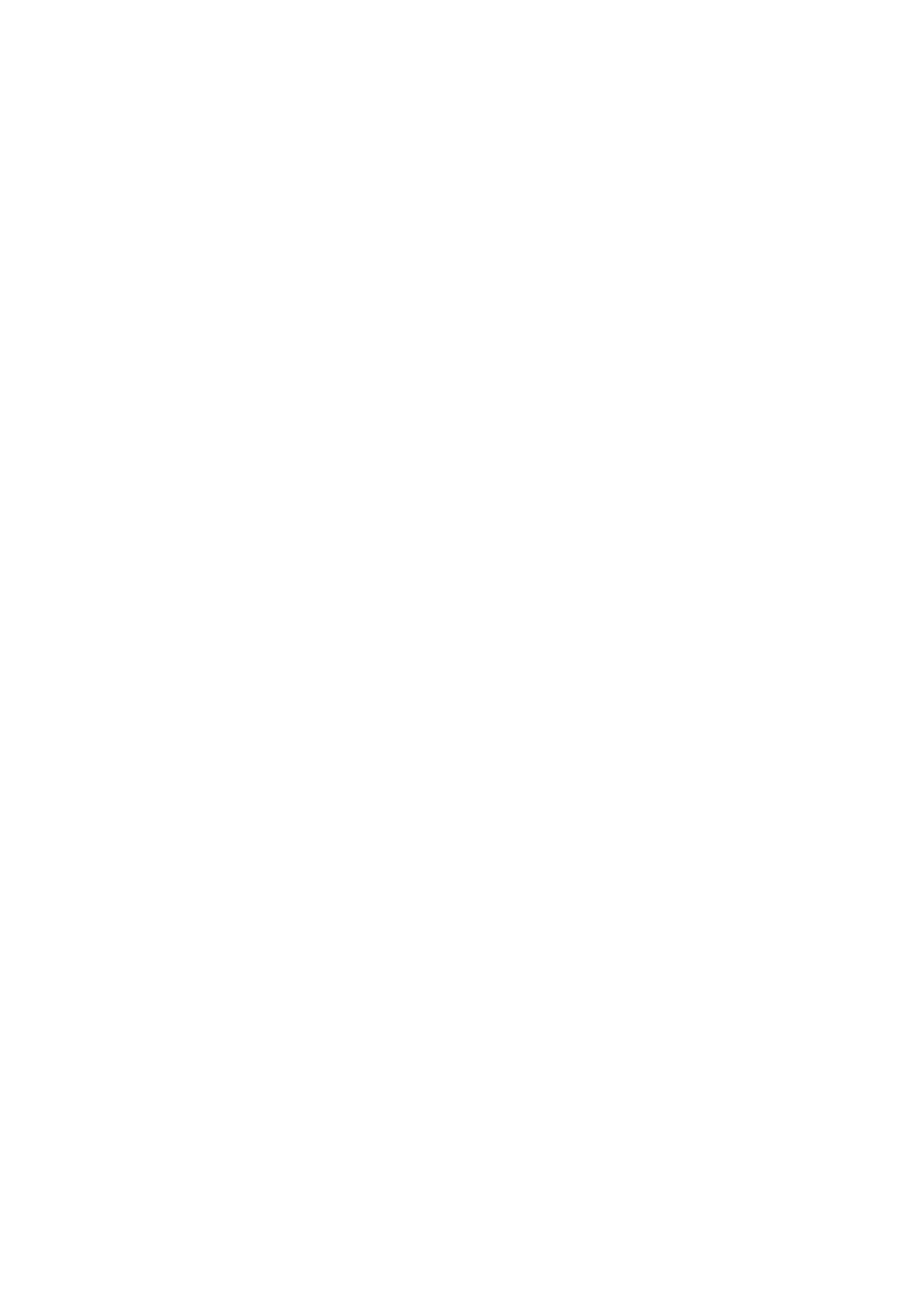#### Poster Hämatologie

# **H01**

#### F3AK treatment of aggressive lymphoma cells results in induction of apoptosis in vitro

#### Sonja Jantscher<sup>1</sup>, Sandra Haingartner<sup>1</sup>, Katrin Pansy<sup>1</sup>, Marta Szmyra<sup>1</sup>, Hildegard Greinix<sup>1</sup>, Peter Neumeister<sup>1</sup>, **Thomas Erker2 , Burkhard Klösch3 , Alexander Deutsch1**

1 Division of Hematology, Department of Internal Medicine, Medical University of Graz, Graz, Austria

2 Department of Medicinal Chemistry, Medical University of Vienna, Vienna, Austria

3 Ludwig Boltzmann Institute for Arthritis and Rehabilitation, Graz, Austria

**Background:** Difuse large B cell lymphoma (DLBCL) is the most common lymphoma entity in adults. The fact that the incidence of DLBCL is still increasing and that approximately one-third of patients relapses or does not attain remission, indicates the requirement to develop novel therapeutic strategies. The synthetically produced chalcone derivative F3AK showed growth inhibitory efects on various colon cancer cell lines. Hence, we aimed to determine the in vitro efect of F3AK known to possess anti-tumoral properties on aggressive lymphoma cells.

**Methods:** Therefore, we cultured seven different lymphoma cell lines (Karpas422 and SuDHL4 as GCB-DLBCL models, RI-1 and U2932 as ABC-DLBCL models, BL-2 and Raji as Burkitt lymphoma models, and Jurkat as model for T-NHLs) with F3AK followed by MTS assays to determine cell growth, cell cycle analysis and apoptosis assays (Annexin V-staining and PARPcleavage).

**Results:** After 72 hours of cell exposure to F3AK in culture, concentration-dependent growth inhibition with IC50 values ranging 675nM – 2073 nM in all investigated cell lines was observed. Furthermore, culturing of cells with F3AK resulted in more than 50 % of lymphoma cells staining positive for Annexin V and exhibited a SubG1 one peak after 24 h in a concentration of 1000nM and 500nM for all investigated lymphoma cell lines.

**Conclusions:** These preclinical data indicate that F3AK possesses pro-apoptotic efects on aggressive lymphoma cells. Thus, this agent should be further investigated regarding potential as novel anti-lymphoma therapy.

## **H02**

#### Nr4a1 possesses immune suppressive function in Myc-driven lymphomagenesis

#### Katrin Pansy<sup>1</sup>, Karoline Fechter<sup>1</sup>, Aditya Arra<sup>2</sup>, Alan Ramsay<sup>3</sup>, Hildegard Greinix<sup>1</sup>, Christine Beham-Schmid<sup>4</sup>, Peter Neumeister<sup>1</sup>, Alexander Deutsch<sup>1</sup>

1 Division of Hematology, Department of Internal Medicine, Medical University of Graz, Graz, Austria 2 Clinic for Experimental Pedriatics, Otto-von-Guericke-University, Magdeburg, Germany 3 Lymphoma Immunology research group, Kings's College, London, United Kingdom

4 Institute of Pathology, Medical University of Graz, Graz, Austria

**Background:** In aggressive lymphomas, low expression of NR4A1 is associated with poor lymphoma-specifc survival and its overexpression suppresses lymphoma cell growth in vivo indicating its tumor suppressive properties. The aim of this study was to comprehensively study the function of Nr4a1 loss in lymphomagenesis.

**Methods:** Therefore, we intercrossed the EuMyc lymphoma mouse model with the Nr4a1-/- mouse and monitored them until the onset of disease. Furthermore, we transplanted lymphoma cells of EµMyc Nr4a1-/- and EµMyc Nr4a1+/+ mice into immune-competent C57BL/6 mice and immune-deficient Fox Chase SCID beige mice. Finally, we performed co-culture cytotoxicity assays using OVA peptide-pulsed EµMyc Nr4a1+/+ and EµMyc Nr4a1-/- lymphoma cells and OVA targeting CD8+ T cells and measured T cell-mediated lymphoma cell lysis after 4 h, 8 h, 16 h und 24 h, respectively.

**Results:** We observed that loss of Nr4a1 leads to an accelerated lymphomagenesis in vivo, concomitant with increased expression of immune checkpoint components. Immunocompetent, but not immune-deficient mice, transplanted with Nr4a1-deficient lymphoma cells exhibited rapid lymphoma development, reduced survival, and upregulation of immune checkpoints. Interestingly, in our co-culture experiments using the OVA peptide-pulsed lymphoma cells and OVA targeting CD8+ T cells, we observed a massively diminished lymphoma cell lysis in the EµMyc Nr4a1-/- setting after 16 h and 24 h.

**Conclusions:** Our data suggest that Nr4a1 plays a critical role in regulating the licensing of immune evasion in aggressive lymphomas by regulating immune checkpoint expression. Thus, it might act as a potential target to restore anti-lymphoma immune responses.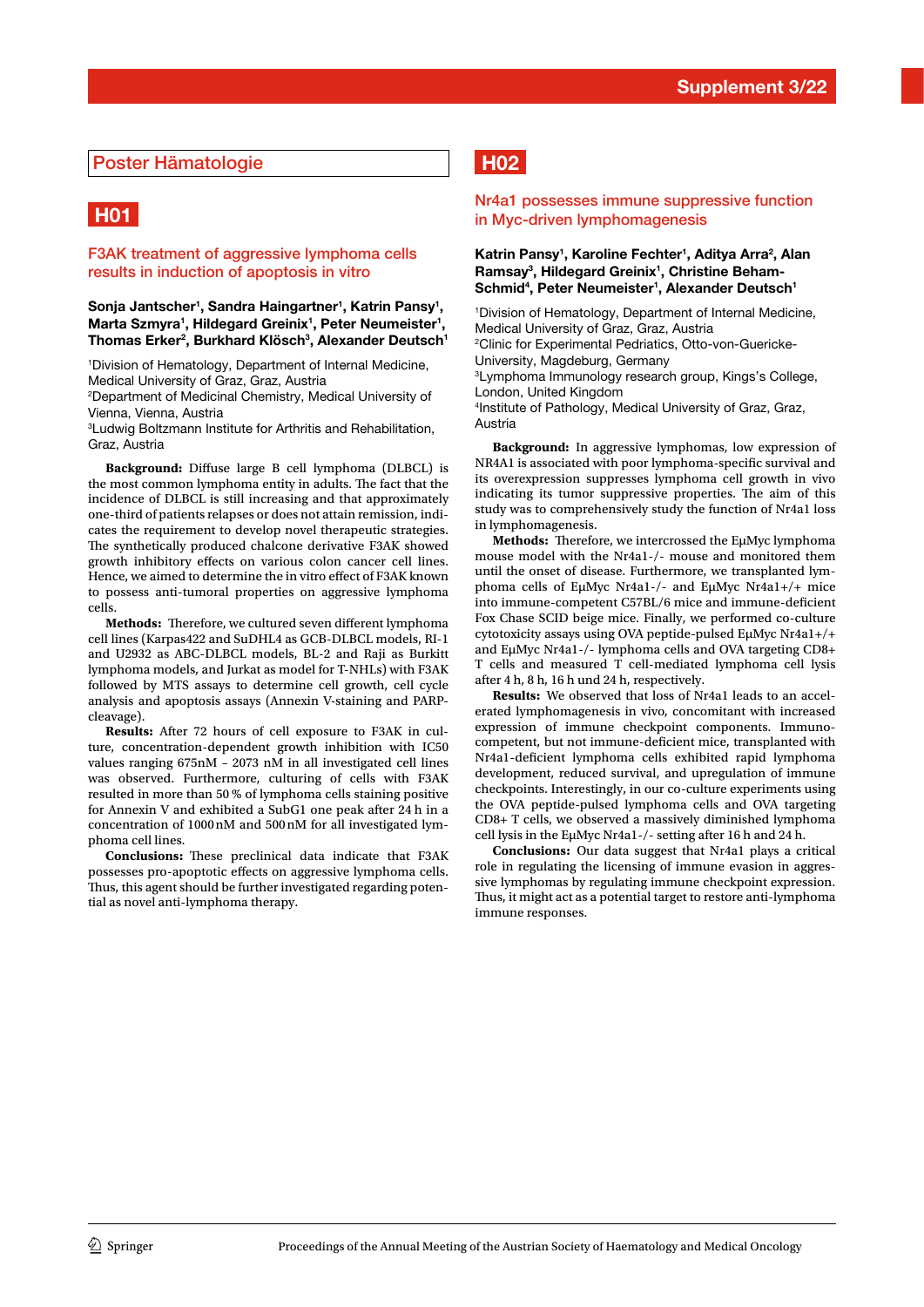## **H03**

#### Diphenyleneiodonium possesses cell growth inhibitory effects on aggressive lymphoma cells

#### Sandra Haingartner<sup>1</sup>, Sonja Jantscher<sup>1</sup>, Katrin Pansy<sup>1</sup>, Marta Szmyra<sup>1</sup>, Peter Neumeister<sup>1</sup>, Hildegard Greinix<sup>1</sup>, **Burkhard Klösch2 , Alexander Deutsch1**

1 Division of Hematology, Department of Internal Medicine, Medical University of Graz, Graz, Austria 2 Department of Pharmacology/Toxicology, Institute of Pharmaceutical Science, Ludwig Boltzmann Institute for Arthritis and Rehabilitation, Graz, Austria

**Background:** Difuse large B-cell lymphoma (DLBCL) possess a pronounced genetic and clinical heterogeneity. Transcription profling identifed a DLBCL subgroup that exhibits increased expression of genes involved in mitochondrial oxidative phosphorylation (OXPHOS) and which is insensitive to B-cell receptor inhibition. Therefore, we aim to investigate whether OXPHOS inhibition could be therapeutically targeted.

**Methods:** We used seven diferent lymphoma cell lines (Karpas422 and SuDHL4 as GCB-DLBCL models, RI-1 and U2932 as ABC-DLBCL models, BL2 as Burkitt lymphoma model and Jurkat as model for T-cell non-Hodgkin's lymphoma). These cells were cultured with Diphenyleneiodonium (DPI) – an OXPHOSinhibitor – followed by cell-growth assays as well as cell-cycle analysis and apoptosis assays.

**Results:** After 72 hours of DPI exposure, a concentrationdependent growth inhibition in all investigated cell lines was detected by MTS assay. Especially, DLBCL cell lines exhibited low IC50 values ranging from 12 nM to 40 nM, whereas IC50 values for BL2 (149 nM) and Jurkat (640 nM) cells were higher (*p*=0.071). Furthermore, DPI treatment (250 nM, 50 nM and 10 nM) of SuDHL4 and BL2 cells induced a cell cycle arrest in the S phase in comparison to untreated cells. In Jurkat and U2932 cells, a change in cell cycle distribution was also observed but to a lower extend. Interestingly, in these four cell lines no apoptotic efects were detected.

**Conclusions:** These preclinical data indicate that DPI treatment causes cell growth inhibition, which is mediated by changes in cell cycle distribution. Thus, pharmacologic inhibition of OXPHOS might serve as a novel therapeutic approach for further DLBCL therapies.

## **H04**

#### Brusatol inhibits cell growth of aggressive lymphoma cells in vitro by inducing apoptosis

#### **Marta Szmyra1 , Sonja Jantscher1 , Sandra**  Haingartner<sup>1</sup>, Katrin Pansy<sup>1</sup>, Barbara Uhl<sup>1</sup>, Hildegard Greinix<sup>1</sup>, Peter Neumeister<sup>1</sup>, Michael Dengler<sup>2</sup>, **Burkhard Kloesch<sup>3</sup>, Alexander Deutsch<sup>1</sup>**

1 Division of Hematology, Department of Internal Medicine, Medical University of Graz, Graz, Austria 2 Division of Oncology, Department of Internal Medicine, Medical University of Graz, Graz, Austria 3 Ludwig Boltzmann Institute for Arthritis and Rehabilitation, Graz, Austria

**Background:** Aggressive lymphomas represent the most common lymphoid malignancies in adults with an increasing incidence. Despite great advances in therapy, treatment fails in

more than one-third of patients, indicating the need for novel therapeutic strategies. Thus, in this study, we investigated the potential of Brusatol to treat aggressive lymphomas.

Methods: The effect of Brusatol was studied in seven lymphoma cell lines (GCB- and NGCB-DLBCL, T-ALL and Burkitt lymphoma). Cells were treated with increasing Brusatol concentrations to determine IC50 values. After 24 hours Brusatol treatment (50 and 250 nM), apoptotic assays (Annexin V staining, Caspase-3 cleavage, PARP cleavage) and cell cycle analysis were performed. Furthermore, samples from untreated and Brusatol-treated cells were collected for Western blot analysis.

**Results:** In all seven cell lines, Brusatol inhibited cell growth in a concentration-dependent manner. GCB-DLBCL and Burkitt lymphoma cell lines exhibited a higher sensitivity to Brusatol in all apoptotic assays. Interestingly, Western blot analysis of Brusatol-sensitive cell lines showed decreased protein levels of BCL2, BCLXL, and MCL1. Furthermore, in the above-mentioned cell lines, a reduced p53 and MYC protein expression were detected after treatment. Notably, cell lines with higher MYC levels are more sensitive to Brusatol treatment.

**Conclusions:** Our data indicate that Brusatol is able to efficiently induce cell death in aggressive lymphoma cells by reducing the expression of pro-survival proteins. Interestingly, cells with MYC overexpression were especially sensitive to this compound. Together, our study suggests that Brusatol represents a promising agent to develop novel anti-lymphoma therapies.

## **H05**

#### Distinct chemokine receptor expression profles are associated with the clinicopathological features of follicular lymphoma

#### Lukas Gaksch<sup>1</sup>, Barbara Uhl<sup>1</sup>, Katrin Pansy<sup>1</sup>, **T. Schukoff1 , Hildegard T. Greinix1 , Christine Beham-**Schmid<sup>2</sup>, Peter Neumeister<sup>1</sup>, Katharina T. Prochazka<sup>1</sup>, **Alexander J. Deutsch1**

1 Division of Hematology, Department of Internal Medicine, Medical University of Graz, Graz, Austria 2 Institute of Pathology, Medical University of Graz, Graz, Austria

**Background:** Follicular lymphoma (FL) is a heterogeneous disease. Recently, progression of disease within 24 months (POD24) was shown to associated poor prognosis. Currently, there exists no marker identifying FL with later POD24. Since chemokine receptors (CCR) play a key role in lymphomagenesis, we comprehensively studied the expression pattern of these receptors in FLs with and without POD24.

**Methods:** We performed an expression analysis of mRNA levels of 17 CCRs (CCR1-CCR10, CXCR1- CXCR5, XCR1, and CX3CR) in tissue biopsies of 279 FL patients with POD24 and without POD24 and correlated results with patients' outcome. Non-neoplastic tonsils were included as controls.

**Results:** In our expression analysis we observed that the CCR expression profles of FL difered substantially from those of non-neoplastic tonsils, with a higher expression of CCR8 (70 fold,  $p = 0.008$ ), and lower expression of CCR7 (2-fold,  $p = 0.018$ ) in FL. By comparing the CCR expression profles of FL with POD24 to FL without POD24, we found a lower expression of CCR5 (5.5-fold, *p*=0.019), CXCR2 (5-fold, *p*=0.027) and CXCR3 (563-fold, *p*<0.001) in FLs with POD24. By comparing the CCR pattern to clinical data of FL patients, we observed that high expression of CCR3, CCR4, CCR7, and CCR10 was associated with worse lymphoma-specifc survival.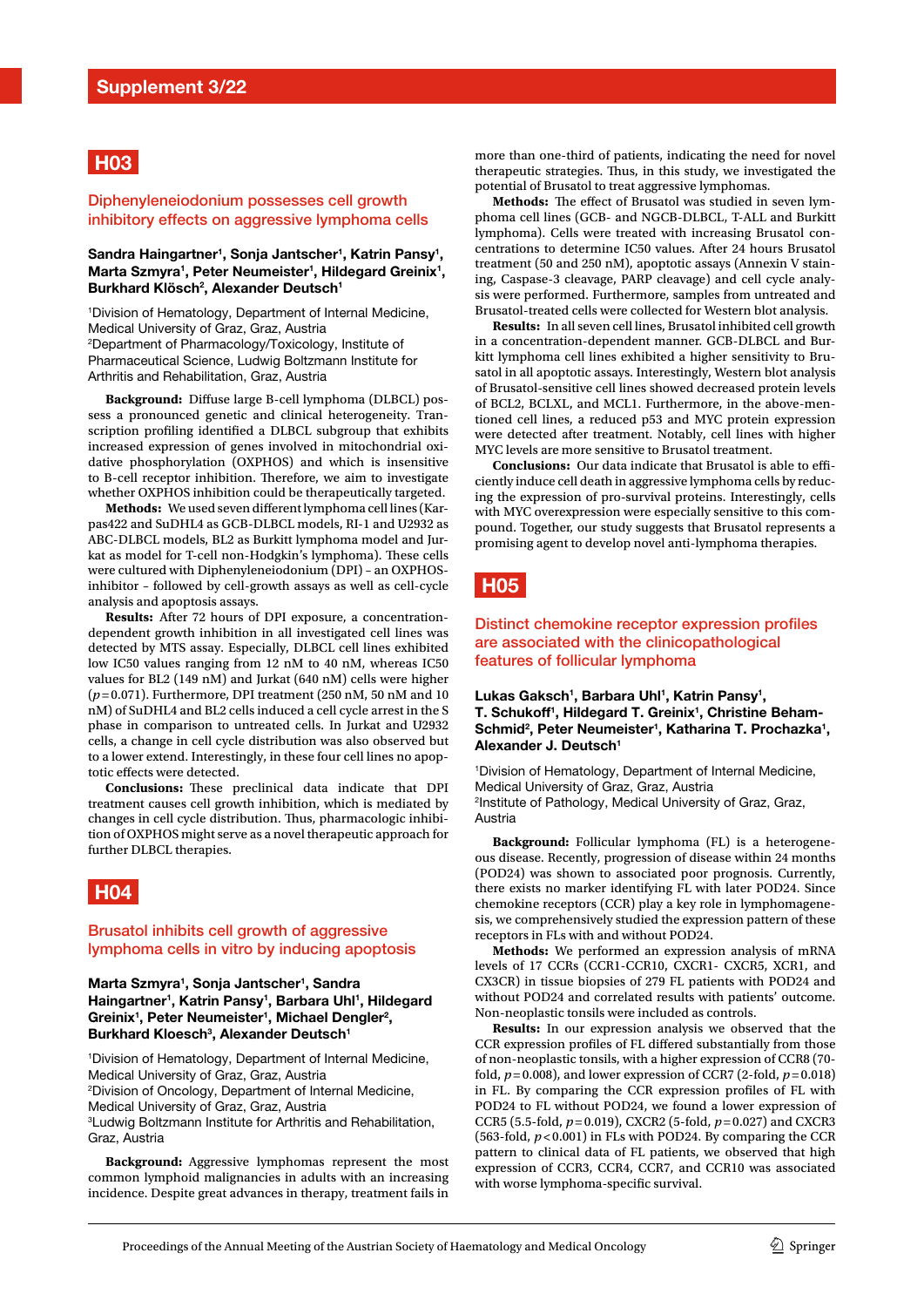**Conclusions:** Overall, our results suggest that a distinct chemokine receptor pattern might be associated with early progression of FL. Thus, several receptors might serve as a useful clinical prognostic marker for risk stratifcation and might be potential novel therapeutic targets in future lymphoma therapy.

## **H06**

#### Distinct expression signatures of chemokine receptors in primary CNS lymphoma

#### **Anna Brunner1 , Tanja Vanessa Mascher3 , Katrin**  Pansy<sup>2</sup>, Verena Gellner<sup>1</sup>, Etienne Holl<sup>1</sup>, Michael Mokry<sup>1</sup>, Ariane Aigelsreiter<sup>3</sup>, Peter Neumeister<sup>2</sup>, Hildegard Greinix<sup>2</sup>, Christine Beham-Schmid<sup>3</sup>, Barbara **Uhl2 , Alexander Deutsch2**

1 Department of Neurosurgery, Medical University Graz, Graz, Austria

2 Division of Hematology, Department of Internal Medicine, Medical University of Graz, Graz, Austria

3 Diagnostic and Research Institute of Pathology, Medical University of Graz, Graz, Austria

**Background:** Chemokine receptors (CRs) mediate the migration and activation of lymphocytes through binding of their ligands. Previous studies have shown that there are important contributions of CRs to the development, progression, and dissemination of lymphoid malignancies.

**Aim:** Due to the limited knowledge on the expression profle in primary central nervous system lymphoma (PCNS-L), we aimed to comprehensively study the expression patterns of CRs in primary central nervous system lymphoma.

**Methods:** For this purpose, expression analysis of 19 wellcharacterized CRs in biopsies of patients with PCNS-L (*n*=28), and cDNA isolated from tonsils of healthy donors (*n*=5) was performed by using semiquantitative real-time PCR (qPCR). Germinal centre B cells (GC-B,  $n=5$ ) were included as nonneoplastic controls.

**Results:** The chemokine receptor expression profile of PCNS-L substantially difered from those of non-neoplastic GC-B, with a higher expression of CCR1 (42-fold, *p*=0.01), CCR4 (72-fold, *p*=0.009), CCR9 (8.9-fold, *p*=0.054) and CXCR6 (4.8 fold,  $p=0.096$ ), lower expression of CCR6 (2.9-fold,  $p=0.007$ ) and de novo expression of CCR5, CXCR2 and XCR1 (*p*<0.05) in PCNS-L, respectively. By comparing the CR pattern to clinical data of PCNS-L patients, we observed that high expression of CCR2 ( $p = 0.045$ ), CCR6 ( $p = 0.021$ ) and CXCR4 ( $p = 0.026$ ) were associated with worse lymphoma specific survival using univariate analysis.

**Conclusions:** Our data indicate that a distinct CR expression pattern is implicated in the development of PCNS-L and that several receptors might serve as a useful clinical prognostic marker and represent a potential novel therapeutic target for lymphoma therapy.

# **H07**

Impact of distinct expression profles of eukaryotic initiation factors on the pathogenesis and prognosis of primary central nervous system lymphomas

#### Barbara Uhl<sup>1</sup>, Cassandra Lindahal<sup>1</sup>, Julia Unterluggauer<sup>2</sup>, Katrin Pansy<sup>1</sup>, **Katharina T. Prochazka1 , Hildegard T. Greinix1 , Peter**  Neumeister<sup>1</sup>, Christine Beham-Schmid<sup>2</sup>, Johannes **Haybäck2,3, Alexander Deutsch1**

1 Division of Hematology, Department of Internal Medicine, Medical University of Graz, Graz, Austria

2 Diagnostic & Research Center for Molecular BioMedicine, Institute of Pathology, Medical University of Graz, Graz, Austria

3 Institute of Pathology, Neuropathology and Molecular Pathology, Medical University of Innsbruck, Innsbruck, Austria

**Background:** Primary central nervous system lymphoma (PCNSL) is a rare, but aggressive extranodal lymphoma type. The current standard treatment is high-dose methotrexatebased induction chemotherapy. However, relapses with poor prognosis are frequent within treated patients. Since our group clearly demonstrated that eukaryotic initiation factors (eIFs) were signifcantly associated with clinical course of aggressive lymphomas we aimed to comprehensively study these factors in PCNSL.

**Methods:** mRNA expression levels of 16 eIFs were analyzed by quantitative real-time PCR in tissue biopsies of 31 PCNSL patients. As controls, non-neoplastic germinal center B-cell (GC-B) specimens were included (*n*=5). We compared eIF expression in PCNSL to non-neoplastic controls and correlated expression levels with the patients' clinical course.

**Results:** Analysis of mRNA expression revealed a higher expression of EIF1A (5.5-fold; *p*=0.027), EIF2B3 (4 fold; *p*=0.013) and EIF3D (9.3 fold, *p*=0.028) and a lower expression of EIF2A (3.4 fold; *p*<0.001), EIF4BP1 (2 fold; *p*=0.002) and EIF4G3 (5.4 fold;  $p=0.004$ ) in PCNSL compared to GC-B. Interestingly, by comparing the expression level of eIFS to clinical course, we observed that 7 out of 16 eIFs were associated with survival (*p*<0.033): high expression of EIF1, EIF2B4, EIF2B5, EIF2S1, EIF3L, EIF4A2, and EIF5 was associated with poor lymphoma-specifc survival.

**Conclusions:** Our data indicate that eIFs may play an important role in pathogenesis of PCNSL. Thus, the expression pattern of specifc eIF subunits might serve as a useful clinical prognostic marker for risk stratifcation. Additionally, it seems that certain eIFs might represent novel targets to treat PCNSL in future.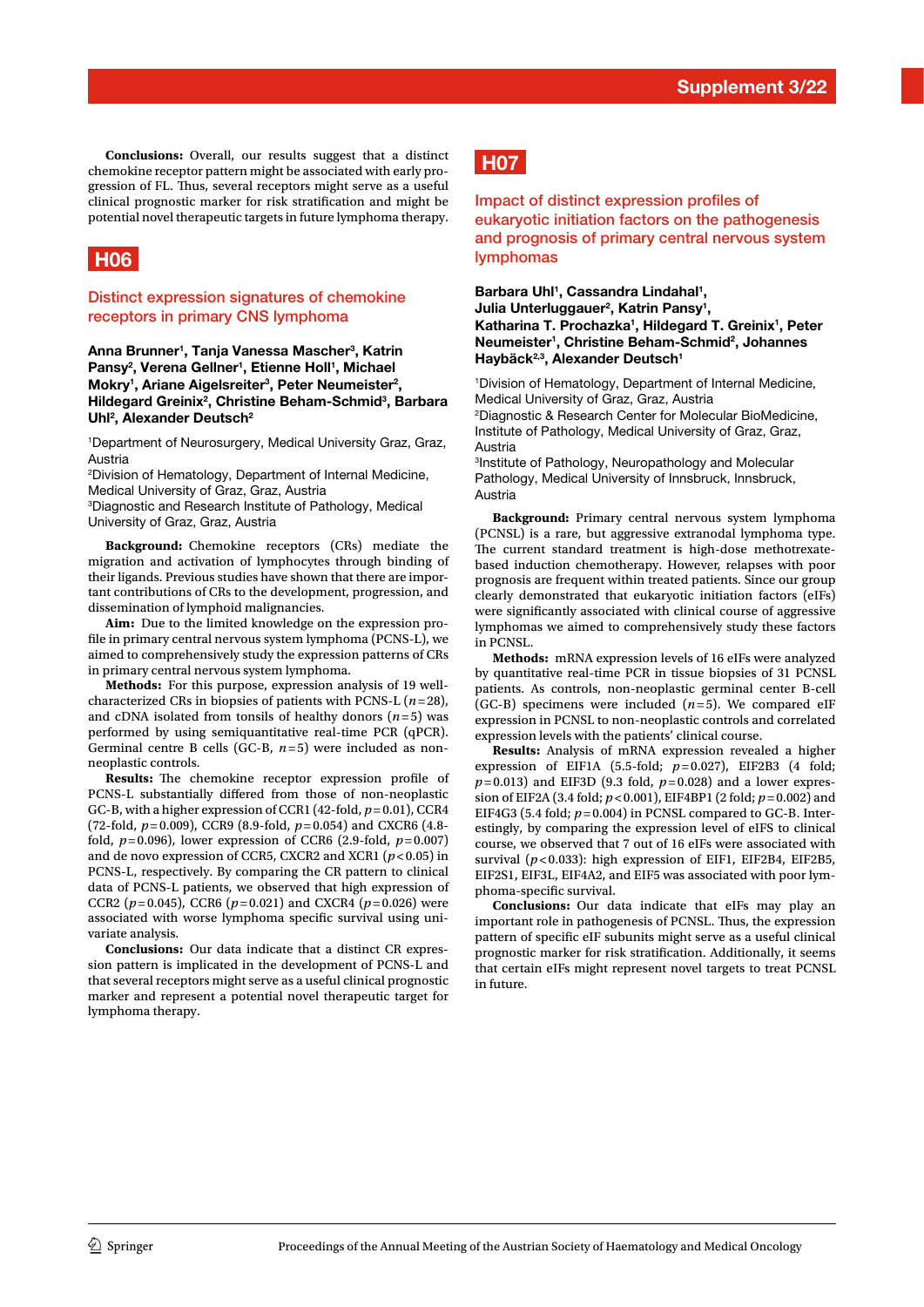## **H08**

Distinct chemokine receptor expression profles in de novo DLBCL, transformed follicular lymphoma, Richter's transformed DLBCL, and germinal center B-cells

**Barbara Uhl1 , Katharina T. Prochazka1 , Katrin**  Pansy<sup>1</sup>, Kerstin Wenzl<sup>1,2</sup>, Johanna Strobl<sup>3</sup>, Claudia Baumgartner<sup>4</sup>, Marta M. Szmyra<sup>1</sup>, James E. Waha<sup>5</sup>, Axel Wolf<sup>6</sup>, Peter V. Tomazic<sup>6</sup>, Elisabeth Steinbauer<sup>7</sup>, Maria Steinwender<sup>7</sup>, Sabine Friedl<sup>7</sup>, Marc Weniger<sup>8</sup>, **Ralf Küppers8,9, Hildegard T. Greinix1 , Peter**  Neumeister<sup>1</sup>, Georg Stary<sup>3,10,11</sup>, Julia Feichtinger<sup>4</sup>, **Christine Beham-Schmid7 , Alexander J. Deutsch1**

1 Division of Hematology, Department of Internal Medicine, Medical University of Graz, Graz, Austria

2 Division of Hematology, Mayo Clinic, Rochester, USA 3 Department of Dermatology, Medical University of Vienna, Vienna, Austria

4 Division of Cell Biology, Histology and Embryology, Gottfried Schatz Research Center, Medical University of Graz, Graz, Austria

5 General, Visceral and Transplant Surgery, Medical University of Graz, Graz, Austria

6 Department of Otorhinolaryngology, Head and Neck Surgery, Medical University of Graz, Graz, Austria 7 Diagnostic & Research Center for Molecular BioMedicine, Institute of Pathology, Medical University of Graz, Graz, Austria

<sup>8</sup>Institute of Cell Biology (Cancer Research), University of Duisburg-Essen, Essen, Germany

9 German Cancer Consortium (DKTK), Heidelberg, Germany 10Ludwig Boltzmann Institute for Rare and Undiagnosed Diseases, Vienna, Austria

11CeMM Research Center for Molecular Medicine of the Austrian Academy of Sciences, Vienna, Austria

**Background:** Chemokine receptors (CR) play a key function in the development of B-cell lymphoma. However, they have not been intensively studied in difuse large B-cell lymphoma (DLBCL), transformed follicular lymphoma (tFL), and Richter syndrome (RS). Thus, we aim to comprehensively investigate CR expression profles in these lymphoma entities.

**Methods:** We performed an expression analysis of 18 chemokine receptors on mRNA levels by using RQ-PCR, as well as of seven chemokine receptors by immunohistochemistry in the aggressive component of RS, de novo DLBCL, and tFL. Germinal center B-cells (GC-B) served as non-neoplastic controls.

**Results:** The chemokine receptors expression profiles of de novo DLBCL, tFLs and RS substantially difered from those of GC-B, with at least 5-fold higher expression of 14 out of 18 investigated CRs (CCR1-CCR9, CXCR1, CXCR2, CXCR6, CX3CR1, and XCR1) in the three lymphoma subtypes. Moreover, de novo DLBCL and tFL exhibited at least 22-fold higher expression of CCR5, CCR8, and CXCR6 compared to RS. No signifcant difference in CR expression profle between de novo DLBCL and tFL was detected. Furthermore, in de novo DLBCL and tFLs low expression of CCR8 and CXCR2 and high expression of CCR7 were associated with a poor cancer-specifc survival.

**Conclusions:** Our data indicate that the chemokine receptor expression profle of RS difers substantially from those of de novo DLBCL, tFL and GC-B. Thus, these multiple deregulated CRs might serve as useful diagnostic and prognostic tools and might be considered as clinical markers of high value.

# **H09**

#### Renal function in patients with BCR-ABL-negative myeloproliferative neoplasms

#### Lisa Maria Schmitt<sup>1</sup>, Antonia Bainschab<sup>1</sup>, Christine Beham-Schmid<sup>2</sup>, Andreas Reinisch<sup>1,3</sup>, Sabine Zitta<sup>4</sup>, **Albert Wölfer1**

1 Division of Hematology, Department of Internal Medicine, Medical University of Graz, Graz, Austria 2 Diagnostic and Research Institute of Pathology, Medical University of Graz, Graz, Austria 3 Department of Blood Group Serology and Transfusion Medicine, Medical University of Graz, Graz, Austria 4 Division of Nephrology, Department of Internal Medicine, Medical University of Graz, Graz, Austria

**Background:** Chronic kidney disease (CKD) is a general risk factor for thrombosis and overall mortality. However, little is known about the incidence and impact of CKD in patients with BCR-ABL-negative myeloproliferative neoplasms (MPN) encompassing polycythemia vera (PV), essential thrombocytosis (ET) and primary myelofibrosis (PMF). The aim of this study was to characterize the renal function at diagnosis and during the disease course in a cohort of MPN patients.

**Methods:** In this retrospective study we determined overall survival (OS) in patients diagnosed with MPN at the Medical University of Graz between 1988 and 2019 and analyzed their renal parameters at time of diagnosis (*n*=214) as well as during their disease course up to ten years  $(n=127)$ .

**Results:** Renal insufficiency as defined by a CKD stage  $\geq 3$ was found in 21.9 % of MPN patients with the lowest incidence in ET patients (6.9 % vs. 27.9 % (PV) vs. 27.3 % (PMF)). Reduction of the estimated glomerular fltration rate during disease course did not difer between disease entities. CKD stage ≥3 at diagnosis resulted in reduced OS (65.3 vs 86.5 % and 45.6 vs. 74.6 % at 5 and 10 years, respectively,  $p < 0.001$ ). In multivariate analysis, lower OS was associated with PMF diagnosis, JAK2 V617F mutational status, male gender and higher age.

**Conclusions:** Significant CKD can be found in around one ffth of MPN patients and may contribute to an adverse disease outcome. However, prospective studies are needed to determine the exact role of CKD on the clinical course of MPN patients.

# **H10**

#### Novel diagnostic markers and potential therapeutic targets in acute myeloid leukemia

#### Carolin Schaefer<sup>1</sup>, Jennifer Moritz<sup>1</sup>, Antonia Bainschab<sup>1</sup>, Barbara Prietl<sup>2,3</sup>, Armin Zebisch<sup>1,4</sup>, **Andreas Reinisch1,5, Heinz Sill1 , Albert Wölfer1,2**

1 Division of Hematology, Department of Internal Medicine, Medical University of Graz, Graz, Austria 2 CBMed Center for Biomarker Research, Graz, Austria 3 Division of Endocrinology and Diabetology, Department of Internal Medicine, Medical University of Graz, Graz, Austria 4 Otto-Loewi-Research Center for Vascular Biology, Immunology and Infammation, Division of Pharmacology, Medical University of Graz, Graz, Austria 5 Department of Blood Group Serology and Transfusion Medicine, Medical University of Graz, Graz, Austria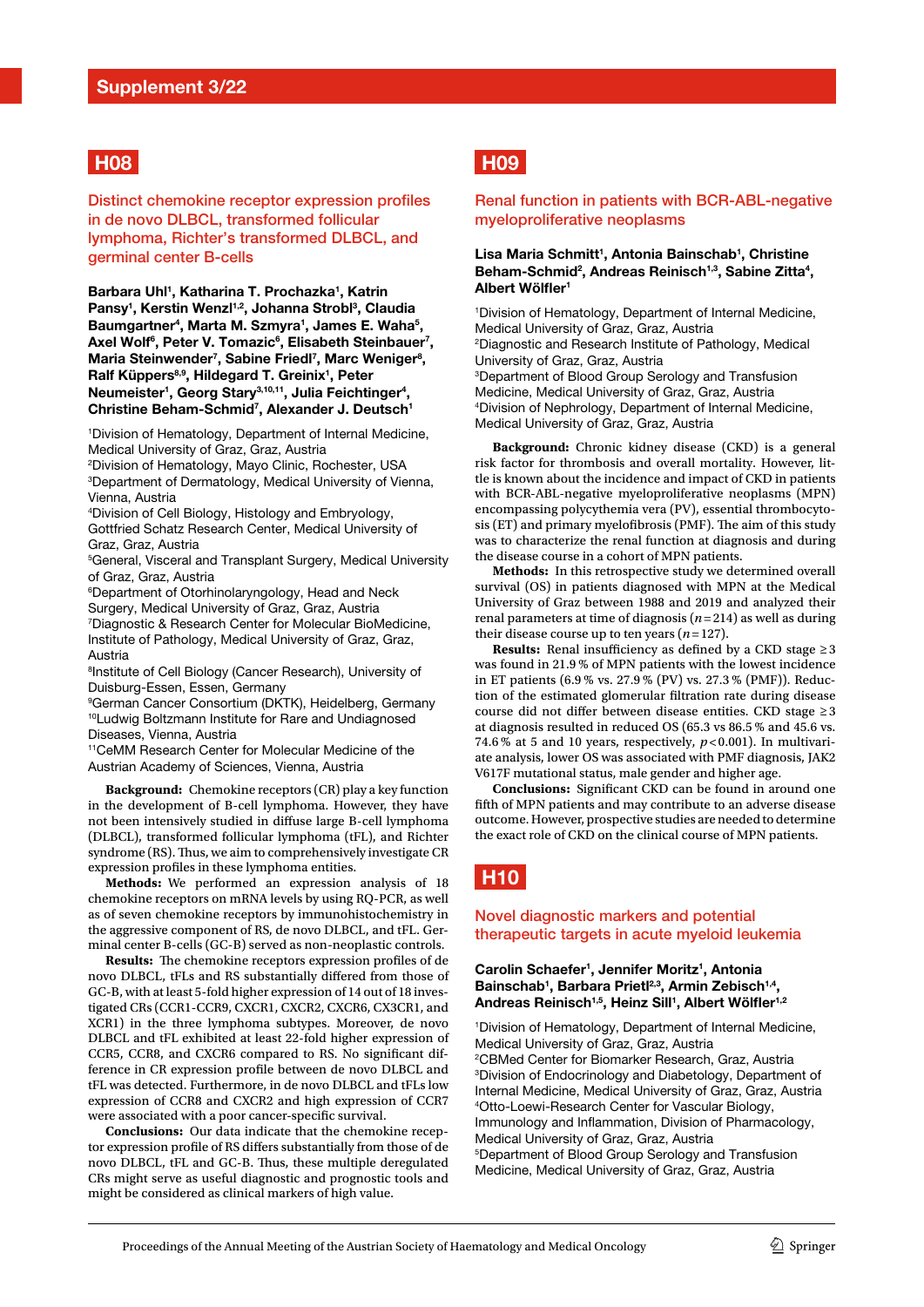**Background:** Despite recent therapeutic progress, the prognosis of patients with acute myeloid leukemia (AML) is still dismal in many patients and novel treatment approaches are urgently needed. In this study we aimed to characterize novel surface markers for their diagnostic as well as therapeutic potential in AML.

**Methods:** Surface expression of recently described markers was determined in 104 diagnostic AML samples by flow cytometry and expression levels were correlated to distinct genetic and cytogenetic aberrations.

**Results:** Among nine tested markers, we found high surface expression of the G-protein coupled receptors CD97 and CD312, the complement receptor C3AR and the chemokine receptor CCR1 (CD191) in the majority of AML samples. While CD191 was expressed at levels comparable to normal hematopoietic stem and progenitor cells, the other three markers revealed signifcantly increased expression levels on AML blasts. Among AML subgroups, CD312 expression was higher in CD34-positive AML samples ( $p = 0.0325$ ). In contrast, C3AR and CD191 expression was signifcantly upregulated in CD34-negative AML samples  $(p=0.0472; p=0.0118)$ . Concerning genetically defined subgroups we found increased expression of CD312 and C3AR in AML samples with mutated NPM1 ( $p=0.0112$ ;  $p=0.0212$ ), while CD97 was high in all subgroups. Finally, C3AR expression was also increased in samples with mutated FLT3 ( $p=0.0455$ ).

**Conclusions:** We identifed CD97, CD312 and C3AR as promising diagnostic markers as well as potential therapeutic targets in AML. While CD97 may represent a suitable marker in all AML patients, CD312 and C3AR may be most useful in distinct AML subgroups, such as NPM1-mutated patients.

## **H11**

#### Mimicking leukemia loss-of-function mutations via CRISPR/Cas9 base editing

Erdem Özkaya<sup>1</sup>, Katharina Rösel<sup>1</sup>, Theresa Rinner<sup>1</sup>, Johannes Foßelteder<sup>1</sup>, Tommaso Sconocchia<sup>1</sup>, **Angelika Schlacher1 , Lisa Auinger1 , Peter Schlenke2 , Heinz Sill1 , Armin Zebisch1,3, Andreas Reinisch1,2**

1 Division of Hematology, Department of Internal Medicine, Medical University of Graz, Graz, Austria 2 Department of Blood Group Serology and Transfusion Medicine, Medical University of Graz, Graz, Austria 3 Otto-Loewi Research Center for Vascular Biology, Immunology and Infammation, Division of Pharmacology, Medical University of Graz, Graz, Austria

**Background:** CRISPR/Cas9 is a genome-editing tool commonly used for gene knock-out (KO). Usually, error-prone nonhomologous end joining (NHEJ) of Cas9-induced DNA double strand breaks (DDB) is employed for the formation of insertions and deletions (indels). Unfortunately, frequent DDBs lead to apoptosis of fragile primary cells, such as hematopoietic stem and progenitor cells. Base editing (BE), a new CRISPR-based application, allows for modifcation of single nucleotides without the need for a DDB. BE can be used to introduce in-frame STOP codons via C→T transitions, thereby leading to gene KO and mimicking of loss-of-function (LOF) mutations. Here, we employ BE to KO genes commonly afected by somatic LOF mutations in acute myeloid leukemia (AML) such as TP53, RUNX1, STAG2, SMC1A, ASXL1 and TET2.

**Methods:** We used plasmid- and mRNA-based BE to introduce C→T transitions for the formation of premature in-frame STOP codons in various leukemia cell lines. SgRNA were

selected based on C→T conversion predictions using publicly available tools. BE was analyzed by Sanger sequencing and impact on protein expression was analyzed using Western Blot.

**Results:** We could show successful introduction of in-frame STOP codons in TP53, RUNX1, STAG2, SMC1A, ASXL1 and TET2. Furthermore, isogenic single cell-derived clones with hetero- and homozygous LOF could be generated.

**Conclusions:** We could show that CRISPR/Cas9-BE is a powerful tool to mimic LOF via the introduction of in-frame premature STOP codons. The established protocol in leukemia cell lines will serve as the basis for translation into primary hematopoietic cells.

**H12**

#### Die Lebensqualität erwachsener Personen nach einer allogenen hämatopoetischen Stammzelltransplantation – ein Rapid Review

#### **Ines Kadric, Daniela Schoberer, Christa Lohrmann**

Institut für Pfegewissenschaft, Medizinische Universität Graz, Graz, Österreich

**Grundlagen:** Der größte Teil der Bemühungen der Gesundheits- und Krankenpfege konzentriert sich auf die Phase nach der allogenen HSCT. Um gesundheitsbezogenen Interventionen zu setzen, ist die Lebensqualität (LQ) von Patient\*innen ein wichtiges Kriterium. Das Ziel war es festzustellen, welche Faktoren die LQ von erwachsenen Personen mit einer hämatologischen Erkrankung nach einer allogenen HSCT (poststationär) beeinfussen.

**Methodik:** Zur Beantwortung der Forschungsfrage wurde ein Rapid Review durchgeführt. Es wurde eine systematische Literaturrecherche in vier medizinischen Datenbanken sowie eine Handsuche in Google Scholar und Referenzlisten durchgeführt. Die Studien wurden nach Ein- und Ausschlusskriterien gewählt und kritisch bewertet. Die Ergebnisse wurden in Kategorien entsprechend den Lebensqualitätsdimensionen nach dem konzeptuellen Modell der gesundheitsbezogenen Lebensqualität von Ferrans et al. (2005) übergeordnet geclustert und narrativ beschrieben.

**Ergebnisse:** Aus insgesamt 1802 Studien konnten 24 Studien inkludiert werden. Charakteristika der Umgebung (u.a. Arbeitslosigkeit), Charakteristika des Individuums (u.a. niedriger Bildungsstand, höheres Alter, persönliches Erscheinungsbild, Geschlecht), Biologische Faktoren (u.a. akute/chronische Graft-versus-host-disease), Symptome (u.a. Fatigue, Wunden im Mund, Schlafstörungen, Schmerzen, Geschmacksveränderungen, Übelkeit, Erbrechen, Appetitverlust), niedriger funktionaler Status (u.a. reduzierte Muskelkraft, physische Schwäche), allgemeine niedrige Gesundheitswahrnehmung und allgemeine Lebensqualität (u.a. kurzer Zeitraum nach der allogenen HSCT, bis zu einem Jahr nach der allogenen HSCT) sind Faktoren, welche die LQ signifkant verringern.

**Schlussfolgerungen:** Eine allogenen HSCT ist mit Risiken verbunden, die sich auf die LQ auswirken können. Faktoren wie die Unfähigkeit soziale Rollen einzunehmen, Symptombelastungen sowie emotionale Belastungen wie posttraumatische Erlebnisse sollen bei Patient\*innen nach einer allogenen HSCT mittels standardisierten Instrumenten erhoben und individuell durch qualifziertes diplomiertes Pfegepersonen in Ambulanzen betrachtet werden.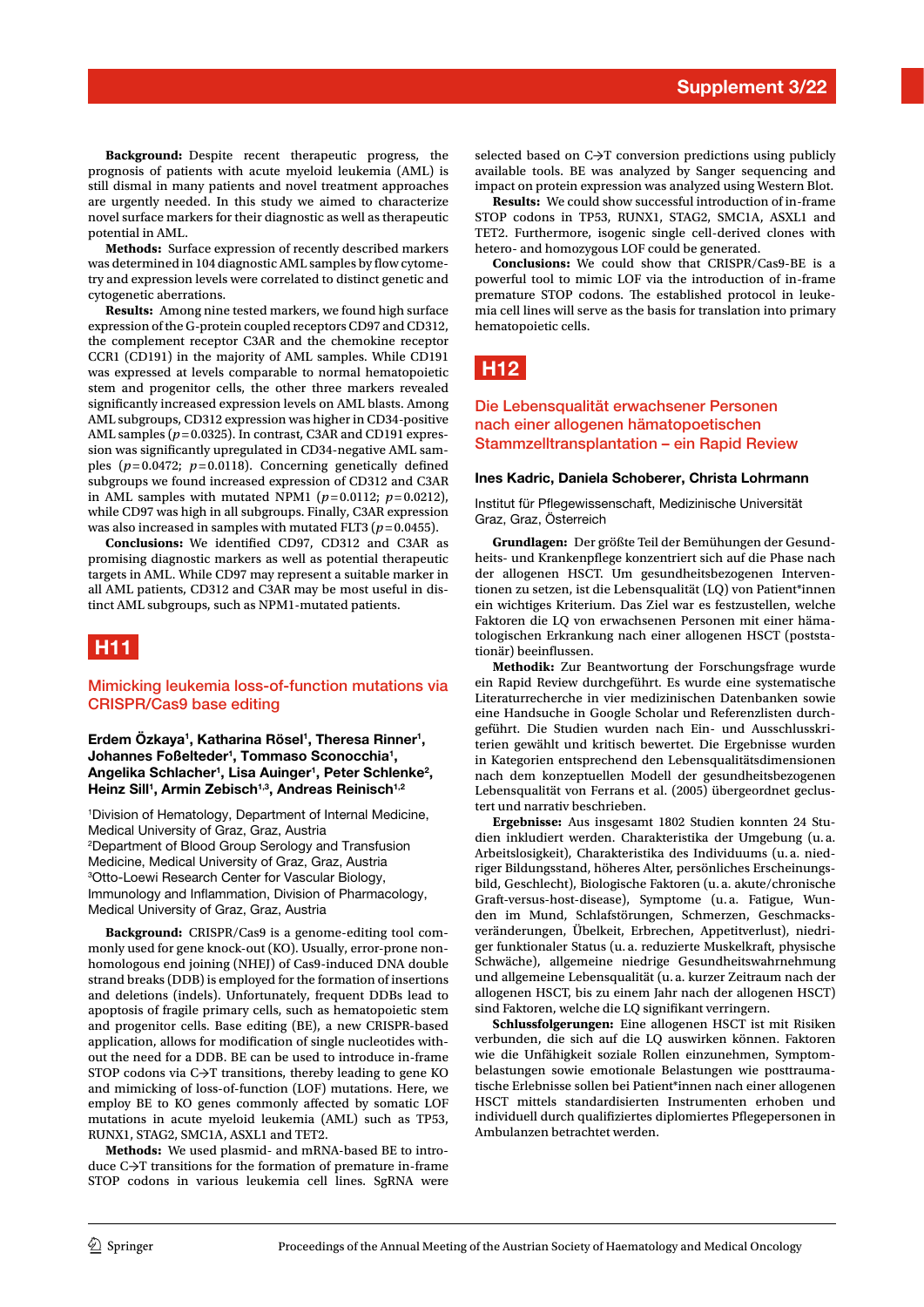# **H13**

DNA methylation profiling reveal mechanisms of relapse specific gene expression in acute myeloid leukemia

#### **Sebastian Vosberg1 , Paul Kerbs2,3,4, Karsten**  Spiekermann<sup>2,3,4</sup>, Philipp Greif<sup>2,3,4</sup>

1 Medical University of Graz, Graz, Austria, 2 University Hospital Ludwig-Maximilians-University, Munich, Germany

3 Deutsches Konsortium für Translationale Krebsforschung (DKTK), German Cancer Consortium, Munich, Germany 4 Deutsches Krebsforschungszentrum (DKFZ), German Cancer Research Center, Heidelberg, Germany

Although most acute myeloid leukemia (AML) patients respond to chemotherapy and achieve a complete remission, most patients will eventually relapse. To uncover mechanisms of therapy resistance in AML, we integrated matched genetic, epigenetic, and transcriptomic profles of AML patients during the course of disease. Samples collected at initial diagnosis, complete remission, and relapse were analyzed by exome sequencing, transcriptome sequencing and 450K methylation profling. Epigenetic regulators including DNMT3A or IDH1/2, TET1/2, and WT1 ("ITW" genes) are commonly mutated in AML at diagnosis (DNMT3A: 54 %, ITW: 40 %). While mutations in these genes never get lost at relapse, they are frequently gained (DNMT3A: 54 %, ITW: 50 %). Mutations in DNMT3A were associated with global hypermethylation, whereas ITW mutations were associated with hypomethylation and shorter time to relapse, indicating a more aggressive disease. At relapse, the number of diferentially methylated CpG sites was reduced profoundly, indicating a more specifc epigenetic regulation. In contrast, the number of timepoint-specifc diferentially expressed genes was signifcantly increased at relapse (*n*=499 vs. *n*=687, P=1.7E-06). At diagnosis, these genes are enriched for biological functions such as "cell division" and "cell cycle", while at relapse, functions such as "inflammatory response" and "regulation of response to stimulus" are enriched, indicating a regulatory shift from tumor development and survival at diagnosis towards a potential response to the tumor, chemotherapy and infectious complications at relapse. Taken together, our approach enables to track the evolution of AML at multiple molecular levels during the course of disease and to identify potential molecular mechanisms of relapse development.



Autologous stem cell transplantation as rescue therapy for prolonged cytopenia after treatment with CD19-targeted chimeric antigen receptor modifed T-cells: two case reports

#### **Lukas Gaksch, Bianca Huber-Krassnitzer, Barbara Uhl, Antonia Bainschab, Peter Neumeister, Hildegard Greinix**

Division of Hematology, Department of Internal Medicine, Medical University of Graz, Graz, Austria

**Background:** CD19-targeted chimeric antigen receptor (CAR) modifed T-cells is an established treatment in relapsed or refractory large B-cell lymphomas. Although prolonged cyto-

penias beyond day 30 after CAR T-cell infusion can be observed with most CAR T-cell products, the underlying mechanisms are still unclear. We present two patients, who received autologous blood stem cell infusions in prolonged cytopenias.

**Case presentation:** Patient A was diagnosed with nodal marginal zone B-cell lymphoma with transformation into diffuse large B-cell lymphoma (DLBCL). He received an autologous blood stem cell transplantation, but relapsed 106 days later. Patient B suffered from DLBCL. She relapsed early after receiving 6 cycles of R-COMP. Both patients received anti-CD19 CAR T-cell infusion (Yescarta®) after lympho-depleting chemotherapy with cyclophosphamide and fudarabine. However, both recipients experienced prolonged severe pancytopenia beyond day 30 including G-CSF refractory neutropenia. We administered transfusions of stored autologous blood stem cells, in patient A 48 days and in patient B 33 days after CAR T-cell infusion.

**Results:** Leukocyte engraftment (ANC >500/µL) supported by G-CSF stimulation occurred in patient A 3 days, in patient B 11 days after stem cell support, platelet engraftment with platelets over  $20.000/\mu$ L was observed in patient A 40 days and patient B 17 days after autologous stem cell rescue. No adverse events were recognized.

**Conclusions:** Autologous stem cell infusion seems to be a rescue therapy for prolonged cytopenia after CAR T-cell-therapy. With the reduction of duration of cytopenia, it could lower risk of infectious complication and reduce the duration of hospitalization for CAR T-cell recipients.

## **H15**

#### Retrospective analysis of cases of indolent or advanced mastocytosis in Upper Styria 2004– 2021

#### Laurenz Schöffmann<sup>1</sup>, Ingeborg Stelzer<sup>2</sup>, Simon Michaelis<sup>2</sup>, Markus Lammer<sup>1</sup>, Angelika Pichler<sup>1</sup>, Dietmar Enko<sup>2</sup>, Christoph Tinchon<sup>1</sup>

1 Department for Haemato-Oncology, LKH Hochsteiermark-Leoben, Leoben, Austria

2 Institute of Clinical Chemistry and Laboratory Medicine, LKH Hochsteiermark-Leoben, Leoben, Austria

**Background:** Mastocytosis is a rare disease caused by the accumulation of dysfunctional mast cells in the skin or internal organs. Criteria for diagnosis and diferent subforms are well established, a targeted therapy aimed ad KIT is available, but mastocytosis may be underdiagnosed, as it can occur secondary to another condition. The true incidence is not known so far. We reviewed 19 cases of patients admitted to our department in the period 2004–2021 to investigate the occurence and clinical presentation in our region.

**Methods:** Internal Database Seach (medical records, laboratory archive).

**Results and Conclusions:** We examined 19 cases of suspected mastocytosis in our outpatient clinic. 12 patients had advanced mastocytosis, 5 of them had systemic mastocytosis with associated hematological neoplasia (SM-AHM). 3 patients with suspected mastocytosis had only increased tryptase levels or mast cell counts but mastocytosis was not detected. 4 patients were diagnosed with indolent mastocytosis.

We found that patients with advanced mastocytosis were about 10 years older than patients with indolent mastocytosis (66 versus 56 years). Patients with advanced mastocytosis also had more comorbidities, they often had malabsorption, and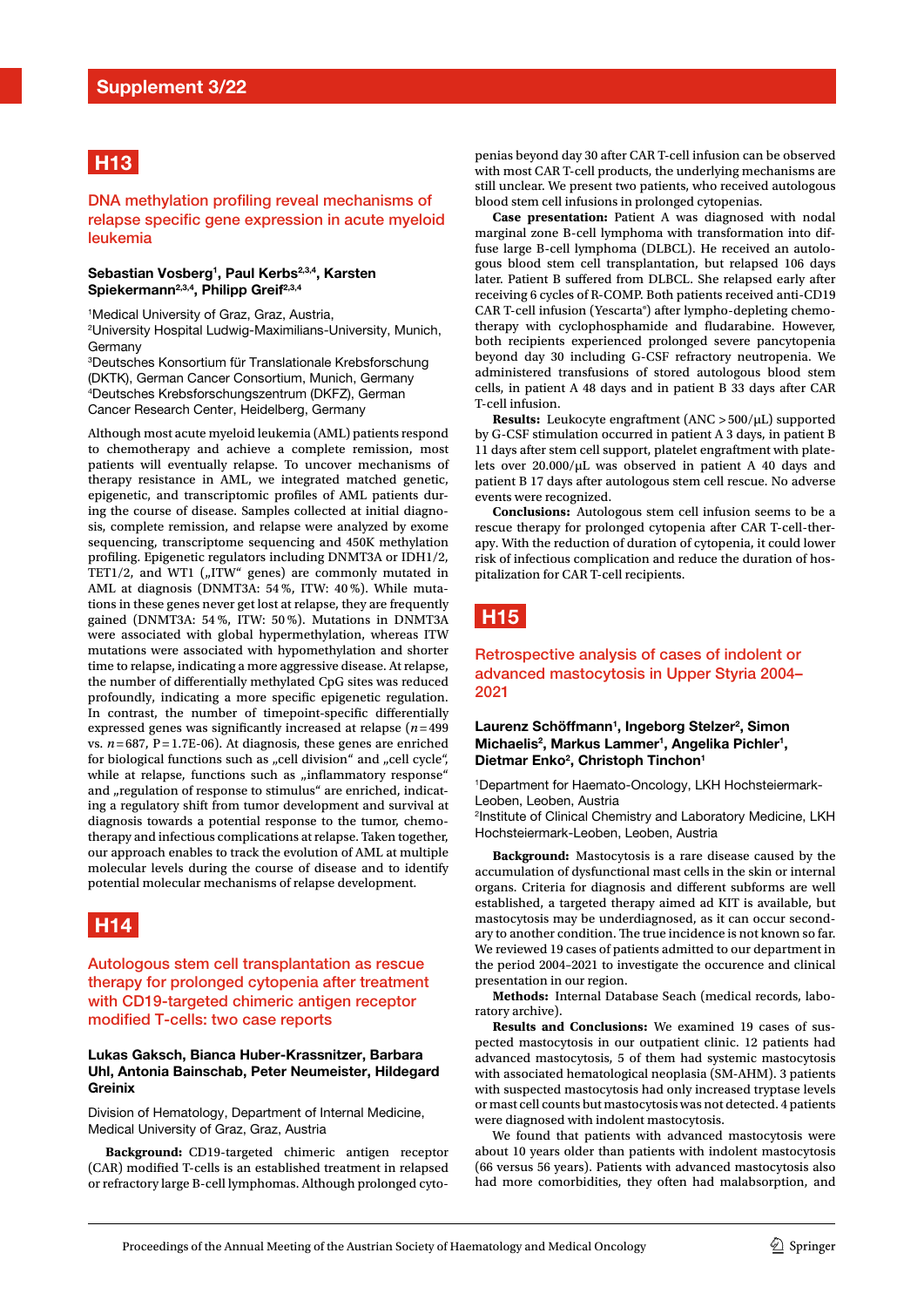they had more anaphylactic reactions in their history (but cutaneous symptoms were less pronounced); they always met the histopathological criteria (Main Criteria) of pathologic spindleshaped mast cells whereas tryptase levels were not always elevated and KIT-mutation D816V was present in less than 50 %. Systemic mastocytosis remains an interesting and intriguing disease and diagnosis requires a high index of suspicion.

# **H16**

Identification of risk factors for failed humoral response to SARS-CoV-2 mRNA vaccination in allogeneic HSCT recipients

#### **Ines Neumann1,2, Alexander Nikoloudis1,2, Johannes Clausen1,2**

1 Department of Internal Medicine I, Ordensklinikum Linz – Elisabethinen, Linz, Austria

2 Johannes Kepler University (JKU), Linz, Austria

**Background:** Both mRNA-based Covid-19 vaccines, BNT162b2 (BioNTech/Pfizer) and mRNA-1273 (Moderna), efectively decrease the risk for severe Covid-19 disease in the general population. However, vaccination success is less likely in immunocompromised individuals.

**Methods:** To assess the rate of humoral response to a full (two-fold) primary mRNA vaccination, defned by manufacturer cut-of >=7.1 BAU/ml (SARS-CoV-2 IgG II Quant assay, Abbott), and identify clinical and laboratory parameters associated with failed humoral response in recipients of an allogeneic hematopoietic stem cell transplant (HSCT), 167 HSCT recipients were evaluated in this single-center retrospective study. Variables studied included time since HSCT to vaccination, time between vaccination to titer measurement, age of recipient and donor, ongoing anti-tumor therapy, individual immunosuppressives, type of GHVD-prophylaxis, sex, donor/recipient relationship, and vaccine type, and the immunologic parameters (assessed closely to vaccination), CD4, CD8, CD19, and NK blood-cell counts, immunoglobulin levels (IgA, IgG, and IgM), both by univariate and multivariate analyses.

**Results:** Thirty-seven HSCT recipients (22 %) developed no detectable antibody-response. Median time from HSCT to vaccination was 10.2 months (range, 2.5–88.9) in non-responders, while it was 35.3 months  $(3.0-215.1)$  in responders  $(p < 0.001)$ . By multivariable analysis, a higher CD19 (B cell) count was associated with humoral vaccination response adjusted odds ratio (aOR) 3.3 per 100 B-cells/mcl (CI 95 % [1.78–6.20], *p*<0.001). Concurrent immunosuppression with mycophenolate mofetil (MMF) plus/minus a calcineurin inhibitor decreased the probability of response (aOR 0.04, CI 95 % [0.01–0.24], *p*<0.001).

**Conclusions:** Our fndings may contribute to a more profound understanding of risk factors for failure of mRNA-based SARS-CoV-2 vaccination in HSCT recipients.

# **H17**

#### Single-cell RNA-sequencing reveals sub clonal architecture in peripheral T cell lymphoma

#### Alexander Pichler<sup>1</sup>, Johannes Rohrbeck<sup>2</sup>, Christoph Kornauth<sup>2</sup>, Lukas Kazianka<sup>1</sup>, Emiel V.d. Kouwe<sup>1</sup>, **Carmen Schweicker1 , Christiane Agreiter1 , Johanna**  Schreiber<sup>1</sup>, Tea Pemovska<sup>1</sup>, Philipp B. Staber<sup>1</sup>

1 Division of Hematology and Hemostaseology, Department of Medicine I, Medical University of Vienna, Vienna, Austria 2 Clinical Institute of Pathology, Medical University of Vienna, Vienna, Austria

**Background:** Peripheral T cell lymphomas (PTCL) are a heterogeneous group of rare lymphoid malignancies. Current anthracycline-based treatments achieve a complete remission of approximately 60 % of patients, but with a high rate of relapse or disease progression. With a 5-year OS of 32–45 %, there is an unmet need for deeper understanding of disease mechanisms and improved treatment.

**Methods:** Here, we performed single-cell RNA sequencing on patient samples of clinical lymph node biopsies from 12 different patients sufering from PTCL, T-follicular-helper type or not otherwise specified T-cell lymphoma. The single-cell transcriptomic data was further integrated with histopathology reports and clinical information. Tumor microenvironment cell types were identifed by established marker genes and validated by flow cytometry and immunohistochemistry. Bioinformatic calculations for the detection of large copy number variations from RNA expression distinguished malignant from non-malignant T cells.

**Results and Conclusions:** Independent clustering of the transcriptional signature of over 52,000 cancer and microenvironment single-cells provided detailed knowledge of sub clonal architecture in PTCL and its dynamic tumor ecosystem. The Integration with publicly available scRNAseq data of reactive lymph nodes, discerened altered transcriptional signatures and distribution of certain nonmalignant T and B cell types, cycling T cells and distinct PTCL specific B cells. The transcriptional and chromosomal characterization on a single-cell level elucidated inter-patient heterogeneity and revealed transcriptional sub clones within patients. We identifed transcriptional signatures of each sub clone and distinguished specific functional properties. These findings may lead to an explanation for residual sub clones responsible for early relapse in PTCL.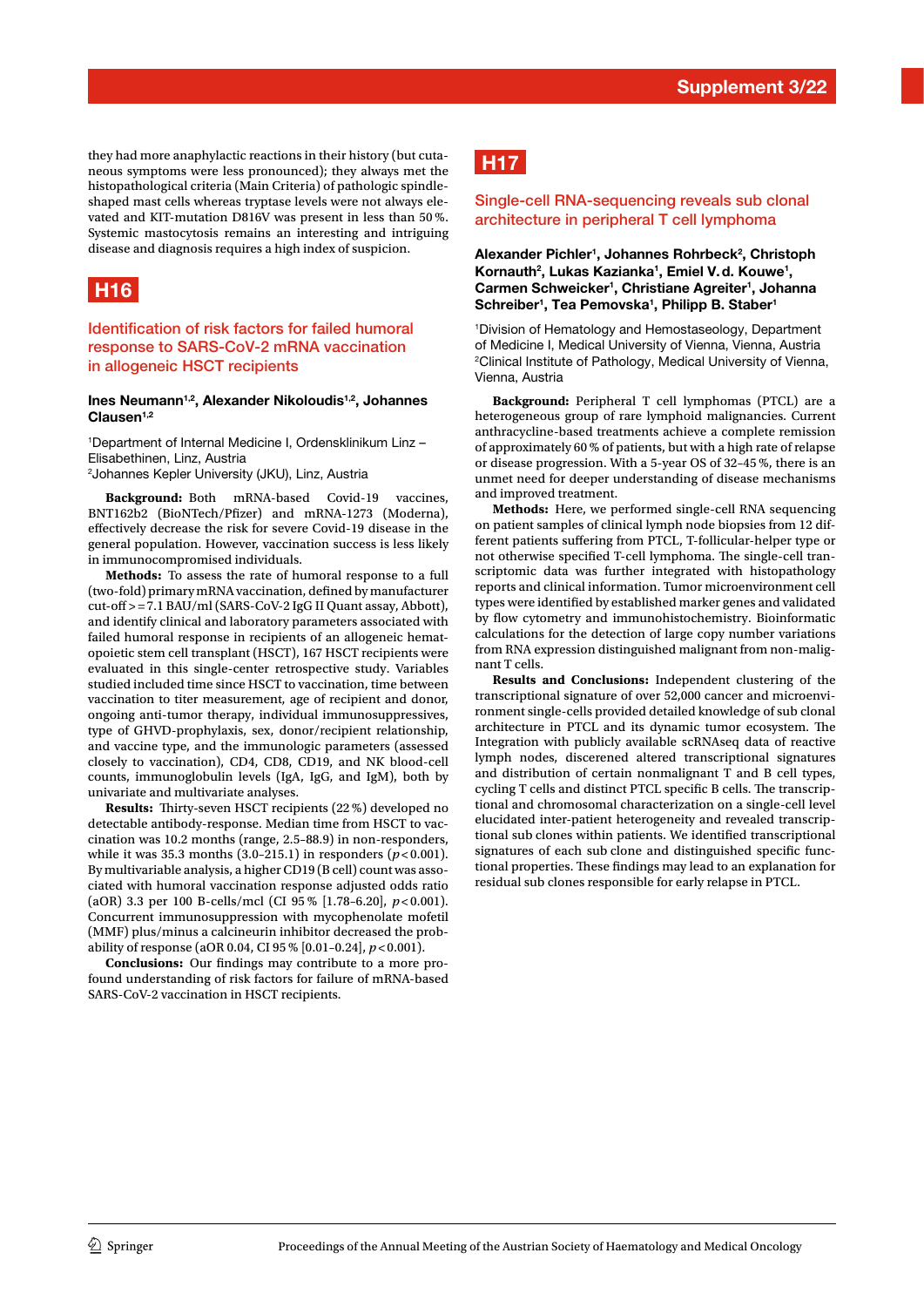## **H18**

Efficacy and safety of heterologous booster vaccination with Ad26.COV2.S after BNT162b2 mRNA Covid-19 vaccine in haemato-oncological patients with no antibody response

Patrick Reimann<sup>1</sup>, Hanno Ulmer<sup>2</sup>, Beatrix **Mutschlechner1 , Magdalena Benda1 , Luciano**  Severgnini<sup>1</sup>, Andreas Volgger<sup>1</sup>, Theresia Lang<sup>1</sup>, Michele Atzl<sup>1</sup>, Minh Huynh<sup>1</sup>, Klaus Gasser<sup>1</sup>, Claudia Grabher<sup>3</sup>, Sylvia Mink<sup>3</sup>, Peter Fraunberger<sup>3</sup>, Ulf **Petrausch4 , Bernd Hartmann1 , Thomas Winder1**

 Feldkirch Academic Teaching Hospital, Feldkirch, Austria Medical University of Innsbruck, Innsbruck, Austria Medical Central Laboratories, Feldkirch, Austria University of Zurich, Zurich, Switzerland

**Background:** Patients with haemato-oncological malignancies are one of the high-risk groups for a severe course in case of Covid-19 infections. Furthermore, vaccination results in signifcantly lower response rates in haematological malignancies and lower antibody levels in patients with solid cancer. We investigated efficacy and safety of a heterologous booster vaccination with Ad26.COV2.S DNA vector vaccine in haematooncological patients without antibody response after doubledose BNT162b2 mRNA Covid-19 vaccine.

**Methods:** A total of 32 haemato-oncological non-responders to double-dose BNT162b2 received a heterologous booster vaccination with Ad26.COV2.S. Blood samples were assessed directly before the vaccination (T0) and 4 weeks after (T1). Safety assessment was performed using a standardised questionnaire.

**Results:** The overall response rate was 31%, with a mean (SD) antibody titre of 693.79 (1096.99) BAU/ml. Patients with chronic lymphocytic leukaemia or lymphoma showed a significantly lower response rate ( $P=0.048$ ). Adverse events were reported in 29.6 % of patients, whereby 7.1 % were graded as severe, which includes grade III and IV events following CTCAE.

**Conclusions:** The heterologous booster vaccination with Ad26.COV2.S led to a serological response in 9 out of 29 patients without response after double-dose BNT162b2. Furthermore, the vaccination was safe in our cohort, leading to mainly mild local and systemic reactions. Overall, this vaccination regimen should be further evaluated to increase the response rate in the highly vulnerable population of haemato-oncological patients.

# **H19**

#### Signifcance of renal comorbidity in patients with chronic myelomonocytic leukemia

#### **Julia Heschl1 , Klaus Geissler1,2**

1 Medical School, Sigmund Freud University, Vienna, Austria 2 Department of Internal Medicine V with Hematology, Oncology and Palliative Care, Hospital Hietzing, Vienna, Austria

**Background:** Chronic myelomonocytic leukemia (CMML) is a rare hematopoietic malignancy which is mostly diagnosed in elderly patients who frequently have one or more comorbidities. The clinical significance of renal comorbidity in patients with CMML is poorly investigated.

**Methods:** Using data from the Austrian Biodatabase for CMML (ABCMML) we analyzed retrospectively the prevalence of renal comorbidity and potential correlations with clinical, phenotypic and genotypic features in patients with CMML.

**Results:** Data on renal comorbidity were available from 166 patient's charts. Increased creatinine values (>1.1 mg/dl) were found in 71 of 166 (43 %) patients. The median survival of patients with increased creatinine values was signifcantly shorter than in patients without impairment of renal function (20 vs. 51.6 months,  $p < 0.001$ ). Patients with increased creatinine values were older (median age 74 vs. 72 years, *p*=0.005), more often male (80% vs. 63%, *p*=0.017), had higher WBC counts (WBC ≥13 G/L, 61 % vs. 29 %,  $p < 0.001$ ), monocyte counts (AMC ≥ 10 G/L, 13% vs. 2%, *p*=0.009), LDH values (LDH ≥250 U/L, 67% vs. 45%, *p*=0.016) and had a more frequent occurrence of peripheral IMC (79% vs. 52%,  $p=0.002$ ). There was a trend of a higher prevalence of CBL mutations (10% vs. 6%, *p*=0.060) and ASXL1 mutations  $(40\% \text{ vs. } 24\%, p=0.064)$  in patients with renal impairment.

**Conclusions:** Our fndings show a high prevalence of renal abnormalities in patients with CMML. Increased creatinine values were identified as a new prognostic marker. This finding may be important for the individualized management of this heterogenous group of patients.

#### **H20**

#### Cytokine levels impact on response to NETosis triggers

#### **Stefan Schmidt, Erik Reutter, Elisabeth Hiller, Dominik Wolf, Clemens Feistritzer**

Department Internal Medicine V (Hematology & Medical Oncology), Medical University of Innsbruck, Innsbruck, Austria

**Background:** Recently, NETosis a neutrophil specifc type of cell death which facilitates thrombogenesis has been implicated MPN. The pathogenesis of MPN and thrombosis are closely linked to infammatory processes and their mediating cytokines. In this study we correlate cytokine profles with NETosis rates induced in primary MPN patient derived neutrophils.

**Methods:** Neutrophils were isolated from blood samples of 37 MPN patients (PMF *n*=10; PV *n*=12; ET *n*=15). NETosis was triggered by PMA or Ionomycin and rates of released nucleosomes were determined by ELISA as surrogate marker of NETosis. Cytokines were quantifed in serum samples obtained from the same patients by multiplex ELISA. Furthermore, primary neutrophils from 5 MPN patients were incubated with serum from 6 diferent MPN patients prior to NETosis induction. Donors of these serum samples had shown high (*n*=3) and low  $(n=3)$  rates NETosis rates in prior experiments. After pre-incubation NETosis was triggered and quantifed by ELISA.

**Results:** Pre-incubation of donor neutrophils with diferent MPN serum samples resulted in altered NETosis rates compared to standard serum pre-incubation. For analysis of the observed cytokine profles patients were classifed as high or low responders to NETosis triggers or according to their mutational status, MPN-subtype and treatment, respectively. Signifcant diferences were observed in IL-1b, IL-13, IL-17A, MIP-1a with regard to NETosis response.

**Conclusions:** Prior studies demonstrated cell-inherent diferences between neutrophils derived from MPN-patients and healthy donors. Here we present evidence that the proinfammatory stimuli mediated by MPN serum further modulate NETosis response in MPN-neutrophils.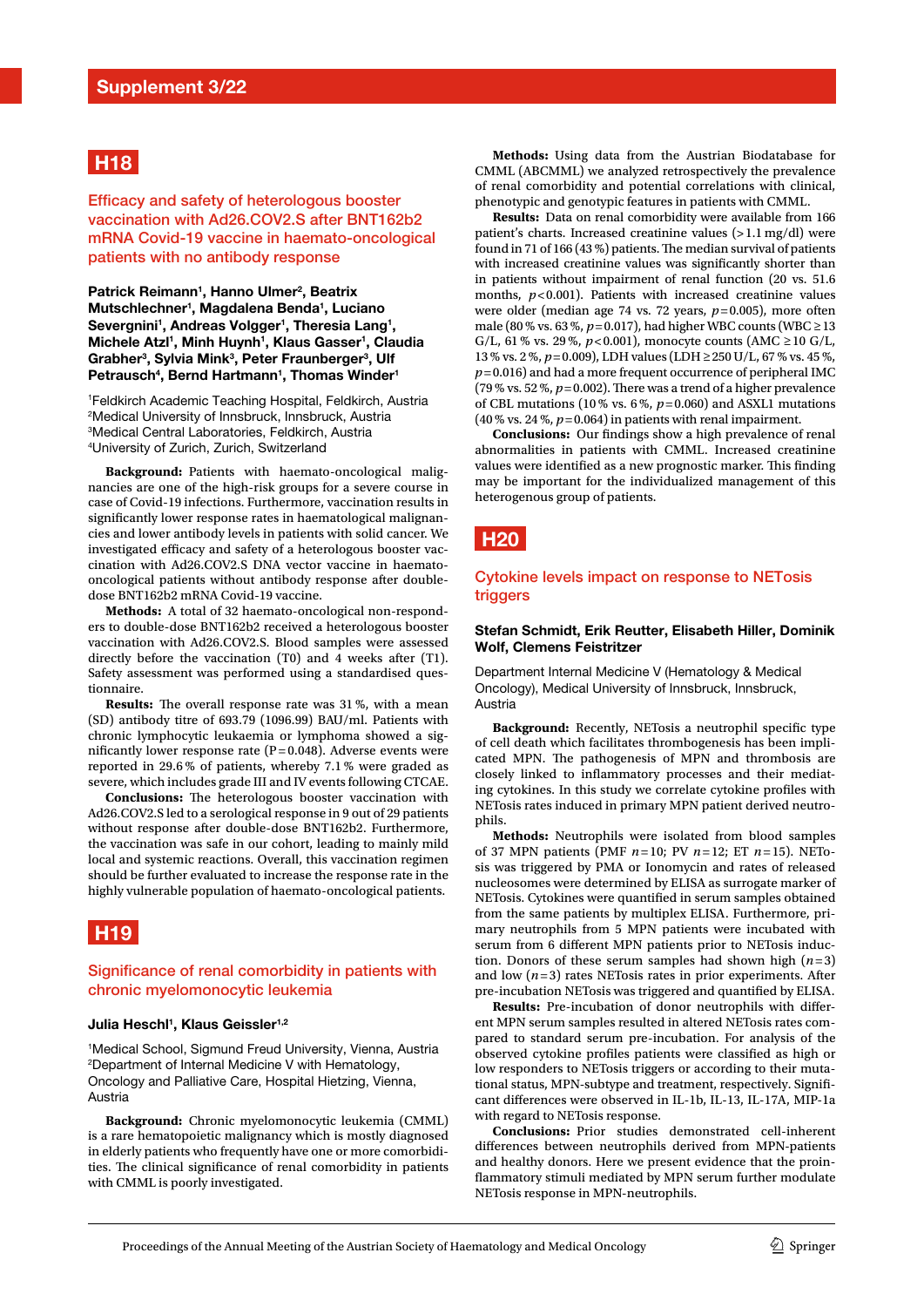# **H21**

AML and MDS patients with TP53 aberrations – a single cancer center experience

Sayantanee Dutta<sup>1</sup>, Jennifer Moritz<sup>1</sup>, Gudrun **Pregartner<sup>2</sup>, Gerhard G Thallinger<sup>3</sup>, Ilona Brandstätter1 , Karin Lind1 , Simin Rezania1 , Freya Lyssy4 , Andreas Reinisch1,5, Armin Zebisch1,6, Andrea**   $Berghold<sup>2</sup>, Albert Wölfler<sup>1</sup>, Heinz Sill<sup>1</sup>$ 

 Division of Hematology, Department of Internal Medicine, Medical University of Graz, Graz, Austria Institute for Medical Informatics, Statistics and Documentation, Medical University of Graz, Graz, Austria Institute of Biomedical Informatics, University of Technology, Graz, Austria BioTechMed-Graz, Graz, Austria Department of Blood Group Serology and Transfusion

Medicine, Medical University of Graz, Graz, Austria 6 Otto-Loewi-Research Center for Vascular Biology, Immunology and Infammation, Division of Pharmacology, Medical University of Graz, Graz, Austria

**Background:** Mutations in TP53 gene are detected in 5–10 % cases of acute myeloid leukemia (AML) and myelodysplastic syndromes (MDS) with a higher representation in older patients and therapy related sub-types.

**Methods:** To compare the biological and clinical features of TP53 mutated AML and MDS patients, we have analysed the data from 84 TP53 mutated AML (*n*=46) and MDS (*n*=38) patients from our tertiary cancer center.

**Results:** A strong association with complex karyotype and therapy related subtype was observed in both AML and MDS patients. The immunophenotypic analysis of the blast cells from AML and MDS revealed no signifcant diference in expression of myeloid progenitor and aberrant markers. However, NGS analysis revealed a different co-mutational pattern. The median overall survival (OS) of the total cohort was 226 days (95 % confdence interval [CI], 131–300). MDS patients had a signifcantly better OS with a median of 345 days (95 % CI, 235–590) as compared to those with AML with a median of 91 days (95 % CI, 64–226). However, 60 % MDS patients transformed to AML, which substantially reduced their prognosis. Cox regression analysis revealed MDS, the type of treatment and the variant allele frequency (VAF) of TP53 mutations are the parameters significantly influencing OS.

**Conclusions:** In conclusion, data from our cohort confrm the adverse prognosis of TP53 mutated AML and MDS patients. However, they further indicate that TP53 mutated MDS patients have a signifcantly better OS than those with AML, which might be due to the diferences in co-occurring mutations and/or the TP53 VAF.

#### Poster Onkologie



Circulating tumor DNA correlates with tumor burden and predicts outcome in pancreatic cancer irrespective of tumor stage

Patrick Kirchweger<sup>1,2,3</sup>, Alexander Kupferthaler<sup>3,4</sup>, **Jonathan Burghofer5 , Gerald Webersinke5 , Emina**  Jukic<sup>6</sup>, Simon Schwendinger<sup>6</sup>, Michael Weitzendorfer<sup>7</sup>, **Andreas Petzer8 , Reinhold Függer2,3, Helwig**  Wundsam<sup>2,7</sup>, Holger Rumpold<sup>1,3</sup>

1 Gastrointestinal Cancer Center, Ordensklinikum Linz, Linz, Austria

2 Department of Surgery, Ordensklinikum Linz, Linz, Austria 3 Medical Faculty, Johannes Kepler University Linz, Linz, Austria

4 Department of Diagnostic and Interventional Radiology, Ordensklinikum Linz, Linz, Austria

5 Laboratory for Molecular Genetic Diagnostics,

Ordensklinikum Linz, Linz, Austria

6 Institute of Human Genetics, Medical University of Innsbruck, Innsbruck, Austria

7 Department of Surgery, Paracelsus Medical University Salzburg, Salzburg, Austria

8 Department of Internal Medicine I for Hematology with Stem Cell Transplantation, Hemostaseology and Medical Oncology, Ordensklinikum Linz, Linz, Austria

**Background:** Circulating tumor DNA (ctDNA) represents a promising tool for diagnosis, prognosis and treatment monitoring of several malignancies. Its association with tumor burden in pancreatic ductal cancer (PDAC), especially in localized disease, is not fully explored yet. We aimed to investigate the association of pretherapeutic ctDNA levels in localized and metastatic PDAC with tumor volume and clinical outcomes.

**Methods:** Liquid biopsy for ctDNA detection was prospectively obtained from patients with localized or disseminated PDAC prior to either resection or systemic treatment. Detection rates and levels of ctDNA (digital droplet PCR) were correlated to tumor volume, relapse rate and survival.

**Results:** 60 patients with localized and 47 patients with metastatic PDAC were included. ctDNA was detected in 10 % of localized and 57.4 % of metastasized PDAC samples. In localized disease, ctDNA detection significantly correlated with the numbers of involved locoregional lymph nodes (*p*=0.030). Primary tumor volume did not correlate with ctDNA levels in neither localized ( $p=0.573$ ) nor metastasized disease ( $p=0.878$ ). In disseminated disease, ctDNA levels correlated with total tumor volume  $(p=0.026)$  and especially with liver metastases volume  $(p=0.004)$ , but not with other metastases. Detection of pretherapeutic ctDNA was associated with shorter DFS in localized PDAC (3.3 vs. 18.1 months,  $p=0.000$ ), whereas ctDNA levels were associated with worse OS in metastatic PDAC (5.7 vs. 7.8 months,  $p=0.036$ ).

**Conclusions:** ctDNA positivity indicates major nodal involvement or even presence of undetected distant metastases associated with early recurrence in localized PDAC. Moreover, it predicts worse clinical outcome in both localized and metastatic disease.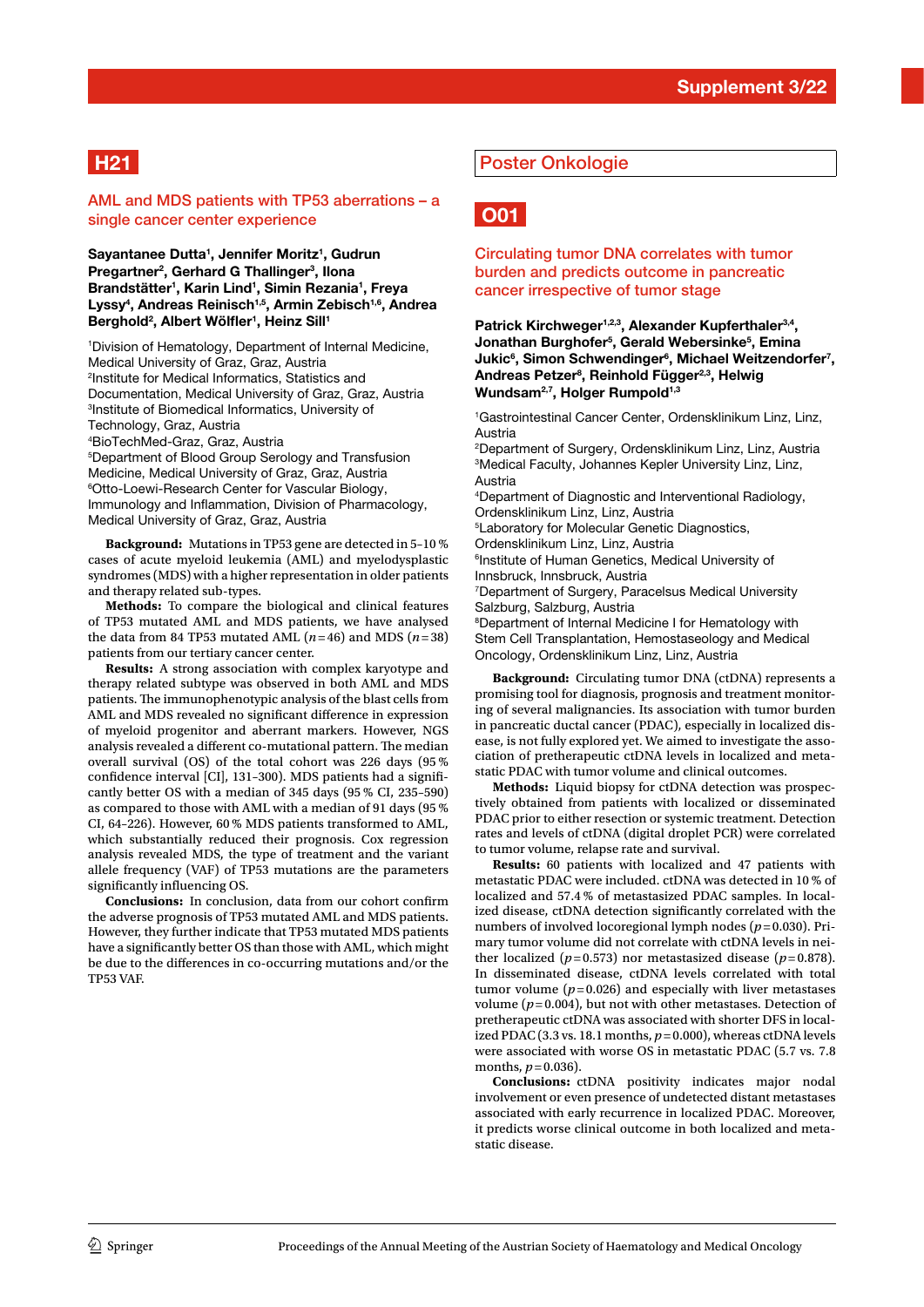## **O02**

Real-world study of cabozantinib in patients with advanced renal cell carcinoma (aRCC) after VEGF-targeted therapy (CASSIOPE): interimdata for patients who had also received prior nivolumab

Severin Bauinger<sup>1</sup>, Michael Staehler<sup>2</sup>, Paul Hamberg<sup>3</sup>, Pierre Bigot<sup>4</sup>, Cristina Suárez<sup>5</sup>, Philippe Barthelemy<sup>6</sup>, **Jean-Christophe Eymard7 , Cristina Masini8 , Pablo Gajate9 , Pascale Dutailly10, Valerie Perrot10, Giuseppe Procopio11**

1 Department of Urology, Johannes Kepler University Linz, Linz, Austria

2 Klinikum Grosshadern, Ludwig-Maximilians University, Munich, Germany

3 Franciscus Gasthuis & Vlietland, Rotterdam, Netherlands 4 Centre Hospitalier Universitaire d'Angers, Angers, France 5 Medical Oncology, Vall d'Hebron Institute of Oncology (VHIO), Hospital Universitari Vall d'Hebron, and Vall d'Hebron Barcelona Hospital Campus, Barcelona, Spain

6 Institut de Cancérologie Strasbourg Europe, Strasbourg, France

7 Institut Jean Godinot, Reims, France

8 Oncology Unit, AUSL-IRCCS di Reggio Emilia, Reggio Emilia, Italy

9 Hospital Universitario Ramón y Cajal, Madrid, Spain 10 Ipsen, Boulogne-Billancourt, France

11Fondazione IRCCS Istituto Nazionale dei Tumori, Milan, Italy

**Background:** Cabozantinib is a tyrosine kinase inhibitor approved in Europe as monotherapy for aRCC following prior VEGF-targeted therapy, or for treatment naïve patients with intermediate/poor risk. We report interim real-world data of cabozantinib in patients with aRCC who have received prior VEGF-targeted therapy and the checkpoint inhibitor nivolumab.

**Methods:** CASSIOPE (NCT03419572) is an ongoing, noninterventional study of cabozantinib in patients with aRCC who have received prior VEGF-targeted therapy; a pre-planned interim analysis was conducted when 50 % of patients had completed ≥3 months of follow-up. This post-hoc analysis assessed patient characteristics, best overall response (BOR; RECIST 1.1), dose modifcations and tolerability at 3 months in patients who had also received prior nivolumab.

**Results:** Of 337 patients included in CASSIOPE, 154 (45.7 %) had received prior nivolumab (median age, 67.5yrs; 70.8 % male, 87.7 % clear-cell histology, 96.1 % metastatic disease; 80.8 % ECOG PS0–1). Of these patients, 58.4 % initiated cabozantinib at 60 mg/day; median daily dose during the study was 40 mg. Overall, 78.6 % of patients had dose modifcations, 66.9 % due to adverse events (AEs) (reduction 46.8 % (any) and 43.5 % (due to AEs); interruption, 54.5 % and 46.8 %; discontinuation, 26.0 % and 14.3 %). AEs were reported in 94.8 % of patients, most commonly diarrhea (36.4 %) and PPE (25.3 %). During the first 3 months, 58 patients had an evaluable BOR: 39.7 % had partial response, 44.8 % stable and 12.1 % progressive disease (3.4 % not evaluable). There were 17 all-cause deaths (11.0 %).

Conclusions: This post-hoc-analysis suggests that cabozantinib is broadly tolerable and may offer tumor response in patients previously treated with VEGF-targeted therapy and nivolumab.

# **O03**

#### Blood-based B-cell subtypes as predictors of treatment response during treatment with immune checkpoint inhibitors: a prospective longitudinal pan-cancer study

#### Dominik Barth<sup>1</sup>, Martin Stradner<sup>2</sup>, Georg Hutterer<sup>3</sup>, **Jasmin Spiegelberg1 , Thomas Bauerhofer1 , Gudrun**  Absenger<sup>1</sup>, Philipp Jost<sup>1</sup>, Martin Pichler<sup>1,4</sup>

1 Division of Oncology, Department of Internal Medicine, Medical University of Graz, Graz, Austria 2 Division of Rheumatology, Department of Internal Medicine, Medical University of Graz, Graz, Austria 3 Department of Urology, Medical University of Graz, Graz, Austria

4 Department of Experimental Therapeutics, The University of Texas MD Anderson Cancer Center, Houston, Texas, USA

**Background:** Immune checkpoint inhibitors (ICIs) have revolutionized systemic treatment of diferent cancer types. This study aimed to evaluate peripheral blood B-cell subtypes as potential predictors of ICI treatment response.

**Methods:** 39 cancer patients who received ICIs were included in this prospective single-center cohort study. Patients had a first blood-draw at the date before treatment-initiation and a second 8-12 weeks at the time of first response evaluation. B-cell subtypes were quantifed and characterized by fuorescence-activated cell sorting (FACS). Disease control rate (DCR) and objective response rate (ORR) were considered co-primary endpoints. Parametric and non-parametric hypothesis tests were used as appropriate and uni- and multivariable logistic regression models were implemented. Due to the hypothesisgenerating character of the study, multivariable analysis was only adjusted for tumor type.

**Results:** In the overall cohort DCR was 48.7 % and ORR was 25.6 %. At baseline, there was no signifcant association of any B-cell subtype, with neither DCR nor ORR. After 8–12 weeks of ICI-treatment an increase in the frequency-of-parent of CD21- B-cells was a signifcant negative predictor of response as indicated by DCR (OR=0.05, 95 % CI 0.00-0.67, *p*=0.024) and ORR (OR=0.09, 95 % CI 0.01-0.96, *p*=0.046). Likewise, an increase of the frequency-of-parent of switched memory B-cells was significantly associated with reduced odds for DCR (OR=0.06, 95 % CI 0.01-0.70, *p*=0.025) Patients with an increase in the frequency-of-parent of naïve B-cells were more likely to respond indicated by DCR (OR=12.31, 95 % CI 1.13-134.22, *p*=0.039).

**Conclusions:** B-cell subpopulations may be linked to ICItreatment response and may represent a novel predictive biomarker.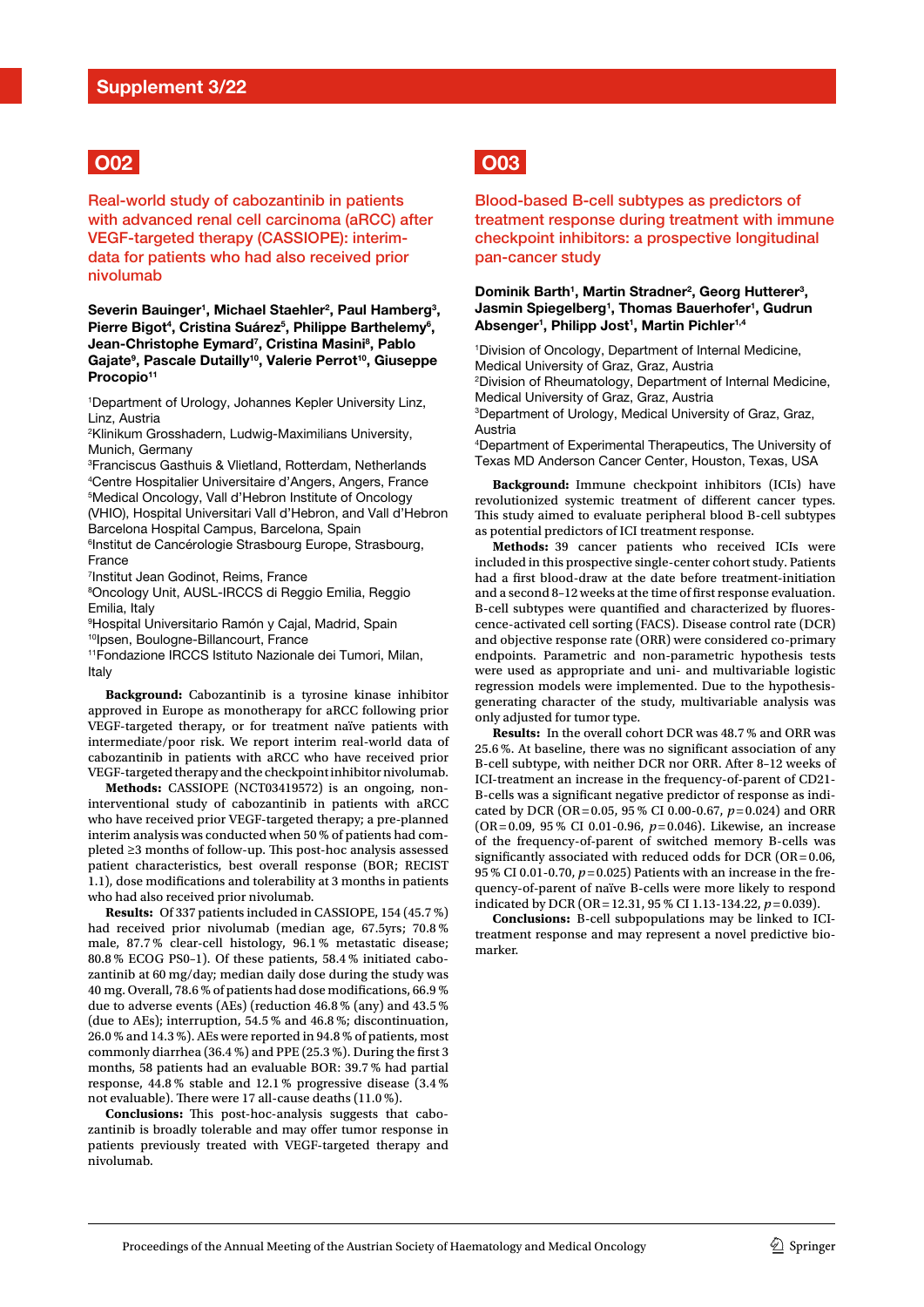# **O04**

Distribution and prognostic relevance of the ABO blood group system in non-metastatic renal cell carcinoma patients upon ffteen years of median follow-up

#### Louisa Daller<sup>1</sup>, Nazanin Sareban<sup>2</sup>, Andrea K. Lindner<sup>3</sup>, Maria Matzhold<sup>2</sup>, Georg Hutterer<sup>4</sup>, Maria Smolle<sup>5</sup>, **Thomas Bauernhofer1 , Renate Pichler3 , Richard Zigeuner4 , Martin Pichler1 , Dominik Barth1**

1 Division of Oncology, Department of Internal Medicine, Medical University of Graz, Graz, Austria

2 Department of Blood Group Serology and Transfusion Medicine, Medical University Graz, Graz, Austria 3 Department of Urology, Medical University of Innsbruck, Innsbruck, Austria

4 Department of Urology, Medical University of Graz, Graz, Austria

5 Department of Orthopedics and Trauma, Medical University of Graz, Graz, Austria

Background: The ABO blood group system has been previously discussed as a risk factor to develop and as a prognostic factor in non-metastatic renal cell carcinoma (RCC). Controversial fndings have been reported in diferent populations of RCC patients with rather short follow-up periods. This study aimed to clarify the distribution and prognostic role of ABO blood groups upon 15 years of median follow-up in non-metastatic RCC patients.

**Methods:** We evaluated the distribution and prognostic signifcance of ABO blood group system in a screening cohort (*n*=405) and a validation cohort (*n*=1473) of non-metastatic RCC patients, who underwent curative nephrectomy between 1998 and 2012 at two tertiary academic centers. Cancer-specifc- (CSS), metastasis-free- (MFS), as well as overall survival (OS) were assessed using the Kaplan-Meier method, univariable- and multivariable Cox regression models were applied, respectively.

**Results:** In the screening and validation cohort, blood groups were not associated with any clinical endpoints (for the validation cohort: CSS (HR=1.233; 95 %CI 0.998-1.523, *p*=0.052), MFS (HR=1.161; 95 %CI 0.952-1.416, *p*=0.142) and OS (HR=1.037; 95 %CI 0.890-1.208, *p*=0.641), respectively). Compared to 250.298 healthy blood-donors of the Styrian state, the distribution of blood groups was (624 (42.4 %) versus 106.861 (42.7 %) in group A, 191 (13 %) versus 34.164 (13.7 %) in group B, 575 (39 %) versus 93.579 (37.4 %) in group O and 83 (5.6 %) versus 15.694 (6.3 %), *p*=0.467).

**Conclusions:** The ABO blood group system could not be validated as a prognostic factor in predicting important clinical endpoints in non-metastatic RCC patients.

## **O05**

#### Effects of immune checkpoint-inhibitors on bone turnover in cancer patients

#### Theo Pirich<sup>1</sup>, Klaus Hackner<sup>1,2</sup>, Elisabeth Zwickl-**Traxler1 , Tamara Gassner3 , Peter Errhalt1,2, Martin Pecherstorfer1,4, Klaus Podar3,4, Sonia Vallet3,4**

1 Karl Landsteiner University of Health Sciences, Krems, Austria

2 Department of Pneumology, University Hospital Krems, Krems, Austria

3 Molecular Oncology and Hematology Unit, Karl Landsteiner University of Health Sciences, Krems, Austria 4 Department of Internal Medicine 2, University Hospital Krems, Krems, Austria

**Background:** Immune checkpoint inhibitors (ICI) represent the new standard of cancer care. Despite the widespread use, their effect on bone turnover remains unknown. The aim of this study is to prospectively assess markers of bone remodeling during ICI treatment in patients with advanced cancer.

**Methods:** Patients with inoperable cancer and no bone metastases (assessed per PET-CT or bone scan) receiving single-agent PD1 or PD-L1 inhibitor were enrolled. Levels of C-terminal telopeptide (CTX) and osteocalcin (OCN), markers of bone resorption and formation respectively, as well as calcium, vitamin D and parathormone were measured in serum samples collected before each ICI application for six months.

**Results:** Between 02/2020 and 02/2021 eight patients have been enrolled and seven included in the current analysis. Median age was 70 years (range 58–77), 85 % were male. Lung cancer was diagnosed in 42 % of the patients, 70 % received a PD1 inhibitor. With a median observation time of 15 weeks (range 6–15), CTX levels signifcantly decreased after the frst ICI application (from  $0.59 \pm 0.49$  to  $0.46 \pm 0.45$ ;  $p = 0.018$ ) to return to baseline thereafter. In contrast, OCN progressively increased overtime (from 16.47±5.72 to 22.38±7.18, *p*=n. s.). No signifcant changes in calcium, Vit. D and PTH levels were observed.

**Conclusions:** Despite the small number of patients, our pilot study shows a decrease of CTX/OCN ratio, thus suggesting for the frst time a positive efect of ICI on bone turnover in cancer patients. Patients' enrollment is ongoing, correlative preclinical studies are planned.

## **O06**

#### ALYREF regulates glucose metabolism and tumorigenesis in colorectal cancer

#### Christiane Klec<sup>1</sup>, Michael Stotz<sup>1</sup>, Petra Vychytilova-Faltejskova<sup>2</sup>, Ondrej Slaby<sup>2</sup>, Armin Gerger<sup>1</sup>, Martin **Pichler1**

1 Division of Oncology, Department of Internal Medicine, Medical University of Graz, Graz, Austria 2 Department of Molecular Oncology II, Masaryk University, Brno, Czech Republic

**Background:** Cancer cells are particular vulnerable to energy restrictions due to their increased demand for glucose going along with their limited fexibility for modifying their means of ATP generation in response to changes of environmental conditions and energy source availability. Recent studies provide evidence that colorectal cancer also seems to be a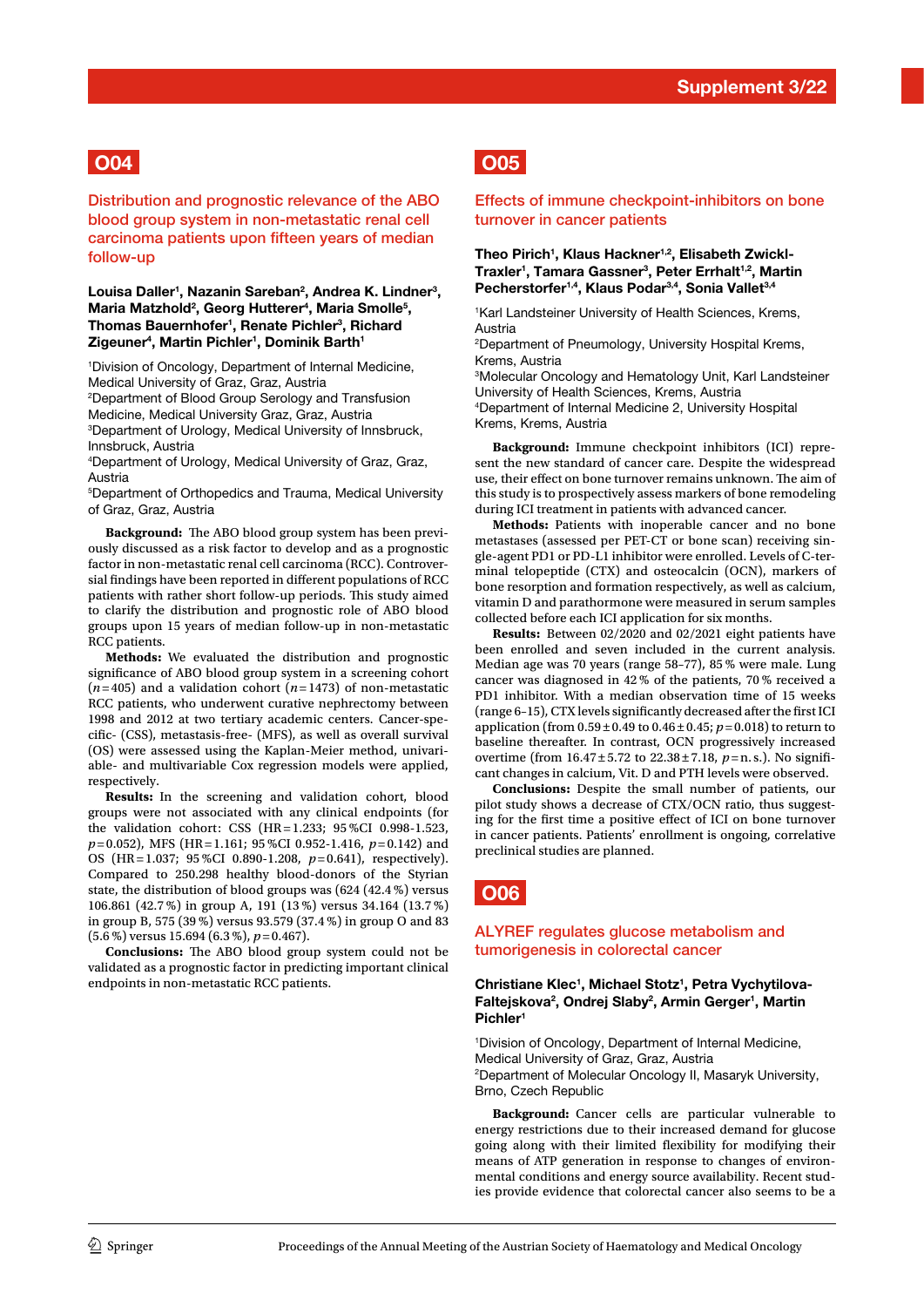suitable target for energy restriction-based approaches. The nuclear export factor ALYREF has been implicated in human cancers, though the biological role and molecular mode of action in colorectal carcinogenesis have not been elucidated yet.

**Methods and Results:** High ALYREF expression was signifcantly associated with poor survival in colorectal cancer patients (HR=2.71, (1.05-7.02), *p*<0.039, *n*=126). Gain and loss of function experiments, clearly demonstrated that ALYREF expression efects colorectal cancer cell growth, glycolytic activity and tumor growth in vitro and in vivo xenograft tumors. Whole transcriptome analysis proposed a molecular link between ALYREF and the metabolic gene insulin receptor substrate 1 (IRS1). Mechanistically, we could demonstrate that ALYREF is a transcriptional co-regulator of IRS1 and that increased ALYREF expression – which is found in colorectal cancer tissue – is augmenting IRS1 levels causing the observed anti-tumorigenic efects by reducing cellular metabolism – limiting the access of the vitally needed glycolytic pathway for CRC cells.

**Conclusions:** Overall, our study identifed ALYREF as a novel driver of colorectal carcinogenesis by impacting cellular glucose metabolism and therefore, representing a potential therapeutic target for energy restriction-based treatment approaches.

## **O07**

The RNA-binding protein ALYREF is promoting triple negative breast carcinogenesis through CPSF6 -mediated selective regulation of the short NEAT1 isoform

Christiane Klec<sup>1</sup>, Erik Knutsen<sup>2</sup>, Barbara Pasculli<sup>3</sup>, **Katarina Krajina1 , Alexander Deutsch4 , Maria**  Perander<sup>2</sup>, Wolfgang F. Graier<sup>5</sup>, Paola Parrella<sup>3</sup>, Martin **Pichler1**

1 Division of Oncology, Department of Internal Medicine, Medical University of Graz, Graz, Austria 2 Department of Medical Biology, UiT-The Arctic University of Norway, Tromsø, Norway 3 Fondazione IRCCS Casa Sollievo della Sofferenza Laboratorio di Oncologia, San Giovanni Rotondo, Italy 4 Division of Hematology, Department of Internal Medicine, Medical University of Graz, Graz, Austria 5 Gottfried Schatz Research Center: Molecular Biology and Biochemistry, Medical University of Graz, Graz, Austria

**Background:** Triple negative breast cancer (TNBC) is a subtype with poor prognosis due to its underlying aggressive biology. A better understanding of the molecular basis of TNBC might help to develop new therapeutic strategies.

**Methods and Results:** In this study, we identifed the RNAbinding protein ALYREF amplifed in 5 % of breast carcinomas, signifcantly up-regulated in TNBC, and associated with poor prognosis in two large independent breast cancer cohorts. In vitro and in vivo characterization of ALYREF showed that its expression signifcantly infuenced cellular growth, apoptosis and mitochondrial energy metabolism as well as breast tumorigenesis in orthotopic mouse models. Transcriptional profling, phenocopy and rescue experiments identifed ALYREF as a molecular driver of the short isoform of the lncRNA NEAT1. Mechanistically, we found that ALYREF binds to the NEAT1 promoter region to enhance the global NEAT1 transcription. ALYREF stabilizes CPSF6, a protein that selectively activates the post-transcriptional generation of the short, oncogenic isoform

of NEAT1, as well as exclusively binds and stabilizes this short NEAT1 isoform.

**Conclusions:** Overall, our study identifed ALYREF as a novel TNBC-driving factor and indicates the signifcance of ALYREF as a promising therapeutic target in TNBC.

## **O08**

A novel long non-coding RNA hypoxia associatedlncRNA1 is involved in cellular growth, apoptosis and patients' prognosis in clear cell renal cell carcinoma

#### Amar Balihodzic<sup>1</sup>, Felix Prinz<sup>1</sup>, Katharina Jonas<sup>1</sup>, Dominik Barth<sup>1</sup>, Michael Dengler<sup>1</sup>, Ondrej Slaby<sup>2</sup>, Philipp Jost<sup>1</sup>, Christiane Klec<sup>1</sup>, Martin Pichler<sup>1</sup>

1 Division of Oncology, Department of Internal Medicine, Medical University of Graz, Graz, Austria 2 Department of Biology, Faculty of Medicine, Masaryk University, Brno, Czech Republic

**Background:** Clear cell renal cell carcinoma (ccRCC) is mainly driven by alterations in the Von-Hippel-Lindau-HIF2 signaling cascade, which constitutively mimics hypoxic conditions and lead to gene activation in angiogenesis, proliferation and tumor metabolism. The role of long non-coding RNAs in these processes is poorly understood.

**Methods:** Using a model system consisting of ccRCC cell lines and hypoxic conditions, we profled the expression changes of the whole transcriptome, the ncRNome and antisense transcripts to identify novel molecular players in cancer cell hypoxia. Based on this screening step, we started to study the human relevance of novel not yet characterized transcripts. To study the cellular functions regulated by those novel transcripts, we performed loss-of-function experiments using siRNAs and GapmeRs directed against a novel lncRNA called hypoxia-associated lincRNA1 (ha-lincRNA1).

**Results:** ha-lincRNA1 was associated with poor overall survival in two independent ccRCC cohorts comprising more than 500 patients. Decreased expression of ha-lincRNA1 signifcantly reduced cellular growth in three independent ccRCC cell lines. This effect was principally achieved through the activation of apoptosis, which was confrmed by increased levels of annexin V, caspase 3/7, and cleaved PARP. Interestingly, despite the observed infuence on apoptosis activation, reduced levels of this lncRNA led to a signifcantly increased cellular migration.

Conclusions: In conclusion, this is the first report suggesting the crucial role of ha-lncRNA1 in ccRCC.



#### MicroRNA miR-4646 is a novel tumor suppressive factor in triple negative breast cancer

#### Katharina Jonas<sup>1</sup>, Felix Prinz<sup>1</sup>, Manuela Ferracin<sup>2</sup>, **Christiane Klec1 , Martin Pichler1**

1 Division of Oncology, Department of Internal Medicine, Medical University of Graz, Austria 2 Department of Experimental, Diagnostic and Specialty

Medicine (DIMES), University of Bologna, Bologna, Italy

**Background:** Triple negative breast cancer (TNBC) is a breast cancer subtype that stands out as particularly aggressive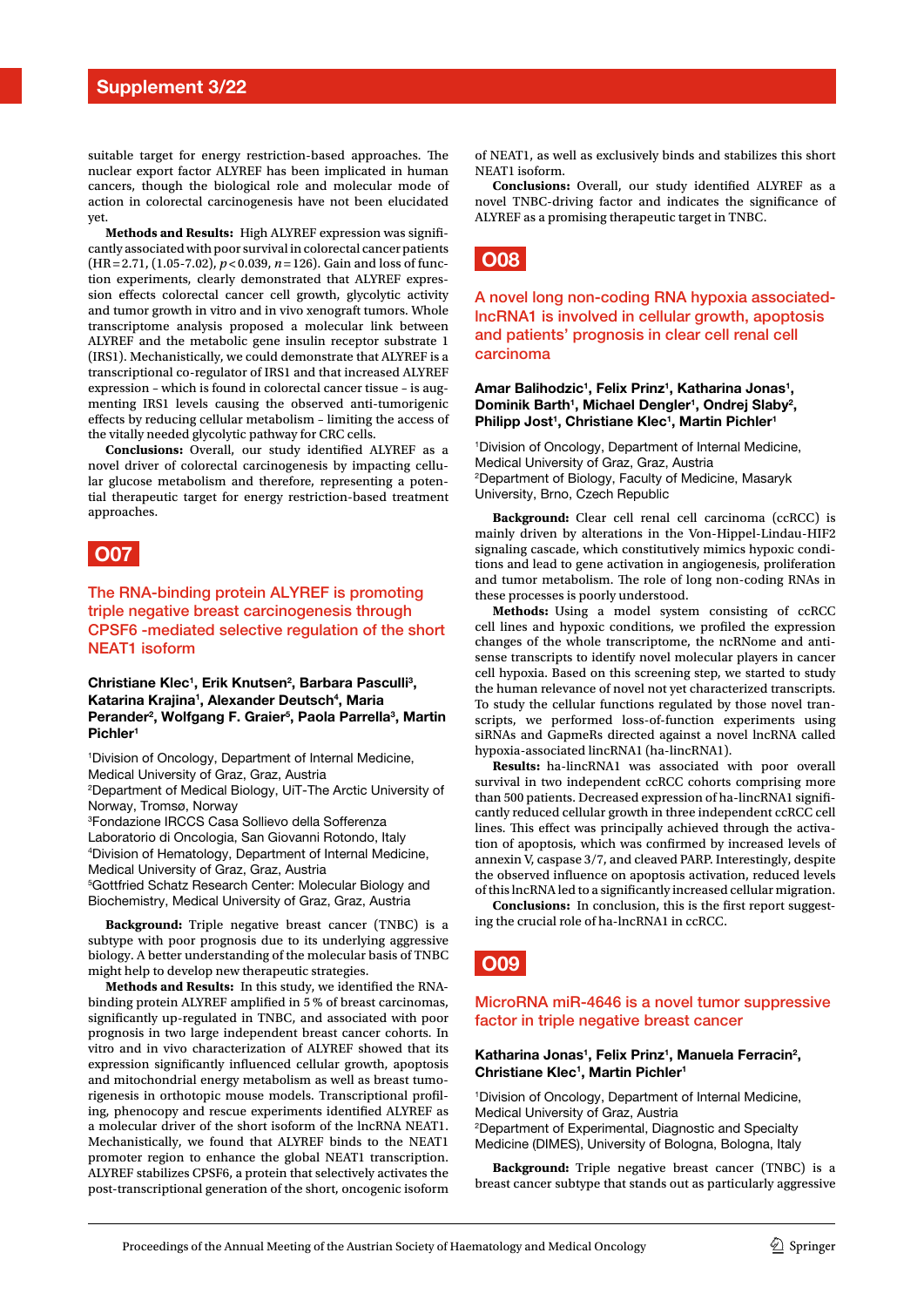and difficult to treat. As non-coding microRNAs (miRNAs) have been found to contribute to virtually all types of human cancer, the aim of this study was to identify a novel miRNA involved in the tumorigenesis of TNBC.

**Methods and Results:** Based on a previously published genome-wide expression study, we analyzed the prognostic value of the mammosphere-associated miRNA miR-4646 in the Cancer Genome Atlas (TCGA) dataset and found low expression of miR-4646 to be associated with poor survival in TNBC patients. In vitro growth assays showed that overexpression of miR-4646 resulted in a decrease of TNBC cell numbers whereas inhibition had the opposite effect. Moreover, increased caspase 3/7 activity and cleavage of PARP hinted at the induction of apoptosis. Cancer cell migration assays showed decreased/ increased migration upon overexpression/inhibition, respectively. In addition, we found that miR-4646 impedes the in vitro tube formation ability of endothelial cells and reduces aldehyde dehydrogenase activity, a marker for cancer stemness, in TNBC cells. To unravel the molecular mechanisms underlying this tumor suppressive phenotype, we performed an RNAseq analysis, target predictions and luciferase-based interaction assays where we identifed GRAMD1B, a protein involved in cholesterol homeostasis, as a direct target of miR-4646.

**Conclusions:** To conclude, the results of this study revealed miR-4646 as a novel tumor suppressive factor in TNBC.

## **O10**

Impact of metastases location and number of affected location on survival in de novo metastatic pancreatic cancer

#### **Antonio Filic, Eva Valentina Klocker, Martin Pichler**

Division of Oncology, Department of Internal Medicine, Medical University of Graz, Graz, Austria

**Background:** Despite metastatic pancreatic adenocarcinoma (PC) is a devastating disease, there seem to be signifcant diferences in individual disease courses and clinical outcome among a subgroup of patients. Especially, the location of metastases (lung only versus liver versus peritoneum) or the number of afected organs might refect diferences of underlying biology of PC.

**Methods:** Data from 431 consecutive patients with de novo diagnosed metastatic adenocarcinoma of the pancreas, treated between 2004 and 2020 at a single academic center, were evaluated. The primary endpoint was overall survival, which was analyzed by Kaplan-Meier curve analysis, and both univariate and multivariate Cox proportional models.

**Results:** Overall, the median survival was 5 months (range 0–89 months) in our cohort, and at the landmark of 2-years 50 patients (11.6 %) were still alive. We observed in 19 (4.4 %) patients lung metastases only, and in 342 (79 %) patients one organ region afected by metastases. Lung metastases only (median survival 13 months (95 % CI 8.7–17.2 months)) compared to other metastases location (median survival 5 months (95 % CI 4.1–5.8 months, *p*=0.031, log-rank test)) as well as only one afected anatomical region (compared to two or more) were associated with a favorable prognosis in those patients.

**Conclusions:** Based on the aggressiveness of metastatic spread, there seem to be diferences in patient outcome and probably the underlying biology in PC patients.

# **O11**

Impact of major changes in the treatment landscape of metastatic renal cell carcinoma on overall survival: a real-world comparison of three historical cohorts

#### Dominik Barth<sup>1</sup>, Hannah Fluhrer<sup>1</sup>, Georg Hutterer<sup>2</sup>, Jakob Riedl<sup>1</sup>, Philipp Jost<sup>1</sup>, Thomas Bauernhofer<sup>1</sup>, **Martin Pichler1**

1 Division of Oncology, Department of Internal Medicine, Medical University of Graz, Graz, Austria 2 Department of Urology, Medical University of Graz, Graz, Austria

**Background:** The treatment landscape of metastatic renal cell carcinoma (RCC) has dramatically evolved over the past decades. Whether real-life cohorts reflect the significant differences in overall survival (OS) found in controlled clinical trials is undefined yet. The aim of this study was to compare patient outcomes of three historical treatment cohorts.

**Methods:** 914 patients with metastatic RCC diagnosed and treated at the Medical University of Graz between July 1985, and September 2020 were retrospectively enrolled and assigned to three treatment-eras ("interferon", "TKI", "immunotherapy") based on the EMA-approval of sunitinib (July 27th, 2006) and nivolumab (June 26th, 2015) in metastatic RCC treatment. Patients who lived or developed metastases after the respective date were assigned to the respective treatment-era. OS was considered the primary endpoint. Kaplan-Meier-analysis, logrank tests and uni- and multivariable Cox-models were implemented.

**Results:** Median OS was 2.6 years in the overall study population and was 2.4 and 1.7 years in the interferon- and TKI-era. OS was signifcantly higher in patients of the immunotherapyera as compared to the interferon- and TKI-era (all  $p < 0.001$ ). Patients treated in the immunotherapy-era had a significantly better prognosis (HR=0.46, 95 %CI 0.35-0.60,  $p < 0.001$ ). There was no diference in the TKI-era cohort (HR=1.16, 95 %CI 0.93- 1.46, *p*=0.191) compared to the time span of pure interferon treatment. Subgroup analysis stratifed by IMDC prognostic groups showed signifcantly longer OS in the immunotherapyera as compared to TKI and interferon.

**Conclusions:** Advances in metastatic RCC treatment during the recent decades had a major impact on patient outcomes in a real-life population in Austria.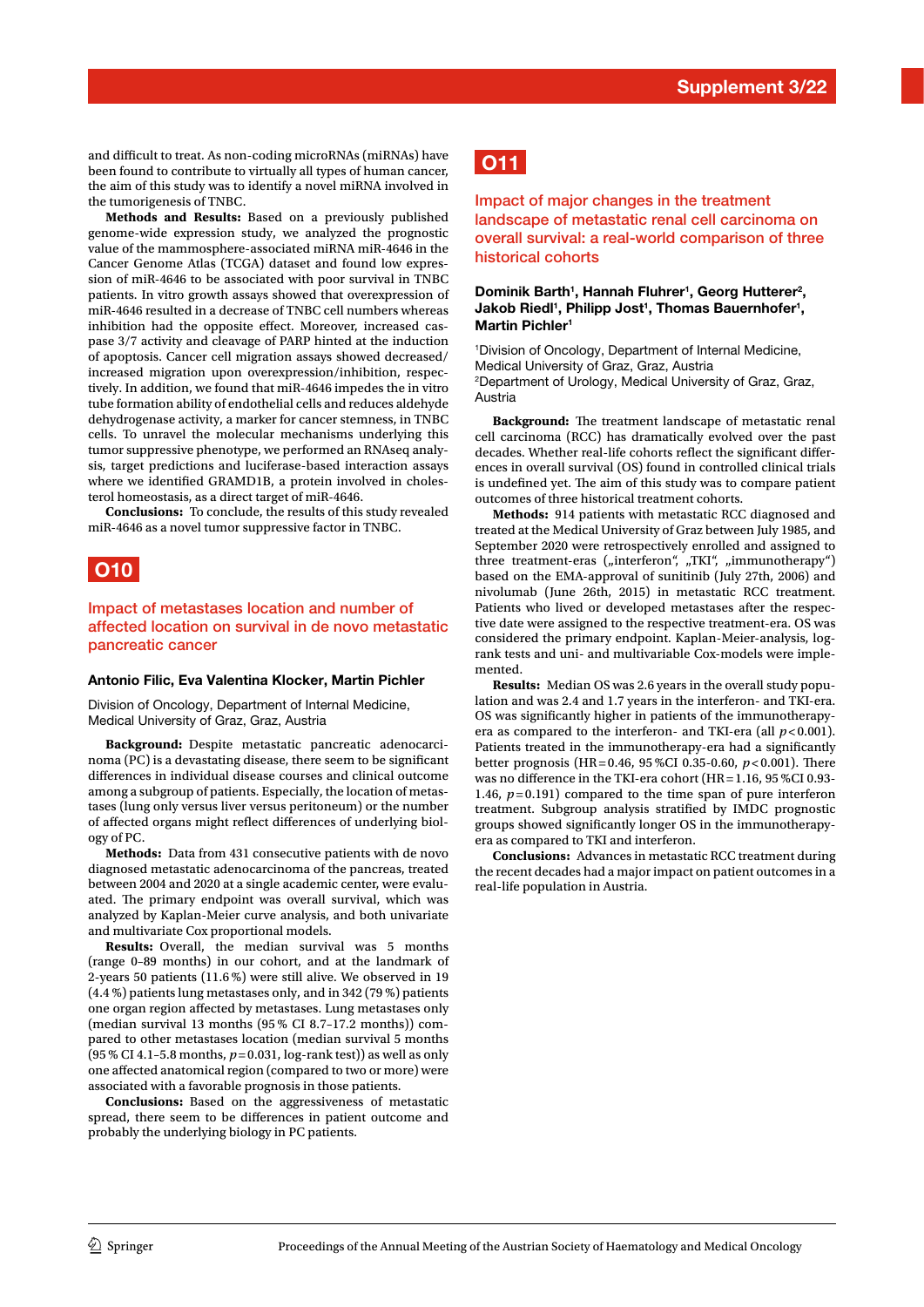

MicroRNA-22-3p represents a potential novel therapeutic approach for treating colorectal cancer metastases

**Dominik Barth1,2, Katharina Jonas1,2, Sophie Honeder3,4, Christiane Klec1,2, Felix Prinz1,2, Ruth Birner-Gruenberger3,4, Ondrej Slaby5,6, Giorgio Durante7 , Manuela Ferracin7 , Martin Pichler1,2,8**

1 Division of Oncology, Department of Internal Medicine, Medical University of Graz, Graz, Austria 2 Research Unit of Non-Coding RNA and Genome Editing, Medical University of Graz, Graz, Austria 3 Faculty of Technical Chemistry, Institute of Chemical Technologies and Analytics, Vienna University of Technology-TU Wien, Vienna, Austria 4 Diagnostic and Research Institute of Pathology, Medical University of Graz, Graz, Austria 5 Central European Institute of Technology, Masaryk University, Brno, Czech Republic 6 Department of Biology, Faculty of Medicine, Masaryk University, Brno, Czech Republic 7 Pathology Unit, Department of Experimental, Diagnostic and Specialty Medicine, DIMES, University of Bologna, Italy 8 Department of Experimental Therapeutics, The University of Texas MD Anderson Cancer Center, Houston, Texas, USA

**Background:** Metastatic colorectal cancer (CRC) is still an incurable disease in many patients. Molecular networks between non-coding RNAs may facilitate the discovery of novel drug vulnerabilities in this disease. In this study, we identifed miR-22-3p as a direct interaction partner of the apoptosis-regulating long non-coding RNA FLANC, and thus further characterized and evaluated the therapeutic value of miR-22-3p in CRC metastases.

**Methods:** In silico and in vitro analyses revealed miR-22-3p as a potential interaction partner of FLANC. In a series of in vitro experiments and molecular analyses, we characterized the fundamental biological role of miR-22-3p in CRC. We further explored the therapeutic potential of miR-22-3p in a mouse model of colorectal cancer liver metastases.

**Results:** miR-22-3p expression was downregulated in CRC tumor tissue as compared to healthy colon mucosa. In four diferent CRC cell lines, miR-22-3p reduced cellular growth through induction of apoptosis. Whole proteome and gene set enrichment identifed PAK1 and apoptosis-related pathways to be infuenced by miR-22-3p. In vivo pharmacological targeting of CRC metastases by administration of nano-liposomal encapsulated miR-22-3p mimics signifcantly reduced the number of metastases, corroborated by reduced proliferation and induction of apoptosis. Importantly, these efects were observed without evident tissue toxicity or pro-infammatory efects in the mouse model.

**Conclusions:** Our study identifed miR-22-3p as a part of apoptosis-regulating non-coding RNA network and potential therapeutic approach in treating metastatic CRC.

# **O13**

#### Double-stranded RNA molecules trigger cancer cells' antiviral response and lead to the upregulation of immune checkpoint molecules

#### Felix Prinz<sup>1</sup>, Katharina Jonas<sup>1</sup>, Christiane Klec<sup>1</sup>, Tobias Kiesslich<sup>2,3</sup>, Amar Balihodzic<sup>1</sup>, Florian Posch<sup>1</sup>, Martin **Pichler1**

1 Division of Oncology, Department of Internal Medicine, Medical University of Graz, Graz, Austria 2 Institute of Physiology and Pathophysiology, Paracelsus Medical University, Salzburg, Austria 3 Department of Internal Medicine I, University Clinics Salzburg, Paracelsus Medical University, Salzburg, Austria

**Background:** The efficacy of immunotherapy is improved in combination with chemotherapy or radiotherapy in certain types of cancer. Although this synergistic efect is commonly explained by an immunostimulatory efect of respective measures, the underlying molecular mechanisms are still poorly characterized. Here, we studied the impact of double stranded RNA (dsRNA) species on the expression of immune checkpoint (IC) molecules in biliary tract cancer (BTC) cells.

**Methods and Results:** BTC cell lines, which were exposed to miR-200c-3p mimic (23-mer dsRNA), displayed upregulated expression levels of immunosuppressive IC molecules IDO1, PD-L1, and LGALS9. This could not be replicated using a shorter miR-141-3p mimic (22-mer dsRNA). Subjecting cells to Poly (I:C) – a dsRNA analog with sizes ranging from 1.5 kb to 8 kb – resulted in similar efects as with the miR-200c-3p mimic. Both, exposure to miR-200c-3p mimic and Poly (I:C) lead to the activation of dsRNA sensing machinery, the upregulation of interferons, and the induction of antiviral response genes in BTC cell lines – efects that could be reversed by simultaneously inhibiting key players of the respective pathways.

**Conclusions:** Considering the above-mentioned results together with supporting literature, we suggest a model in which an active immune response against cancer cells leads to cell lysis and resulting accumulation of dsRNA species in the tumor microenvironment. Sensing of dsRNA species with certain lengths by yet unharmed cancer cells leads to the upregulation of interferons, which signal to surrounding tumor cells, culminating in the upregulation of IC molecules to suppress the ongoing immune cell attack.



#### The long non-coding RNA NORAD and its relevance on PARP inhibitor sensitivity in triple negative breast cancer

#### **Katarina Krajina, Anita Kapeller, Michael Dengler, Phillip Jost, Martin Pichler, Christiane Klec**

Division of Oncology, Department of Internal Medicine, Medical University of Graz, Graz, Austria

**Background and Methods:** Triple negative breast cancer (TNBC) stands for the most aggressive breast cancer subtype and is frequently associated with mutations in BRCA1/2 genes. Patients with mutated BRCA1/2 genes can be treated with approved PARP (Poly (ADP-ribose) polymerase) inhibitors. PARP is involved in base excision repair and its inhibi-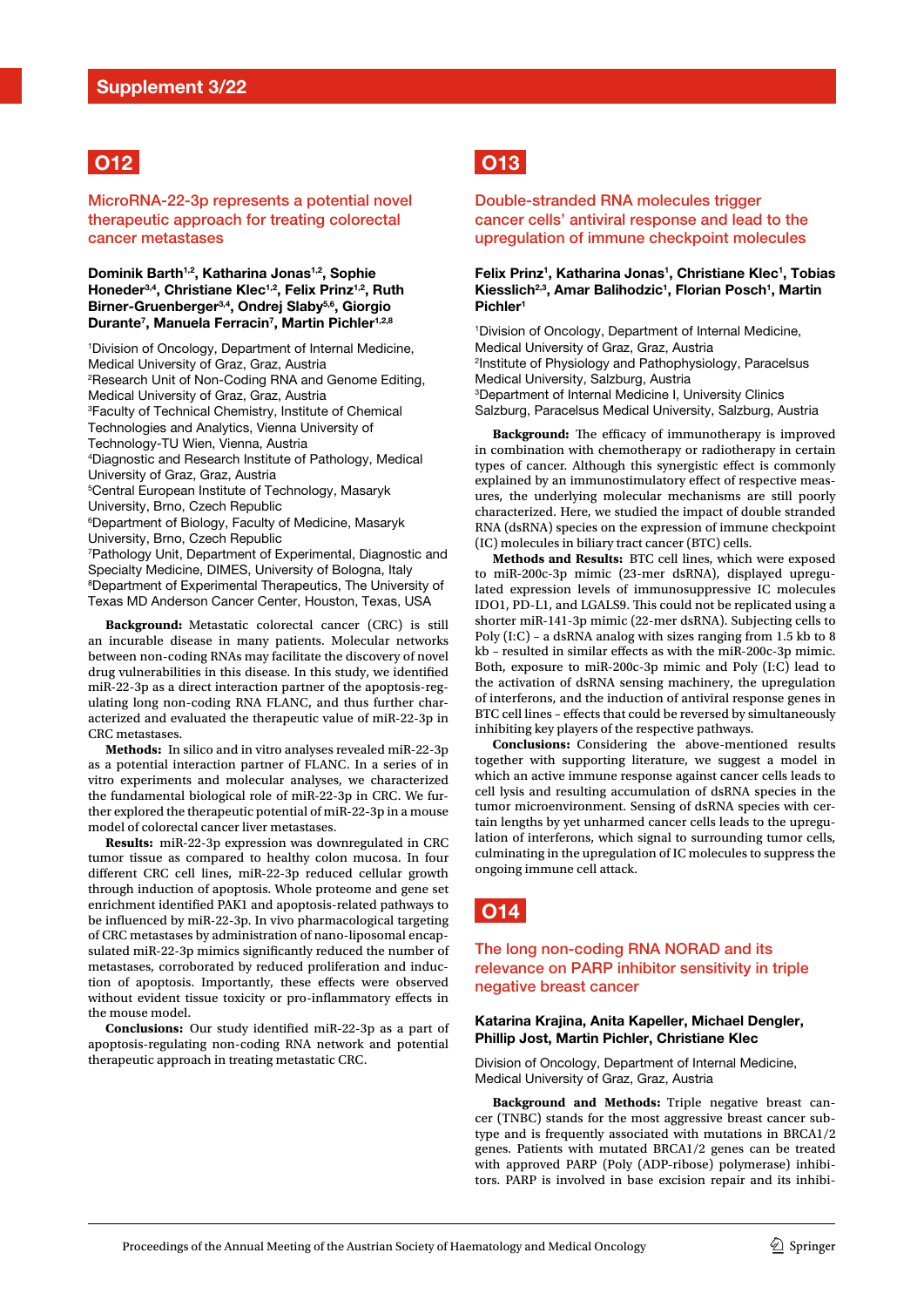tion in homologous recombination-deficient cells leads to an increased cell death. The long non-coding RNA Activated by DNA Damage (NORAD) has been implicated in molecular mechanisms associated to carcinogenesis. As NORAD function is maintaining genomic stability, we examined if combining NORAD knock-down and PARP inhibitor treatment lead to an increased cell death in TNBC cells.

**Results:** The lncRNA NORAD is significantly up-regulated in cancerous tissue of TNBC patients compared to healthy tissue and associated with poor progression-free survival (HR=1.76, (1.3 – 2.39), *p*-value: 0.00024; *n*=417). To identify the role of NORAD in breast carcinogenesis, we used a gapmer-mediated silencing in three independent TNBC cell lines to fnd a reduced cellular growth in cells with decreased NORAD levels. A combination of NORAD knock-down and the PARP inhibitor olaparib infuenced the expression pattern of several DNA repair proteins. To analyze the consequences of this combination in wild type and in BRCA1/2 KO cell lines we generated BRCA1/2 mutated cell lines by CRIPSR/Cas9 based approach, and results will be presented.

**Conclusions:** First data suggest a role of NORAD in TNBC and combining a targeting approach of NORAD and PARP inhibitors might significantly impact DNA repair mechanisms.

## **O15**

Trends of public interest in palliative care, euthanasia, and advanced health care directives in Austria, Germany, and Switzerland using big data from Google

**Matthias Huemer1 , Daniela Jahn-Kuch1 , Günter**  Hofmann<sup>1</sup>, Elisabeth Andritsch<sup>2</sup>, Clemens Farkas<sup>2</sup>, **Walter Schaupp3 , Eva Katharina Masel4 , Philipp Jakob Jost2,5, Martin Pichler2**

<sup>1</sup>Division of Oncology with affiliated Unit of Palliative Medicine, Department of Internal Medicine, Medical University of Graz, Graz, Austria

2 Division of Oncology, Department of Internal Medicine, Medical University of Graz, Graz, Austria

3 Institute of Moral Theology, University of Graz, Graz, Austria 4 Division of Palliative Care, Department of Medicine I and Comprehensive Cancer Center, Medical University of Vienna, Vienna, Austria

5 Department of Internal Medicine III – Hematooncology, Technical University of Munich School of Medicine, Technical University of Munich, Munich, Germany

**Background:** Austria and Germany decided to liberalize their laws restricting assisted suicide, thus reigniting the debate about the implementation of its practice and how it should be embedded. This study examines whether the public awareness concerning end-of-life decisions changed with the implementation of palliative care services and new governmental regulations.

**Methods:** We searched for policies, laws, and regulations promulgated or amended in Austria, Germany, and Switzerland between 2004 and 2020 and extracted data on the search volume from Google Trends for palliative care, euthanasia, and advanced health care directives as a surrogate of public awareness and interest in end-of-life decisions.

**Results:** The enactment of laws regulating advance health care directives coincided with a signifcant drop in the volume of searches for the topic of euthanasia in all 3 countries (Austria: –24.48 %, *P*=0.02; Germany: –14.95 %, *P* < 0.001; Switzerland:

–11.75 %, *P*=0.049). Interest in palliative care increased with the availability of care services and the implementation of laws and policies to promote palliative care (Austria: 22.69 %, *P*=0.01; Germany: 14.39, *P* < 0.001; Switzerland: 17.59 %, *P* < 0.001). Te search trends for advance health care directives showed mixed results.

**Conclusions:** Our results demonstrate that legal measures securing the autonomy of patients at the end of life may lower the search activities for topics related to euthanasia and assisted suicide. Hence, palliative care may be a meaningful way to raise awareness of the diferent options for end-of-life care and to guide patients in their decision-making process regarding the same.

# **O16**

The BCL-2 family member BOK promotes KRASdriven lung tumorigenesis in a p53-dependent manner

**Michael Dengler1 , Anna-Lena Meinhardt2 , Enkhtsetseg Munkhbaatar2 , Ulrike Höckendorf2 , Michelle**  Dietzen<sup>3,4,5</sup>, Marta Dechant<sup>2</sup>, Martina Anton<sup>6</sup>, Anne Jacob<sup>7</sup>, Katja Steiger<sup>7,8</sup>, Wilko Weichert<sup>7,8</sup>, Luka Brcic<sup>9</sup>, **Julia Kargl10, Nicholas McGranahan3,4,5, Caterina**  Branca<sup>2</sup>, Thomas Kaufmann<sup>11</sup>, Philipp Jost<sup>1,2,8</sup>

1 Division of Oncology, Department of Internal Medicine, Medical University of Graz, Graz, Austria 2 Department of Medicine III, Klinikum rechts der Isar, TUM School of Medicine, Technical University of Munich, Munich, Germany

3 Cancer Research UK Lung Cancer Center of Excellence, University College London Cancer Institute, London, UK 4 Cancer Evolution and Genome Instability Laboratory, The Francis Crick Institute, London, UK

5 Cancer Genome Evolution Research Group, University College London Cancer Institute, University College London, London, UK

6 Institute of Molecular Immunology and Experimental Oncology, Klinikum rechts der Isar, Technical University of Munich, Munich, Germany

7 Institute of Pathology, Technical University of Munich, Munich, Germany

8 German Cancer Consortium (DKTK), German Cancer Research Center (DKFZ), Heidelberg, Germany

9 Diagnostic and Research Institute of Pathology, Medical University of Graz, Graz, Austria

10Division of Pharmacology, Otto Loewi Research Center, Medical University of Graz, Graz, Austria

<sup>11</sup>Institute of Pharmacology, University of Bern, Bern, **Switzerland** 

**Background:** A variety of cancer entities are driven by KRAS mutations, which remain difficult to target clinically. Survival pathways, such as resistance to cell death, may represent a promising treatment approach in KRAS-mutated cancers. Based on the frequently observed genomic deletions of BCL-2-related ovarian killer (BOK) in cancer patients, we explored the function of BOK in a mutant KrasG12D-driven murine model of lung cancer.

**Methods and Results:** Using KrasG12D/+ Bok-/- mice, we observed an overall tumor-promoting function of BOK in vivo. Specifcally, during tumor development, loss of BOK resulted in a lower tumor burden, with fewer, smaller, and less advanced tumors. Furthermore, we found that loss of BOK reduced prolif-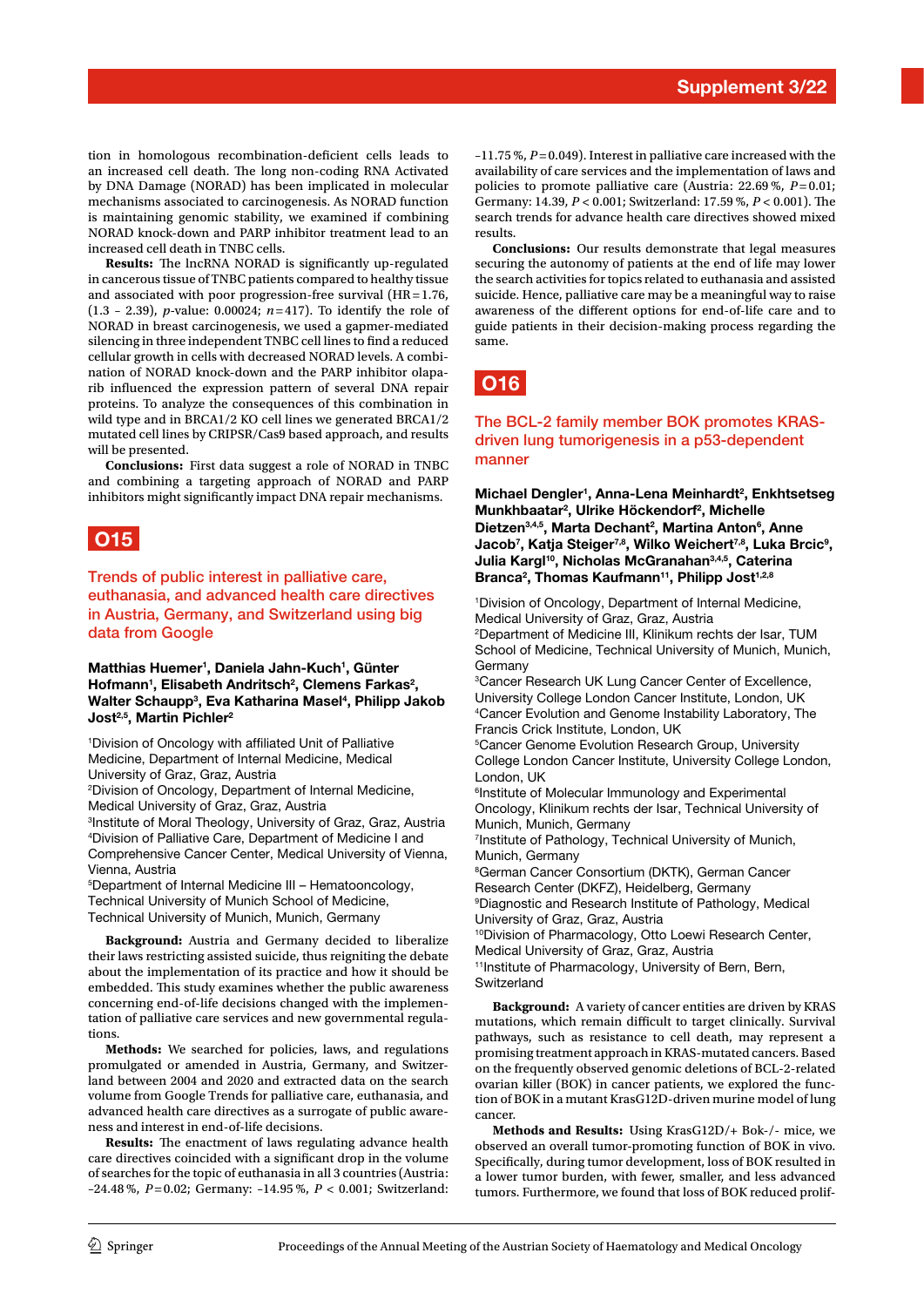eration both in KrasG12D-driven lung cancer cell lines in vitro as well as in KrasG12D-driven tumor lesions in vivo. Cell cycle analysis revealed that Bok-deficient cells show longer G2 duration, indicative of persistent DNA damage. Indeed, we detected higher levels of phosphorylated histone γ-H2AX, an indicator of DNA double-strand breaks, in Bok-deficient lesions. By generating an independent p53-deleted second mouse model (KrasG12D/+ Tp53∆/∆ Bok-/-), we identifed that this phenotype was entirely dependent on the presence of functional p53. This was also confirmed in cell lines in vitro.

**Conclusions:** Taken together, our data points towards a role of the BCL-2 family member BOK in promoting the development of lung adenocarcinomas, as Bok-deficient mice have lower tumor burden. We found that this effect was mediated by defects in proliferation, and was entirely dependent on functional p53.

## **O17**

Frequency and distribution of PIK3CA and ESR1 mutations in endocrine sensitive and endocrine resistant primary breast carcinomas and corresponding metastasis

#### **Jaqueline Blank1 , Christine Deutschmann2 , Ulrike**  Heber<sup>1</sup>, Lisa Wozelka-Oltjan<sup>1</sup>, Hanno Gerritsmann<sup>3</sup>, **Christian Singer2 , Leonhard Müllauer1**

1 Department of Pathology, Medical University of Vienna, Vienna, Austria

2 Division of General Gynecology and Gynecologic Oncology, Department of Obstetrics and Gynecology, Medical University Vienna, Vienna, Austria 3 Novartis Pharma GmbH, Vienna, Austria

Background: The PIK3CA gene encodes the α-catalytic subunit of PI3K. Mutated PIK3CA is a target for therapy with alpelisib and fulvestrant in HR+/HER2- breast cancer (BC). The registrational trial of alpelisib included patients with  $HR+/$ HER2- BC harboring PIK3CA mutations in exon 8, 10 and 21.

**Methods:** We investigated frequency and distribution of PIK3CA and ESR1 mutations in endocrine sensitive and resistant primary BCs and corresponding distant metastases to derive insights into the mutation spectra and elucidate diferences in the mutation frequencies between endocrine sensitive and resistant tumors and primaries versus metastases. Primaries and metastases of 44 women with HR+HER2- disease were analyzed by NGS. The carcinomas were endocrine-sensitive  $(n=11)$ , primary endocrine-resistant (*n*=13) or secondary endocrine-resistant (*n*=20).

**Results:** In the endocrine-sensitive cohort 54.4% (12/22) of the samples harbored PIK3CA mutations (PIK3CAmut) and 4.5% (1/22) ESR1 mutations (ESR1mut). In the primary endocrineresistant group 40.7% (11/27) were PIK3CAmut and 23.1% (6/22) ESR1mut. The secondary endocrine-resistant tumors exhibited in 40,0% (16/40) a PIK3CAmut and in 7.5% (3/40) ESR1mut phenotype. In 66,8% of tumors the PIK3CAmut were located in exons 8, 10 and 21. In the other samples the PIK3CAmut were distributed amongst exons 2 to 19. The discrepancy of PIK3CAmut and ESR1mut between primary versus metastasis was 29.2% (26/89) and 17.8% (16/89).

**Conclusions:** PIK3CA mutations occur frequently outside of exon 8, 10 and 21. Their biological significance and utility as a therapeutic target are not yet elucidated. The mutation status of PIK3CA and ESR1 may difer between primary carcinomas and their metastasis.

*NGS analysis was supported by Novartis.*

# **O18**

Cannabinoids reduce melanoma cell viability and do not interfere with commonly used targeted therapy in metastatic melanoma

#### Georg Richtig<sup>1,2</sup>, Melanie Kienzl<sup>1</sup>, Sonja Rittchen<sup>1</sup>, David Roula<sup>1</sup>, Jürgen Eberle<sup>3</sup>, Zina Sarif<sup>3</sup>, Martin Pichler<sup>2</sup>, Gerald Hoefler<sup>4</sup>, Akos Heinemann<sup>1</sup>

1 Otto-Loewi Research Center for Vascular Biology, Immunology and Infammation, Division of Pharmacology, Medical University of Graz, Graz, Austria 2 Division of Oncology, Department of Internal Medicine, Medical University of Graz, Graz, Austria 3 Department of Dermatology, Venerology and Allergology, Skin Cancer Center Charité, Charité-Universitätsmedizin Berlin (University Medical Center Charité), Berlin, Germany 4 Diagnostic and Research Institute of Pathology, Medical University of Graz, Graz, Austria

**Background:** Cannabinoids are mainly used for recreational purpose. However, due to its appetizing effects they can also be used for oncological patients with tumor cachexia. Additionally, there are some hints in the literature that cannabinoids might have some anti-cancerous efects. For this reason, cannabinoids are also taken by patients with metastatic disease under conventional oncological therapies. The aim of the study was to study the underlying mechanism how cannabinoids mediate their pro-apoptotic efects in metastatic melanoma invivo and in-vitro. Additionally, we aimed to study cannabinoids' value beside conventional targeted therapy in-vivo.

**Methods:** Several melanoma cell lines were treated with diferent concentrations of cannabinoids and anti-cancerous efficacy was assessed by proliferation and apoptosis assays. Subsequent pathway analysis was performed using flow cytometry, proliferation, apoptosis, and confocal microscopy data. Efficacy of cannabinoids in combination with the MEK inhibitor trametinib was studied in NSG mice in vivo.

**Results:** Cannabinoids reduced cell viability in multiple melanoma cell lines in a dose-dependent way. The effect was mediated by CB1, TRPV1 and PPARα receptors whereby pharmacological blockade of all three receptors protected from cannabinoid-induced apoptosis. Cannabinoids initiated apoptosis by mitochondrial cytochrome c release with consecutive activation of diferent caspases. Essentially, cannabinoids signifcantly decreased tumor growth in vivo and were not inferior to the clinically used MEK inhibitor trametinib.

**Conclusions:** Cannabinoids could reduce cell viability in several melanoma cell lines, initiate apoptosis via the intrinsic apoptotic pathway by cytochrome c release and caspase activation and do not interfere with commonly used targeted therapy.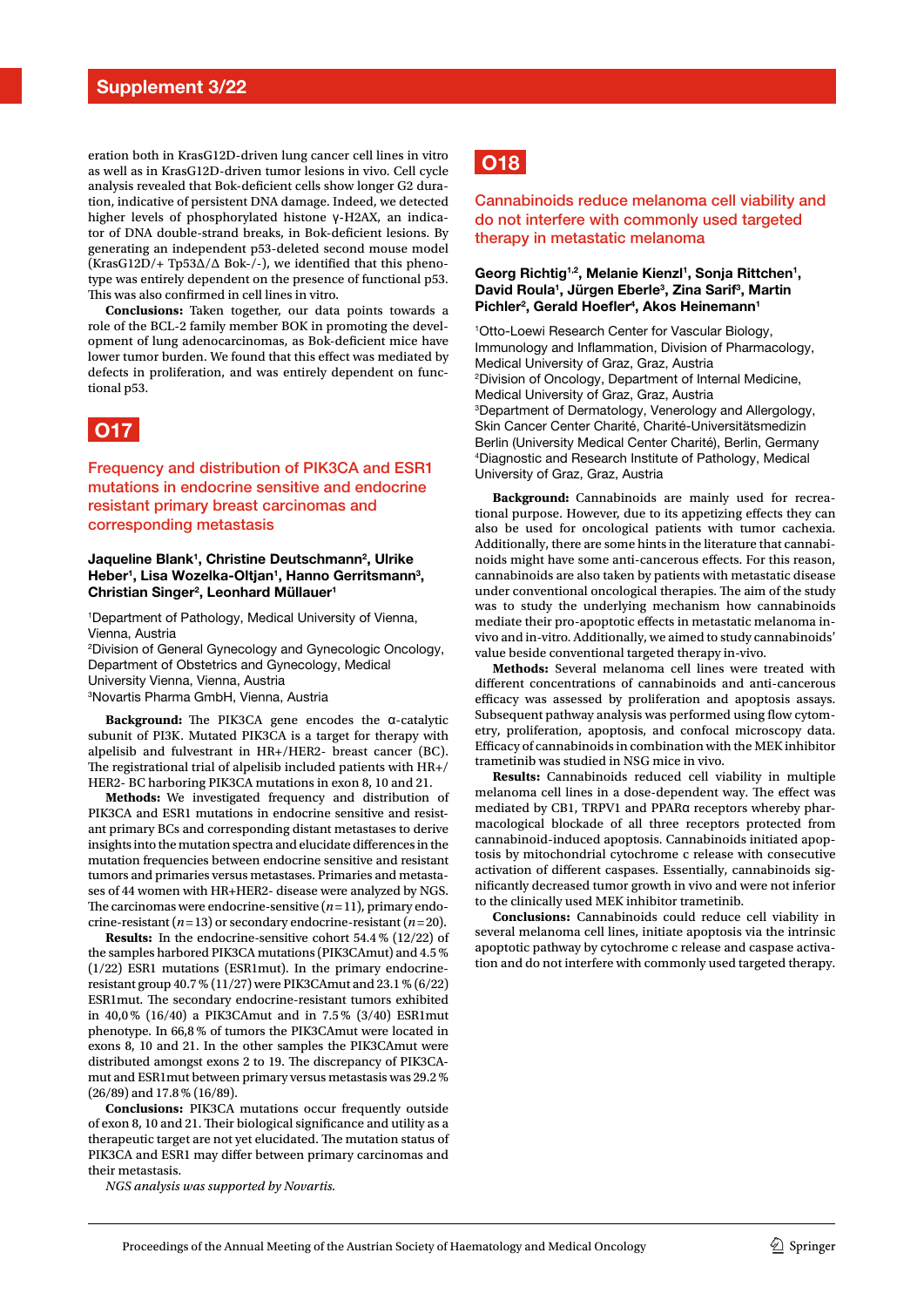# **O19**

Curtailing metabolic flexibility by fasting to overcome sorafenib resistance in hepatocellular carcinoma

**Jelena Krstic1 , Isabel Reinisch1 , Katharina Schindlmaier1 , Zina Riahi1 , Markus Galhuber1 , Martin**  Pichler<sup>2</sup>, Albert J. R. Heck<sup>3,4</sup>, Meritxell Huch<sup>5</sup>, Roland Malli<sup>1,6</sup>, Andreas Prokesch<sup>1,6</sup>

1 Gottfried Schatz Research Center, Medical University of Graz, Graz, Austria

2 Division of Clinical Oncology, Department of Medicine, Comprehensive Cancer Center Graz, Medical University of Graz, Graz, Austria

3 Biomolecular Mass Spectrometry and Proteomics, Bijvoet Center for Biomolecular Research and Utrecht Institute of Pharmaceutical Sciences, Utrecht University, Utrecht, **Netherlands** 

4 Netherlands Proteomics Center, Utrecht, Netherlands 5 Max Planck Institute of Molecular Cell Biology and Genetics, Dresden, Germany

6 BioTechMed-Graz, Graz, Austria

**Background:** Rewired metabolism in cancer can reveal therapeutically exploitable vulnerabilities. Sorafenib, the widely used drug for advanced hepatocellular carcinoma (HCC) provides limited extension in median overall survival due to primary or acquired resistance. We explored whether nutrient deprivation can be used as adjuvant therapy to sorafenib in the treatment of resistant HCC.

**Methods:** We used in vitro and in vivo HCC models to investigate synergistic interaction of nutrient restriction and sorafenib. We probed cell viability and death as well as several growth pathways. Cellular metabolism was interrogated through oxidative phosphorylation, glycolysis, and glucose uptake assays. CRISPR/Cas9-mediated p53 knock-out and proteomics analyses were used to reveal p53-dependent mechanisms. Finally, we established an HCC mouse model with conditional, liver-specific p53 knock-out to investigate fasting/ sorafenib synergism in non-resistant, orthotopic HCC.

**Results:** We show in HCC cells, xenografts, and in patientderived HCC organoids that fasting can sensitise resistant HCC to sorafenib. Sorafenib acts non-canonically as an inhibitor of mitochondrial respiration, causing resistant cells to depend on glycolysis for survival. Fasting, through glucose reduction and impeded AKT/mTOR-signalling, prevents this Warburg shift. Afecting glucose transporter and pro-apoptotic protein expression, p53 is necessary and sufficient for the sorafenib-sensitising efect of fasting. Moreover, in an orthotopic sorafenib-sensitive HCC mouse model, p53 is also crucial for improvement of sorafenib efficacy by fasting.

**Conclusions:** Our data suggest fasting and sorafenib as rational combination therapy for HCC with intact p53 signalling.

## **O20**

Histopathological features and prognosis of early lobular breast cancer

**Eva Valentina Klocker, Florian Posch, Christoph Suppan, Nina Mischitz, Liane Dengler, Daniel Steiner, Hannah Deborah Müller, Philipp Jost, Nadia Dandachi, Marija Balic**

Division of Oncology, Department of Internal Medicine, Medical University of Graz, Graz, Austria

**Background:** Invasive lobular breast cancer (ILC) is the second most common histological subtype in breast cancer. The aim of this study was to analyze clinico-pathological features and their impact on overall survival (OS) and diseasefree survival (DFS) of early ILC patients treated at our institution.

**Methods:** We collected clinico-pathological features of 344 early ILC patients diagnosed and treated between 2006 and 2021. We stratifed the tumors according to hormone receptor (HR) and HER2 status. As DFS we defned the time between diagnosis and occurrence of metastasis, locoregional disease, second breast cancer, or death from any cause.

**Results:** The mean age of patients was 63.2 (25th percentile: 52; 75th percentile: 74). 334 patients (97,1 %) were hormone receptor positive (HR+), 26 (7,6 %) were HER2 positive (HER2+) and 6 (1,7 %) were triple negative. In HER2+ disease, 24 patients (92,3 %) were HR+. There was no significant difference in OS and DFS between HR+ and HER2+ disease or between the ER+/PR+ and the ER+/PR- group. OS and DFS were significantly reduced in triple negative ILC  $(p<0.0001,$ respectively). Ki-67  $\geq$  15 % and larger tumor size were significantly associated with shorter DFS and OS.

**Conclusions:** In our analysis 97,1 % were HR+. Larger tumor size and Ki-67  $\geq$  15 % as well as triple negative subtype of ILC had a signifcantly adverse impact on DFS and OS. In the HER2+ subgroup, there was no diference in OS and DFS, either due to targeted treatment efect or the lack of dependence of ILC on HER2 signaling, which remains to be studied.

# **O21**

#### BRCA1/2 Keimbahnmutationen beim Mammakarzinom – eine retrospektive monozentrische Studie

#### **Dalila Avdibegovic, Nadia Dandachi, Marija Balic, Nina Mischitz, Lisa Jaritz, Eva Valentina Klocker, Angelika Terbuch, Jochen Bernd Geigl, Christoph Suppan**

Klinische Abteilung für Onkologie, Universitätsklinik für Innere Medizin, Medizinische Universität Graz, Graz, Österreich

**Grundlagen:** Für ca. 5–7 % aller Brustkrebserkrankungen sind Mutationen im BRCA1 oder BRCA2 Gen verantwortlich. Wenn nachgewiesen, bedeuten diese Mutationen Risiko für weitere Malignome, sind aber auch prädiktiv für den Einsatz von zielgerichteten Therapien wie der PARP Inhibitoren. Ziel dieser Arbeit ist es, die Häufgkeit der nachgewiesenen BRCA1/BRCA2 Keimbahnmutationen an der Klinischen Abteilung für Onkologie in Graz systemisch zu erfassen.

**Methodik:** In dieser retrospektiven, monozentrischen Studie wurden Brustkrebs-PatientInnen berücksichtigt, die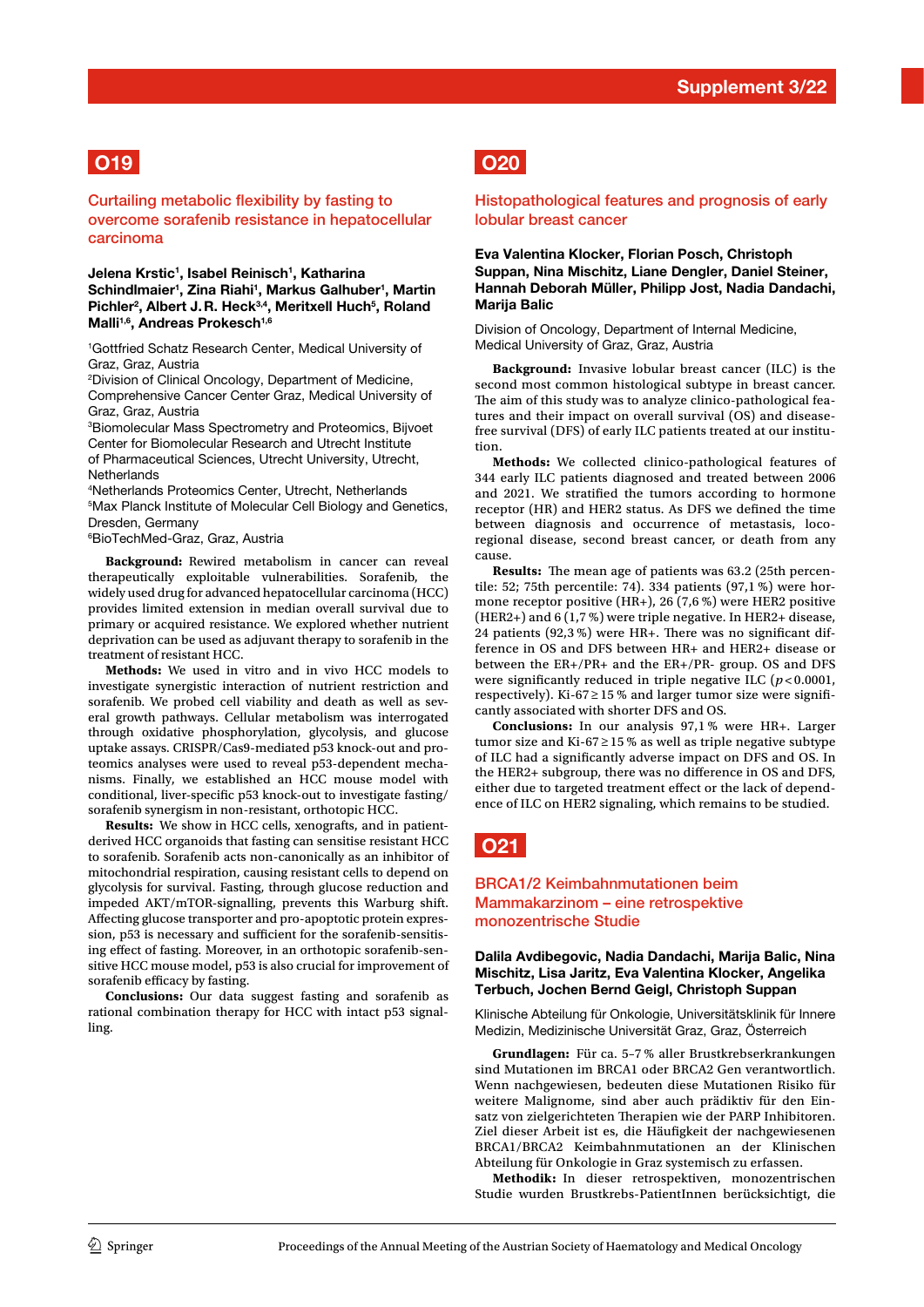an unserer Abteilung im Zeitraum von 2015–2020 behandelt und wegen gestellter Indikation genetisch getestet wurden. Klinisch-pathologische und genetische Daten wurden in einer RedCap Datenbank erfasst.

**Ergebnisse:** Von 1360 PatientInnen wurden 203 (15 %) genetisch beraten und 189 (14 %) getestet. Die Anzahl der jährlich durchgeführten Testungen ist von 17/Jahr (2015) auf 45/ Jahr (2020) gestiegen. Bei 40 PatientInnen (21 %) wurde eine BRCA1/2 Mutation nachgewiesen, davon waren 28 (70 %) BRCA1 und 12 (30 %) BRCA2 positiv. Durchschnittsalter der BRCA1-PatientInnen bei der Erstdiagnose betrug 44 Jahre und der BRCA2-PatientInnen 50 Jahre. Von BRCA1-PatientInnen waren 22 (79 %) triple-negativ und 5 (18 %) Hormonrezeptorpositiv. Von BRCA2-PatientInnen waren 5 (42 %) triple-negativ und 7 (58 %) Hormonrezeptor-positiv.

**Schlussfolgerungen:** Die Anzahl der genetischen Testungen und damit entdeckten Mutationen ist in den letzten Jahren kontinuierlich gestiegen. Aufgrund der Zulassung der PARP Inhibitoren in der metastasierten und demnächst in der frühen Erkrankung wird es notwendig werden, den Anteil der zu testenden PatientInnen weiter zu erhöhen, um möglichst vielen PatientInnen diese Therapieoption ermöglichen zu können.

## **O22**

Treatment associated changes in the infammatory microenvironment composition of brain metastases

**Ariane Steindl1 , Katharina Feldmann1 , Teresa**  Hatziioannou<sup>1</sup>, Markus Kleinberger<sup>1</sup>, Karin Dieckmann<sup>2</sup>, Georg Widhalm<sup>3</sup>, Brigitte Gatterbauer<sup>3</sup>, **Johannes A. Hainfellner4 , Matthias Preusser1 , Anna Sophie Berghoff1**

1 Division of Oncology, Department of Medicine I, Medical University of Vienna, Vienna, Austria

2 Department of Radiotherapy, Medical University of Vienna, Vienna, Austria

3 Department of Neurosurgery, Medical University of Vienna, Vienna, Austria

4 Institute of Neurology, Medical University of Vienna, Vienna, Austria

**Background:** Radio- and immunotherapy were postulated to have synergistic efficacy in brain metastasis (BM) treatment due to the immune modulating properties of radiation.

**Methods:** BM samples from treatment naïve patients (group 1) and from patients treated with whole brain radiotherapy (WBRT) (group 2), stereotactic radiosurgery (SRS) (group 3), combined WBRT and SRS (group 4), or prophylactic cranial irradiation (group 5) before BM resection were analyzed according T cell subsets.

**Results:** Specimens from 81 patients with BM from diferent solid tumors were available for analysis. Group 1 presented with statistically significantly higher CD3+ (median: 492.6 cells/ mm<sup>2</sup>), CD8+ (median: 116.3 cells/mm<sup>2</sup>) and LAG3+ (median: 17.6 cells/mm2 ) TIL densities than group 2 (CD3+ median: 55.5 cells/mm2 ; LAG3+ median: 4.6 cells/mm2 ), group 3 (CD3+ median: 67.7 cells/mm<sup>2</sup>; CD8+ median: 40.6 cells/mm<sup>2</sup>) and group 4 (CD3+ median: 38.28 cells/mm2 ; *p*-value <0.05; Kruskal Wallis test). No significant changes of the inflammatory microenvironment in group 5 compared to the other groups, and in PD-L1 expressions between the groups were observed (*p*-value >0.05; Kruskal Wallis test). Of 24/81 (29.6 %) patients matched samples of initial resected BM and recurrent BM were available.

All investigated T cell subsets were numerically lower in recurrent BM from patients treated with radiation therapy between resections than in recurrent BM from patients without radiation treatment between BM resections (*p*>0.05; Mann-Whitney U-test).

**Conclusions:** Our data indicate an immunosuppressive efect of radiotherapy on BM, as evidenced by decreased T cell infltration in radiated versus non-radiated BM specimens. Future clinical studies should focus on the optimal timely sequencing of immune modulating therapies and radiotherapy.

**O23**

#### Existential distress and cancer progression. Protective role of the vagus nerve

#### **Clemens Farkas, Elisabeth Andritsch, Marta Vigier, Thomas Bauernhofer**

Division of Oncology, Department of Internal Medicine, Medical University of Graz, Graz, Austria

**Background:** Cancer patients face difficulties in many areas of life, which results in existential distress. Mostly, they experience loss of purpose and demoralization during their existential crisis. Cancer progression involves three important mechanisms: oxidative stress, infammation and excessive sympathetic activity. Recent research suggests that the autonomic nervous system, and particularly the vagus nerve (indexed by heart rate variability, HRV), may afect tumorigenesis by modulating these mechanisms and thus slow tumor progression. The research aims at fnding if the baseline level of HRV can predict the levels of immune biomarkers and cancer markers over 6 months and if this interaction could be moderated by the level of existential distress.

**Methods:** Metastatic Colorectal Cancer Patients at the Department of Clinical Oncology Graz will be evaluated with standardized psychological questionnaires including existential distress. The Heart Rate Variability will be measured via ECG, during practicing a sitting and standing breathing paradigm.

**Results:** There are currently no results as the recruitment process is only just at the beginning. Previous studies showed that lower HRV has been found in cancer patients compared with healthy population. (De Couck & Gidron, 2013, Kim et al., 2010). Moreover, the patients with advanced stage of cancer showed decreased HRV compared with patients in the early stages (De Couck & Gidron, 2013).

**Conclusions:** HRV could be used as a prognostic factor for cancer progression and manipulated to improve clinical outcome.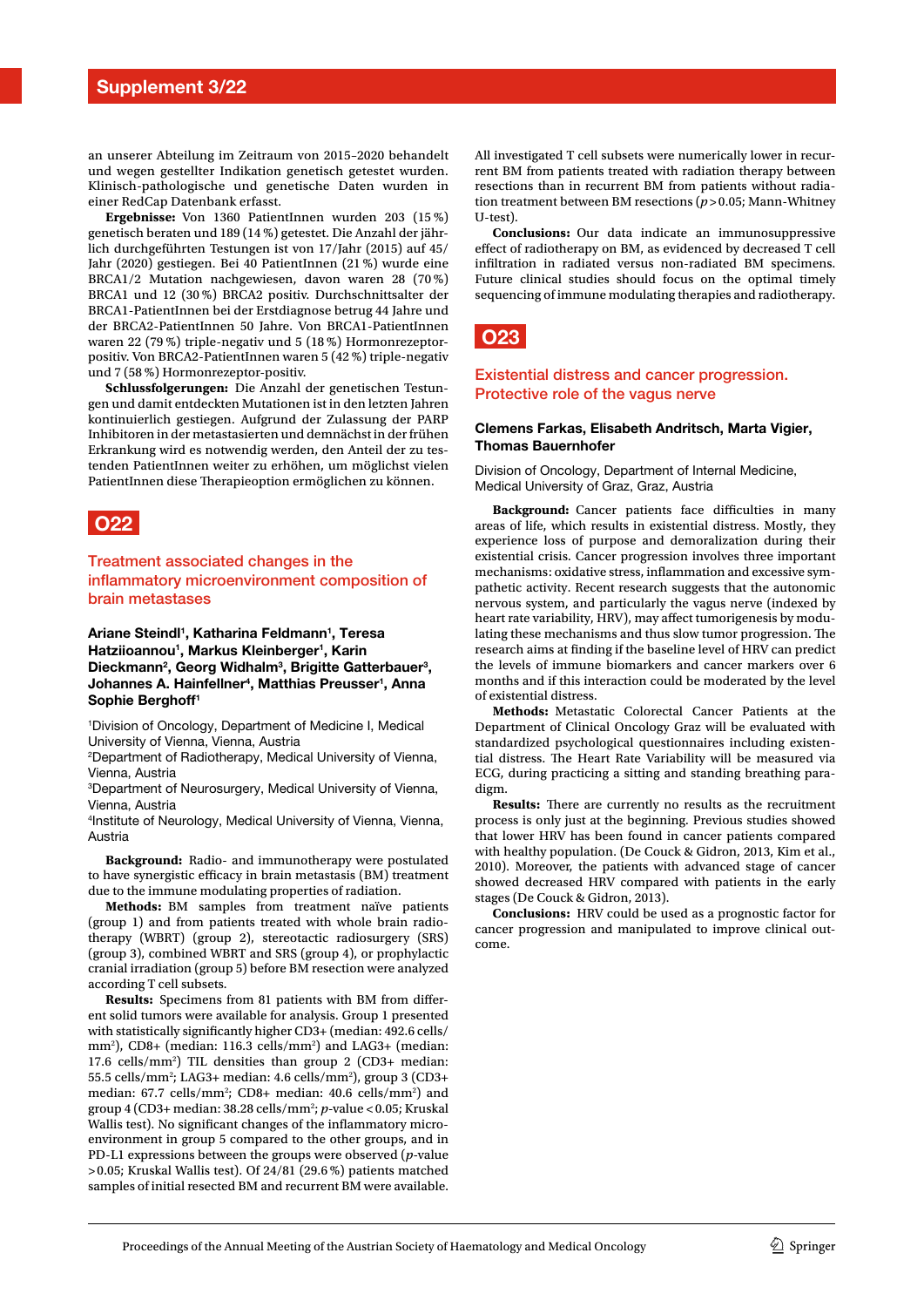

EVI1 promotes proliferation and invasive properties of head and neck squamous cell carcinoma cells

**Alexander M. Grandits1,2, Sophie Bromberger3 ,**  Gerwin Heller<sup>1,2</sup>, Barbara Andrea Reinoehl<sup>1,2</sup>, **Erwin Tomasich1,2, Klaudia Schossleitner3 ,**  Anna S. Bergmeister-Berghoff<sup>1,2</sup>, Thorsten Füreder<sup>1,2</sup>, **Rotraud Wieser1,2**

1 Division of Oncology, Department of Medicine I, Medical University of Vienna, Vienna, Austria

2 Comprehensive Cancer Center, Vienna, Austria 3 Skin and Endothelium Research Division, Department of Dermatology, Medical University of Vienna, Vienna, Austria

Head and neck squamous cell carcinoma (HNSCC) is a frequent cancer with a poor prognosis. So far, the EGFR inhibitor Cetuximab as the only approved targeted drug. A deeper understanding of the molecular and genetic basis of HNSCC is expected to identify additional targets for rationally designed therapeutics. The transcription factor EVI1, the major product of the MECOM locus, is an oncoprotein with roles in both hematopoietic and solid tumors. In HNSCC, high EVI1 expression was associated with an increased propensity to form lymph node metastases, but its efects in this tumor entity have not yet been determined experimentally. We therefore overexpressed or knocked down EVI1 in several HNSCC cell lines, and determined the impact of these manipulations on parameters relevant to tumor growth and invasiveness, and on gene expression patterns. Our results revealed that EVI1 promoted proliferation and migration of HNSCC cells. Furthermore, it augmented tumor spheroid formation, and the ability of tumor spheroids to displace an endothelial cell layer. Finally, EVI1 altered the expression of numerous genes in HNSCC cells, and these genes were enriched for gene ontology terms related to its cellular functions. In summary, EVI1 represents a novel oncogene in HNSCC that contributes to cellular proliferation and invasiveness.

## **O25**

#### Predictors of Covid19 risk perception in a sample of Austrian cancer Patients: a cross sectional study

#### **Elisabeth Andtritsch, Clemens Farkas, Silke Zloklikovits, Marta Vigier**

Division of Oncology, Department of Internal Medicine, Medical University of Graz, Graz, Austria

**Background:** Beginning 2019 in China, the coronavirus spread rapidly worldwide and was declared a pandemic by the World Health Organisation. The rapid spread caused fear and anxiety. Especially in cancer patients, the prevalence of anxiety and other psychological disorders increased during the pandemic. In this study, we aimed to evaluate the factors associated with COVID-19 perceived threat in cancer patients.

Methods: This research is a part of international crosssectional study examining risk perception, treatment adherence, personality during COVID-19 pandemic in cancer. An online survey  $(n=1281)$  was conducted worldwide in seven countries including Austria (*n*=216). In the current research, we investigated the factors potentially associated with cancer patients' perceived COVID-19 threat. Data was collected during COVID-19 outbreak, from June until November 2020. Multiple linear regression was used to examine predictors of COVID-19 threat perception in cancer patients.

**Results:** COVID-19 threat perception was positively associated with anxiety. However, it was negatively associated with confdence in safeguards, patients' physical state, and fghting spirit. Multiple regression analysis indicated that confdence in safeguards (β=-0.219, *P*<0.001), anxiety (β=0.322, *P*<0.001), patients' physical state (β =-0.106, *P*=0.006), and fghting spirit ( $\beta$  = -0.383, *P*<0.016), significantly predicted COVID-19 threat perception and explained 26.3 % of the total variance in COVID-19 threat perception.

**Conclusions:** Austrian cancer patients' COVID-19 risk perception was predicted by anxiety, confdence in safeguards, patients' physical state and fighting spirit. The study contributes to our understanding of factors important for screening and care of cancer patients during COVID-19 pandemic.



#### Neoadjuvant and adjuvant treatment patterns and clinical outcomes of invasive lobular breast cancer

#### **Liane Dengler, Eva Valentina Klocker, Florian Posch, Christoph Suppan, Nina Mischitz, Daniel Steiner, Philipp Jost, Nadia Dandachi, Marija Balic**

Division of Oncology, Department of Internal Medicine, Medial University of Graz, Graz, Austria

**Background:** Invasive lobular carcinoma (ILC) is the second most common subtype of breast cancer, accounting for up to 15 % of the cases. The aim of this study is to descriptively analyze neoadjuvant and adjuvant treatment strategies as well as the outcome of patients with ILC.

**Methods:** Baseline and outcome data of patients with nonmetastatic (stage I-III) ILC who were treated between 2006 and 2021 at a single academic institution were systematically collected. The primary outcome, disease-free survival (DFS), was defned as the time between diagnosis and local recurrence, second breast cancer, occurrence of metastasis or death. Secondary outcome was overall survival (OS).

**Results:** We analyzed 344 patients (median age: 64 years [25th−75th percentile: 52–74], median Ki-67: 10 % [7–20]). Few patients were treated in the neoadjuvant setting. *N*=47 (14 %) patients received neoadjuvant chemotherapy,  $n=26$  (8%) received neoadjuvant endocrine therapy. Fifty-nine patients (17 %) were treated with adjuvant chemotherapy, and *n*=310 (90 %) patients with adjuvant endocrine therapy. After a median follow-up of 6.9 years, we observed 104 DFS events and 77 OS events. This corresponded to a median DFS of 10.5 years, and median OS was not reached. Five-year DFS and OS estimates were 74 % (95 %CI: 68–79) and 85 % (95 %CI: 80–88), respectively.

**Conclusions:** In summary, we analyzed a large single-center cohort of patients diagnosed with early stage ILC treated at our department. The prevalences of neoadjuvant and adjuvant systemic therapies and the overall oncologic outcomes were consistent with previously published cohorts of ILC patients.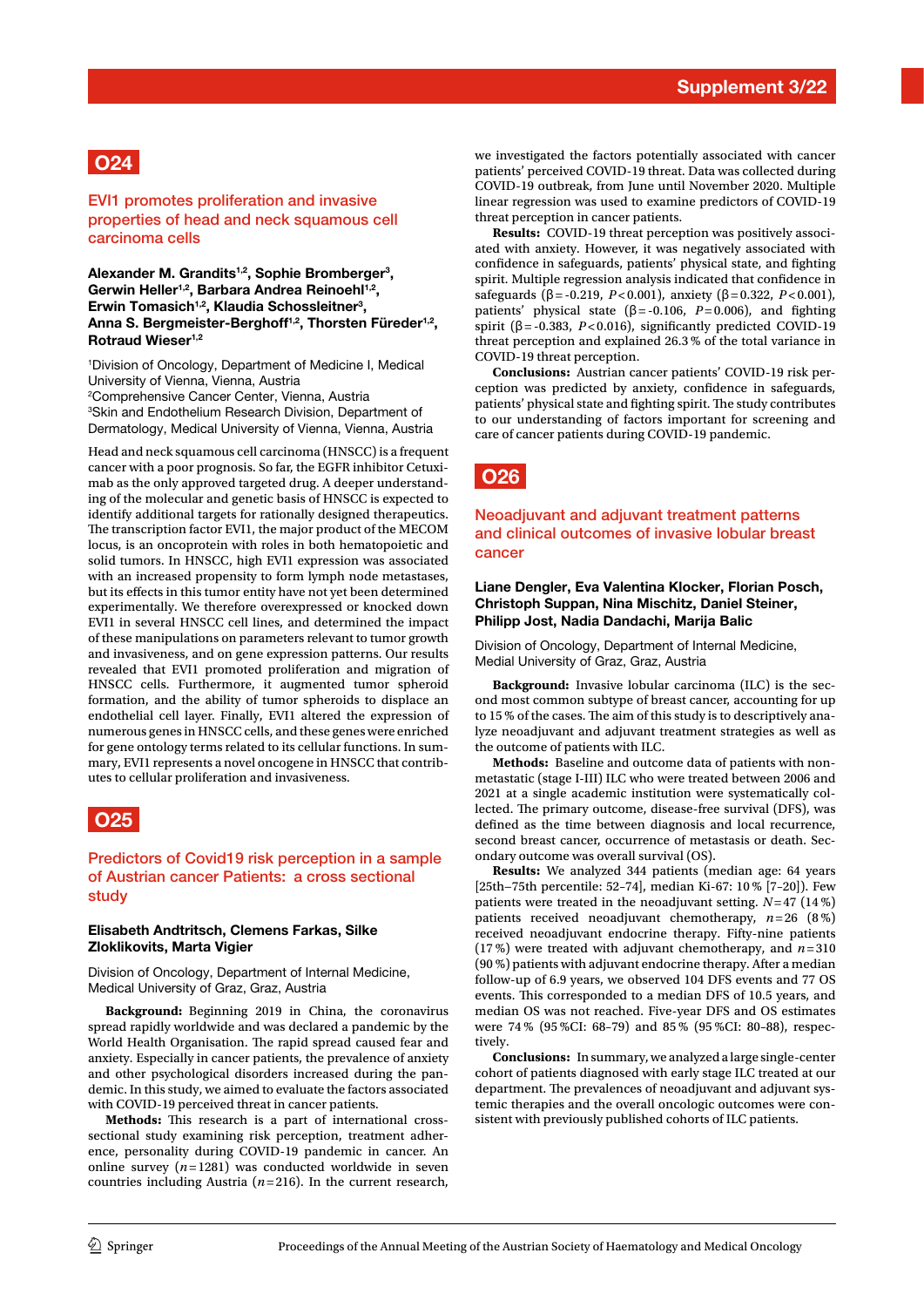

#### Improvement in colorectal cancer outcomes over time is limited to patients with left-sided disease

#### Holger Rumpold<sup>1,2</sup>, Monika Hackl<sup>3</sup>, Andreas Petzer<sup>4</sup>, **Dominik Wolf5**

1 Gastrointestinal Cancer Center, Ordensklinikum Linz, Linz, Austria

 Medical Faculty, Johannes Kepler University, Linz, Austria National Cancer Registry, Statistics Austria, Vienna, Austria Department of Medical Oncology and Hematology, Ordensklinikum Linz, Linz, Austria

5 Department of Internal Medicine V, Hematology and Oncology, Medical University of Innsbruck, Innsbruck, Austria

**Background:** Incidence and mortality of colorectal cancer (CRC) declined over the last decades. However, survival depends on the primary tumor location. It is unknown if all progress in outcomes vary depending on left-sided (LCRC) versus right sided (RCC) colorectal cancer. We compare incidence and mortality rates over time according to the primary tumor location.

**Methods:** Data from the Austrian National Cancer Registry spanning from 1983 to 2018 were used to calculate annual incidence and mortality rates and survival stratifed by primary tumor localization and stage. Joinpoint regression with linear regression models were used on diferent subgroups to identify significant changes of incidence- and mortality slopes.

**Results:** A total of 168,260 (incidence-data set) and 87,355 cases (mortality data-set) were identifed. Survival of disseminated RCC was worse compared to LCRC (HR 1.14; CI 1.106 – 1.169). Total and LCRC incidence- and mortality-rates declined steadily over time, whereas the rates of RCC did not. Incidence of disseminated RCC declined signifcantly less (slope -0.07; CI -0.086; -0.055) than in LCRC (slope -0.159; CI -0.183; -0.136); mortality rate of RCC was unchanged over time. Incidence and mortality of localized RCC remained unchanged over time, whereas both rates declined independently of stage in LCRC.

**Conclusions:** Biological diferences between LCRC and RCC directly translate to the population level, which has not been evident for mortality, yet. Further, colorectal cancer outcomes during the last 35 years have preferentially improved in LCRC but not in RCC, indicating that the oncological progress made is limited to LCRC. It is necessary to defne RCC as a distinct form of CRC and to focus on specifc strategies for its early detection and treatment.

#### Klinische Studien



#### AGMT\_AIHA\_Reg: PATIENT REGISTRY Autoimmune Hemolytic Anemia (AIHA) with corresponding Biobank

#### **Ulrich Jäger**

Division of Hematology and Hemostaseology, Department of Medicine I, Medical University of Vienna, Vienna, Austria

This registry is a prospective and retrospective, multicentre collection of data on patients with AIHA in Austria. All disease characteristics, medical histories and also treatment sequences are documented in anonymised form. Additionally patients will be asked to complete the FACIT-Fatigue questionnaire. For documentation in the registry no further diagnostic or therapeutic measures are required than those already necessary in general. Participation in the project must not interfere with treatment routines. Data will be collected from all sites in Austria willing to participate. An estimated 100 patients are expected to be included; this number may be revised over time as interest and demand dictates. Within this project biomaterial of patients with AIHA in Austria will be collected in the AGMT biobank. This collection of biomaterial is optional.

**Primary objective:** The aim of the AIHA registry is to collect data regarding the following objectives of disease for all Austrian AIHA patients older than 18 years.

- Epidemiological evaluations
- Assessment of AIHA subtypes in Austria
- Assessment of specific characteristics and frequency of AIHA
- Patient care and treatment in Austria
- Treatments used, sequence of treatments
- Efficacy and toxicity
- Establishment of a central biobank to provide a basis for future AIHA related research (optional)

## **S02**

#### AGMT\_aMYELOIDr: AUSTRIAN MYELOID REGISTRY

#### **Richard Greil, Lisa Pleyer**

Department of Internal Medicine III with Haematology, Medical Oncology, Haemostaseology, Infectiology and Rheumatology, Oncologic Center, Paracelsus Medical University Salzburg, Salzburg, Austria

The Austrian Myeloid Registry (AMR) is a non-interventional study. It collects data from patients with the myeloid diseases like myelodysplastic syndromes (MDS), chronic myelomonocytic leukemia (CMML), acute myeloid leukemia (AML), primary myelofbrosis (PMF), chronic myeloid leukemia (CML), and other rarer disease subtypes. The AMR is multi-center database and collects data at various sites in Austria and potentially also at other centers in other countries in future. The registry has an electronic case report form (eCRF), where all data is entered by clinical trial personnel and/or physicians. The registry also consists of patients previously documented in the Austrian Registry of Hypomethylating Agents. The registry is intended as a long-term project. The initial medium-term goal regarding patient numbers will be 3,000 (incl. patients of HMA Registry) documented patients. The goal of the Austrian Myeloid Registry is to build a disease-specifc registry aimed at assessing the therapeutic landscape of patients with myeloid diseases. Our intention is to advance our knowledge on the natural course of these diseases in untreated or best supportive care (BSC) treated patients, as well as the efficacy and toxicity and sequence of use of various treatments in a routine clinical setting.

**Primary objective:** To assess the treatment patterns (therapeutic landscape) of patients with myeloid diseases.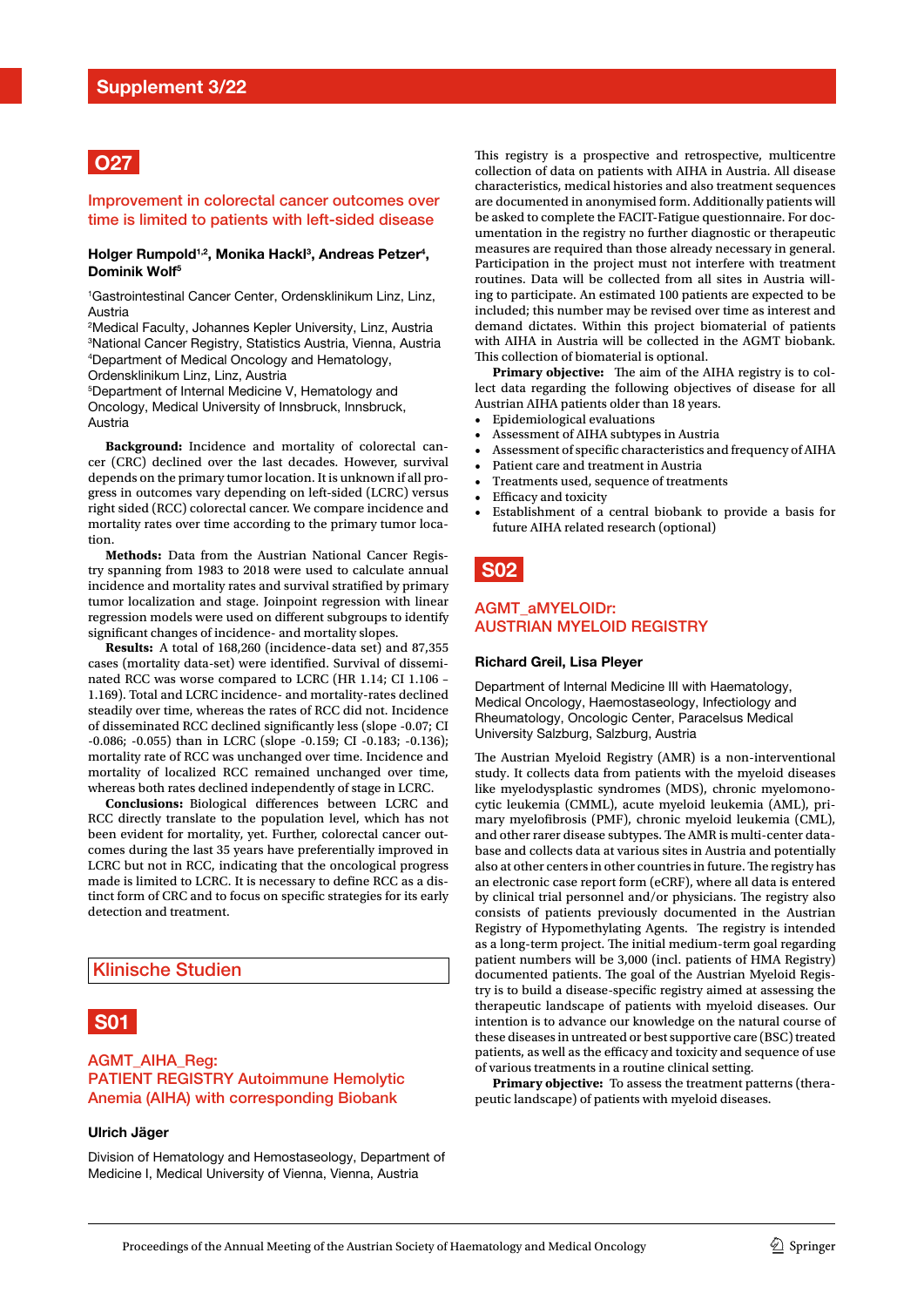## **S03**

#### AGMT\_DISCOVER:

Multicenter-randomized, double-blindplacebo-controlled, phase-III-clinical-trial to investigate efficacy + safety of Dronabinol in the Improvement of ChemOthErapy-induced and tumor-Related-symptoms in patients with locallyadvanced or metastatic pancreatic-cancer during first-line-chemotherapy

#### **Felix Keil**

3rd Department of Medicine, Hematology and Oncology, Hanusch Hospital, Vienna, Austria

This is a multicenter, randomized, double-blind, placebocontrolled clinical trial to investigate the efficacy and safety of dronabinol in the improvement of chemotherapy-induced and tumor-related symptoms in patients with advanced pancreatic cancer during frst-line chemotherapy.

**Population:** Adult patients  $(≥18$  years) with diagnosis of locally advanced or metastatic pancreatic cancer, assigned to frst-line chemotherapy with FOLFIRINOX or gemcitabine + Abraxane®.

**Primary endpoint:** The primary endpoint variable is the standardized area under the curve of the EORTC QLQ-C30 symptom summary score over the on-treatment period (scores at visits 1–9).



#### PATIENT REGISTRY AGMT\_LungCA\_Reg: Lung Cancer Registry

#### **Richard Greil**

Department of Internal Medicine III with Haematology, Medical Oncology, Haemostaseology, Infectiology and Rheumatology, Oncologic Center, Paracelsus Medical University Salzburg, Salzburg, Austria

This registry is designed as ulticentre observational cohort of patients with lung cancer. It will be set up to collect real-world experience in the management of patients with this disease. This registry will collect data at various sites in Austria. The aim is to gain valuable insights on both efficacy and toxicity, as well as the sequence of use of various treatments in a routine clinical setting.

Indication: The registry will be made available for all disciplines and physicians caring for cancer patients and will include patients ≥18 years with locally advanced or metastatic lung cancer (advanced or metastatic stage patients in Austria (Stage III A-C and IV A-B NSCLC, limited disease (LD) and extensive disease (ED) SCLC)).

**Primary objective:** 

- To describe the general characteristics of advanced or metastatic stage patients in Austria and molecular testing in patients with advanced or metastatic lung cancer
- • To describe and characterize subgroups
- • To describe treatment and outcome of treatment
- To describe patient outcome by means of overall survival and progression free survival
- To describe toxicity with a focus on immune related adverse events

**Recruitment:** 500 patients (this number may be revised over time as interest and demand dictates).

## **S05**

#### PATIENT REGISTRY AGMT\_MBC\_Reg: Metastatic breast cancer in Austria

#### **Richard Greil, Simon P. Gampenrieder, Gabriel Rinnerthaler**

Department of Internal Medicine III with Haematology, Medical Oncology, Haemostaseology, Infectiology and Rheumatology, Oncologic Center, Paracelsus Medical University Salzburg, Salzburg, Austria

This registry is a prospective and retrospective, multicenter collection of data on patients with metastatic breast cancer in Austria. All tumor characteristics, medical histories and also treatment sequences are documented in anonymized form. For documentation in the registry, no further diagnostic or therapeutic measures are required than those already necessary in general. Participation in the registry must not interfere with treatment routines. A written consent must be obtained prior to the input of data. No informed consent is required from deceased patients.

#### **Indication:**

- • Histological evidence of breast cancer
- • Histological and/or radiological evidence of metastases
- Metastasis within 10 years of registry initiation

**Primary objective:** Epidemiological evaluations (general characteristics of metastatic stage patients in Austria, assessment of metastatic stage breast cancer subtypes in Austria, assessment of the specifc characteristics and frequency of metastatic breast cancer, data on survival of female patients with metastatic breast cancer in Austria) and therapy-specifc evaluations

**Recruitment:** 2000–3000 patients

**S06**

#### AGMT\_MM-2:

Randomized Phase-II, 2-armed-study in transplant ineligible patients with newlydiagnosed-multiple-myeloma(NDMM) comparing Carflzomib + Thalidomide + dexamethasone(KTd) versus Carflzomib + Lenalidomide + dexamethasone(KRd) induction therapy with respect to response-rates and investigating a Carflzomib(K) monotherapy-maintenancestrategy

#### **Heinz Ludwig**

Wilhelminen Cancer Research Institute, First Department of Medicine, Center for Oncology, Hematology, and Palliative Care, Clinic Ottakring, Vienna, Austria

**Design:** This is a randomized, 2-arm phase-II, multi-centerstudy to evaluate the overall response rates in newly diagnosed, transplant ineligible patients receiving 9 cycles induction therapy with either KTd or KRd followed by randomization to either Carflzomib maintenance treatment for 12 months or to obser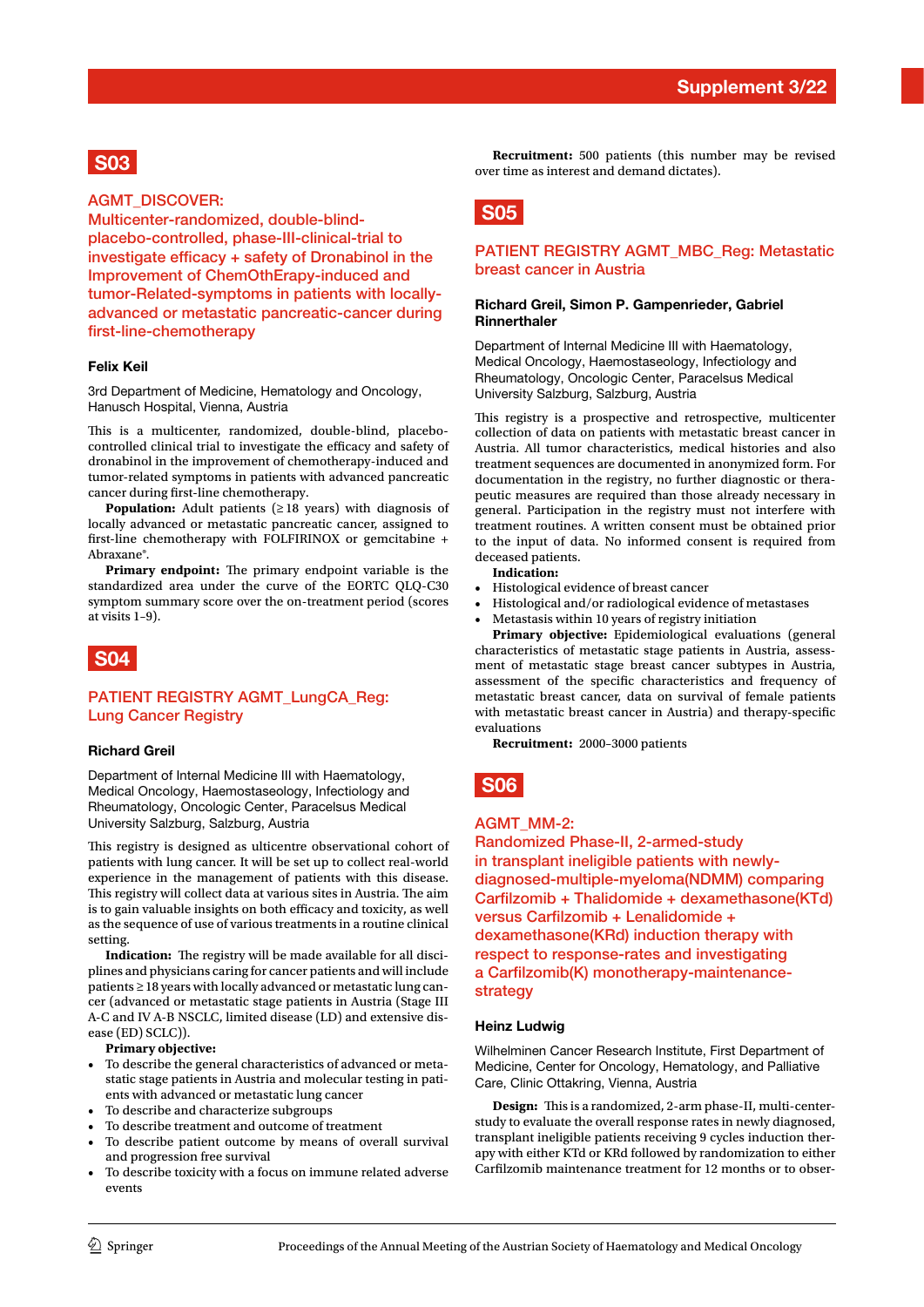vation only. Maintenance is given for 12 cycles or until progression of disease or intolerance, whatever occurs frst.

**Therapy regime:**  $Arm A)$  KTd: K: 56 mg/m<sup>2</sup> weekly = day 1, 8, 15 of each cycle; (Note: C1D1 + 2 start with 20 mg/m<sup>2</sup> K, D 8 + 9 & 15+16 of C1: 27 mg/m<sup>2</sup>; C2 D 1, 2, 8, 9, 15+16: 27 mg/m<sup>2</sup>); Thalidomide 100 mg/day, day 1–28; dexamethasone: 40 mg/week, day 1, 8, 15, 22 or *Arm B)* KRd: K: 56 mg/m2 weekly=day 1, 8, 15 of each cycle (Note: C1 and C2 see ArmA); Lenalidomide: 25 mg/day, day 1–21; Dexamethasone: 40 mg/week–day 1, 8, 15, 22 for a maximum of 9 cycles as induction therapy. Each cycle has 28 days. Primary endpoint is to show non-inferiority with respect to response rates between KTd and KRd.

**Patients:** A total of 146 adult patients (≥18 years) with newly diagnosed symptomatic MM will be enrolled in this study. Excluded are patients who are planned for an autologous-stemcell-transplantation following induction, who are intolerable to IMiDs or Carfilzomib, are NYHA-class >II, present with  $PS \geq 2$ ,  $CrCl \leq 30$  ml/min, and/or neuropathy grade  $\geq 2$ .

## **S07**

#### AGMT\_MM-4:

Isatuximab in combination with Lenalidomide-Dexamethasone compared to Lenalidomide-Dexamethasone in elderly patients (aged ≥70 years) with newly diagnosed myeloma: a randomized phase II study (SGZ-2019-12650)

#### **Heinz Ludwig**

Wilhelminen Cancer Research Institute, First Department of Medicine, Center for Oncology, Hematology, and Palliative Care, Clinic Ottakring, Vienna, Austria

**Design:** This is a prospective, multicenter, multinational, randomized, open-label, parallel group, 2-arm study evaluating the clinical beneft of isatuximab in combination with lenalidomide and low-dose dexamethasone followed by isatuximab and lenalidomide maintenance therapy as compared to lenalidomide and low-dose dexamethasone followed by lenalidomide maintenance therapy for the treatment of patients with newly diagnosed multiple myeloma 70 years of age or older.

**Patient population:** A total of 198 patients with newly diagnosed multiple myeloma aged ≥70 years meeting the criteria for inclusion as outlined below will be included.

Primary Objective: To demonstrate the benefit of isatuximab in combination with lenalidomide and low-dose dexamethasone followed by isatuximab and lenalidomide maintenance therapy in increasing the proportion of patients with MRD negativity as compared to lenalidomide and low-dose dexamethasone followed by lenalidomide maintenance treatment in patients with newly diagnosed multiple myeloma (NDMM).

## **S08**

#### PATIENT REGISTRY AGMT\_NGS\_Reg: The use of genomic testing and the resulting medical decisions according to target identification

#### **Richard Greil**

Department of Internal Medicine III with Haematology, Medical Oncology, Haemostaseology, Infectiology and Rheumatology, Oncologic Center, Paracelsus Medical University Salzburg, Salzburg, Austria

This registry is designed as multicenter non-interventional (observational) cohort of oncology patients who received or plan to receive comprehensive genomic testing anytime on or after January 1, 2016. Patient medical, testing and treatment information will be obtained through extraction of data from existing patient medical charts. Longitudinal follow-up data, including survival and tumor progression, will also be extracted from patient medical charts. This patient follow-up data will be obtained until patient death or loss to follow-up.

For documentation in the registry, no further diagnostic or therapeutic measures are required than those already necessary in general. Participation in the registry must not interfere with treatment routines. Only routine data, which has already been recorded in the patient's medical chart, is transferred to the electronic Case Report Forms. To maintain patient confdentiality, each patient will be assigned a unique patient identifying number upon enrolment; this number will accompany the patient's medical and other registry information throughout the lifetime of the registry.

The goal of this registry is to landscape the clinical practice of molecular profling in Austrian cancer patients with focus on identifcation of methods used, evaluation when the tests are performed in the course of the disease, and defnition of the impact of the test result on the subsequent treatment decision.

## **S09**

#### GELTAMO18-HL: BRESELIBET – BREntuximab Vedotin in SEcond LIne Therapy BEfore Transplant

#### **Richard Greil**

Department of Internal Medicine III with Haematology, Medical Oncology, Haemostaseology, Infectiology and Rheumatology, Oncologic Center, Paracelsus Medical University Salzburg, Salzburg, Austria

A randomized phase IIb study, evaluating efficacy of salvage therapy with Brentuximab Vedotin-ESHAP vs ESHAP in patients with relapsed/refractory classical Hodgkin's lymphoma, followed by Brentuximab Vedotin consolidation (instead of autologous hematopoietic stem cell transplantation) in those who attained a metabolic complete remission after salvage therapy.

**Design:** A phase IIb open label multi-center trial in patients with refractory/relapsed cHL.

Patients: The first part of the study randomizes 3 cycles of ESHAP as a standard of care therapy for those patients with primary refractory cHL and those patients relapsing after frst-line therapy versus 3 cycles ESHAP-BV with BV at a dose of 1.8 mg/ kg IV. The rationale behind this first part is the lack of prospec-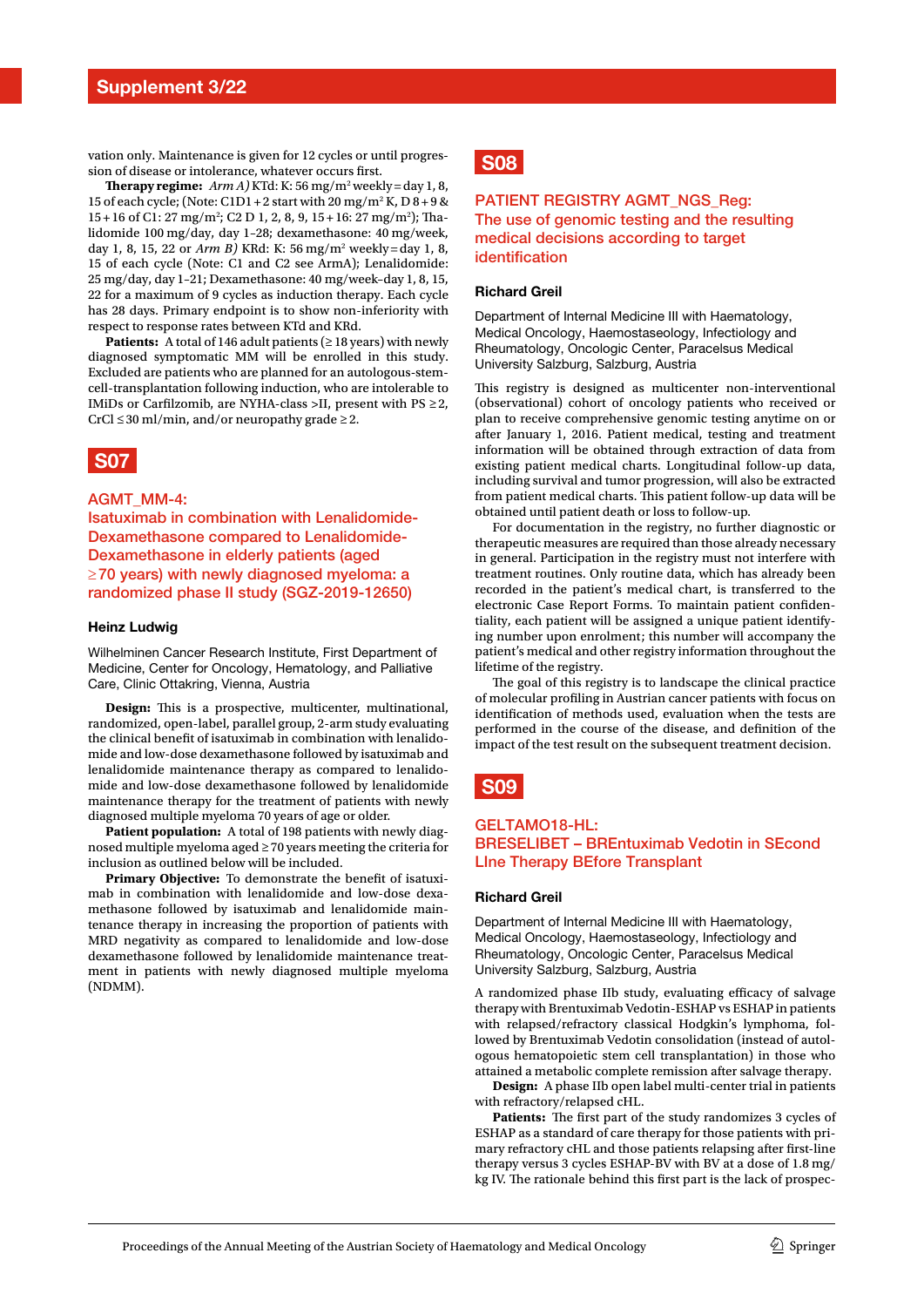tive randomized comparisons between conventional salvage chemotherapy protocols and its BV-containing counterpart in terms of rate of metabolic CRs and ORR. In the second part of the trial, those patients that achieve a mCR will be consolidated with either 13 or 16 cycles of BV (depending on the prior treatment yes/no with BV together with the salvage second-line strategy) at the usual doses and time intervals (1.8 mg/kg iv in 30 min every 21 days). The objective of this second part is to try to avoid auto-HCT as well as early, mid and long-term toxicities associated to the procedure in a population of patients that have a better prognosis and substitute it by an anti-CD30 monoclonal-antibody drug conjugate that has demonstrated a beneficial efect as a consolidation strategy in the AETHERA Trial.

# **S10**

#### GHSG\_AERN:

Abscopal effect of radiotherapy and nivolumab in relapsed Hodgkin lymphoma after anti-PD1 therapy

#### **Richard Greil**

Department of Internal Medicine III with Haematology, Medical Oncology, Haemostaseology, Infectiology and Rheumatology, Oncologic Center, Paracelsus Medical University Salzburg, Salzburg, Austria

The trial is a prospective, international, non-randomized, multicenter phase II investigator-sponsored trial for patients with relapsed or refractory cHL progressing while on treatment with an anti-PD1 antibody. A Simon's optimal two-stage design has been chosen with 9 patients to be evaluated for the primary endpoint in stage 1. If there are 1 or more stage-1-patients with an abscopal response to localized RT and 6 applications of nivolumab (ARR-6), 20 additional patients will be recruited into the second stage of the trial for a total of 29 patients to be evaluated for ARR-6.

**Primary endpoint:** Abscopal response rate (ARR-6) with abscopal response centrally confrmed as restaging result after RT to a single lesion and at least four but not more than six nivolumab infusions (RE-6 result). The primary objective of the trial is to show efficacy of the experimental treatment strategy. Secondary objectives are to further evaluate efficacy, show safety and feasibility and perform correlative studies.

**Treatment:** Nivolumab 240 mg i. v. at 2-weekly intervals combined with 20 Gy radiotherapy (RT) to a preferably progressive and not pre-irradiated single lesion. Nivolumab will be continued for a maximum of 18 months or until disease progression or unacceptable toxicity.

# **S11**

#### GHSG\_HD21:

Treatment optimization trial in the first-line treatment of advanced stage Hodgkin lymphoma; comparison of 4–6 cycles of escalated BEACOPP with 4–6 cycles of BrECADD

#### **Richard Greil**

Department of Internal Medicine III with Haematology, Medical Oncology, Haemostaseology, Infectiology and Rheumatology, Oncologic Center, Paracelsus Medical University Salzburg, Salzburg, Austria

In the prospective, multicenter, randomized and open-label main trial, patients in the standard group are treated with either 4 or 6 cycles of escalated BEACOPP according to the results of the interim staging (PET-2 negative patients receive 4 cycles of escBEACOPP, PET-2 positive patients receive 6 cycles of escBEACOPP). Patients in the experimental group receive either 4 or 6 cycles of the BrECADD chemotherapy regimen, again according to the results of the interim staging (PET-2 negative patients receive 4 cycles of BrECADD, PET-2 positive patients receive 6 cycles of BrECADD).

In both groups, patients with PET positive residual tumor masses at the end of chemotherapy according to PET-4 or PET-6 are subjected to local irradiation with 30 Gy.

1500 patients up to 60 years of age were already randomized in the main study. In parallel, it is planned to recruit 85 older patients with advanced-stage classical HL. Primary objective of the main trial is to demonstrate reduced toxicity of the BrECADD treatment compared to the escalated BEACOPP treatment measured by treatment-related morbidity (TRMB objective). If reduced toxicity can be shown, the co-primary objective is to further demonstrate non-inferior efficacy of six cycles of BrECADD compared to six cycles of escalated BEACOPP, each followed by radiotherapy to PET-positive residual lesions, in terms of progression -free survival (efficacy objective).

The primary aim of the elderly cohort analysis is to generate a treatment protocol which is efective in advanced-stage classical HL and feasible in older patients eligible to receive polychemotherapy.

# **S12**

#### ImbruVeRCHOP:

Ibrutinib (Imbruvica®), Bortezomib (Velcade®) s.c., Rituximab, CHOP for the treatment of elderly patients (age 61–80 years) with CD20+ diffuse large B-cell lymphoma, IPI ≥2

#### **Clemens Schmitt**

Department of Hematology and Internal Oncology, Med Campus III, Kepler University Hospital, Johannes Kepler University Linz, Linz, Austria

This trial is designated as a single arm multi-center prospective open phase I/II trial with a safety run-in phase, i.e. the phase I part of the trial, which is followed by the phase II part of the trial to evaluate the efficacy of Ibrutinib and Bortezomib s.c. in the treatment of higher-risk elderly DLBCL patients of diferent molecular subtypes and to correlate outcome with clinical, molecular and imaging-guided response parameters.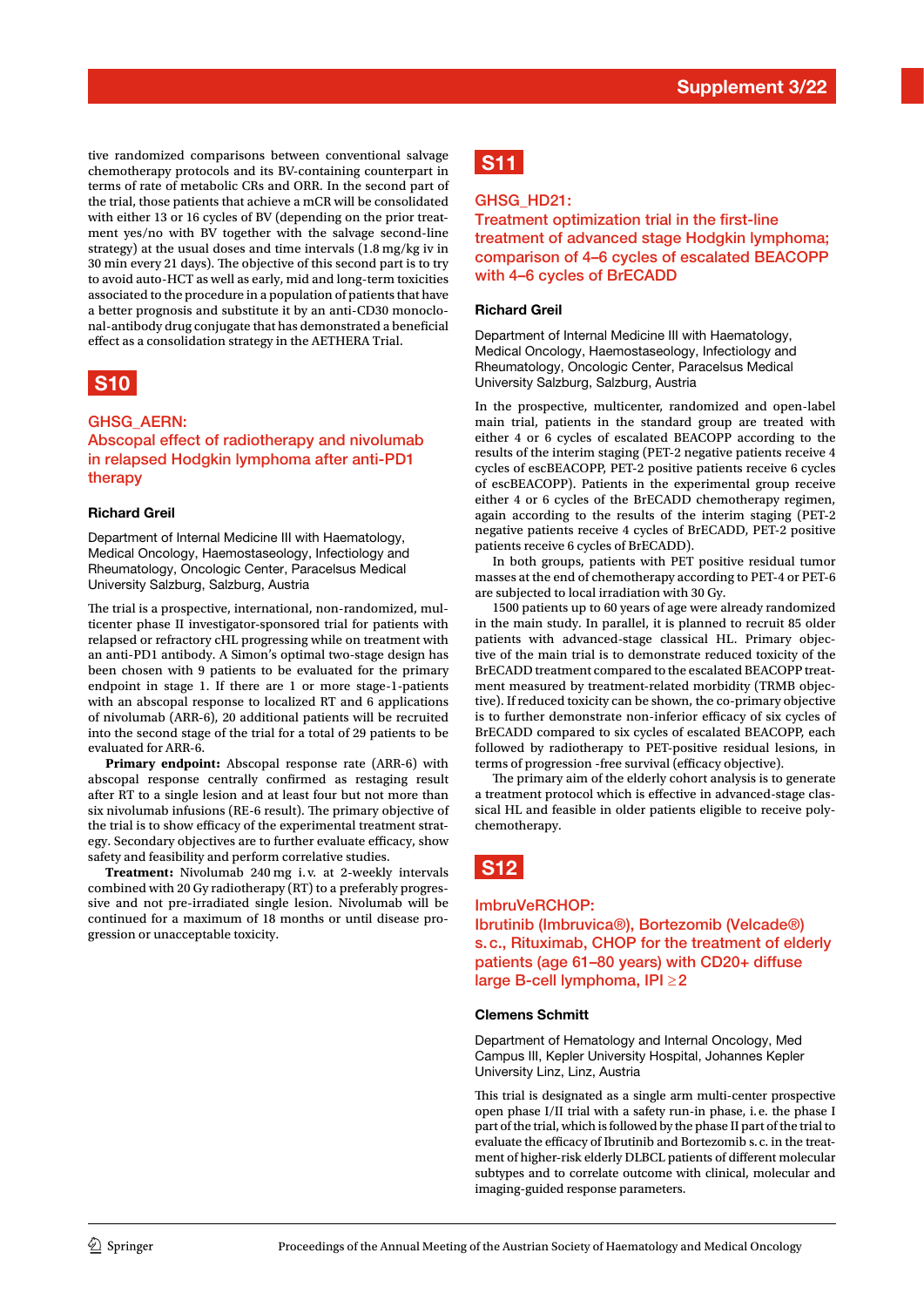**Population:** Target group of the study are patients with untreated CD20-positive DLBCL-like aggressive Non-Hodgkin's lymphoma, 61–80 years of age with unfavorable risk profle (IPI  $\geq$  2). The number of patients planned to be included is 34.

**Primary objective:** The main objective of this clinical trial is to assess the efficacy of the treatment determined as the 2-year PFS for patients with DLBCL.

**Primary endpoint:** Primary endpoint is the 2-year progression-free survival (PFS) for all patients.



#### DSHNHL\_NIVEAU:

Improvement of outcome in elderly-patients or patients not eligible for high-dose-chemotherapy with aggressive-Non-Hodgkin-Lymphoma in firstrelapse or progression by adding nivolumab to gemcitabine, oxaliplatin + rituximab by CD20+ disease

#### **Ulrich Jäger**

Division of Hematology and Hemostaseology, Department of Medicine I, Medical University of Vienna, Vienna, Austria

This trial is designed as an international, multicentre, randomised, open-label, treatment optimisation study, preceded by safety run-in phases conducted for B-cell and T-cell lymphoma separately. Aim of the phase-III trial is to test whether prognosis of patients with relapsed or refractory aggressive Non-Hodgkin Lymphoma not eligible for neither autologous nor allogeneic stem cell transplantation can be improved by combining nivolumab with (R)-GemOx.

Population: All patients with first relapse or progression of an aggressive Non-Hodgkin's lymphoma aged older than 65 years or older than 18 years with HCT-CI score >2 are eligible for this study irrespective of their gender or stage of disease. There is no upper limit of age. Also patients not eligible for neither autologous nor allogeneic stem cell transplantation are eligible for this study.

**Primary objective:** Improvement of 1-yr PFS by nivolumab plus (R)-GemOx followed by nivolumab consolidation instead of (R)-GemOx alone. Primary endpoint is 1-yrs progression-free survival.



#### Pola-R-ICE:

Open-label, prospective phase III clinical study to compare polatuzumab vedotin + rituximab, ifosfamide, carboplatin + etoposide(Pola-R-ICE) with rituximab, ifosfamide, carboplatin + etoposide(R-ICE) alone as salvage-therapy in patients with primary refractory or relapsed diffuse large B-cell-lymphoma (DLBCL)

#### **Richard Greil**

Department of Internal Medicine III with Haematology, Medical Oncology, Haemostaseology, Infectiology and Rheumatology, Oncologic Center, Paracelsus Medical University Salzburg, Salzburg, Austria

International, multicenter, open-label, two-arm, randomized, prospective, phase III study with Polatuzumab vedotin plus

rituximab, ifosfamide, carboplatin and etoposide (Pola-R-ICE) versus R-ICE alone in second line treatment of difuse large B-cell lymphoma (DLBCL).

**Population:** Male and female subjects 18 years or older suffering from frst relapse or primary refractory disease of DLBCL.

**Primary objective:** The primary objective of this study is to investigate the following question in patients with relapsed or primary refractory DLBCL: Does salvage therapy with Pola-R-ICE improve event-free survival (EFS) compared to R-ICE alone?

Primary endpoint: The primary endpoint is EFS of patients with DLBCL at first progression or relapse. EFS is defined as the time between the day of randomization and the occurrence of any of the following events:

- Failure to achieve sufficient response in PET-CT (Deauville score 3 or less) at end of study treatment (metabolic CR)
- Disease progression (PD)
- Start of additional unplanned anti-tumor treatment (radiation therapy allowed)
- Relapse after achieving CR
- Death due to any cause

Patients who have not experienced any of these events by the time of analysis will be censored at the most recent date of disease assessment.

## **S15**

#### ABCSG 45:

#### Disruption of the C/EBP-PU.1 axis perturbs monocyte subset homeostasis and creates an MDS-promoting niche

#### **Marija Balic, Christian Singer, Josef Thaler, Martin Schindl**

Austrian Breast and Colorectal Cancer Study Group (abcsg), Vienna, Austria

A prospective, open, randomized, phase II study of carboplatin/ olaparib in the pre-operative treatment of patients with triplenegative primary breast cancer which exhibit the features of positive homologous recombination deficiency (HRD) status.

**Hypothese:** geringere Residual Cancer Burden (RCB) unter Zugabe von Olaparib im Vergleich zu konventioneller Taxan/ Anthrazyklin-Chemotherapie

**Studienpopulation:** 90 PatientInnen mit frühem TNBC und positivem HRD-Status

**Einbringung:** voraussichtlich bis Q3 2022

## **S16**

#### ABCSG 55N/AMBHER:

Description of patients with HER2 positive breast cancer undergoing neoadjuvant treatment and development of a dynamic composite risk score to predict the risk of distant recurrence

#### **Marija Balic, Christian Singer, Josef Thaler, Martin Schindl**

Austrian Breast and Colorectal Cancer Study Group (abcsg), Vienna, Austria

**Hypothese:** Entwicklung eines Modells zur Bewertung des Fernrezidiv-Risikos (Distant Recurrence)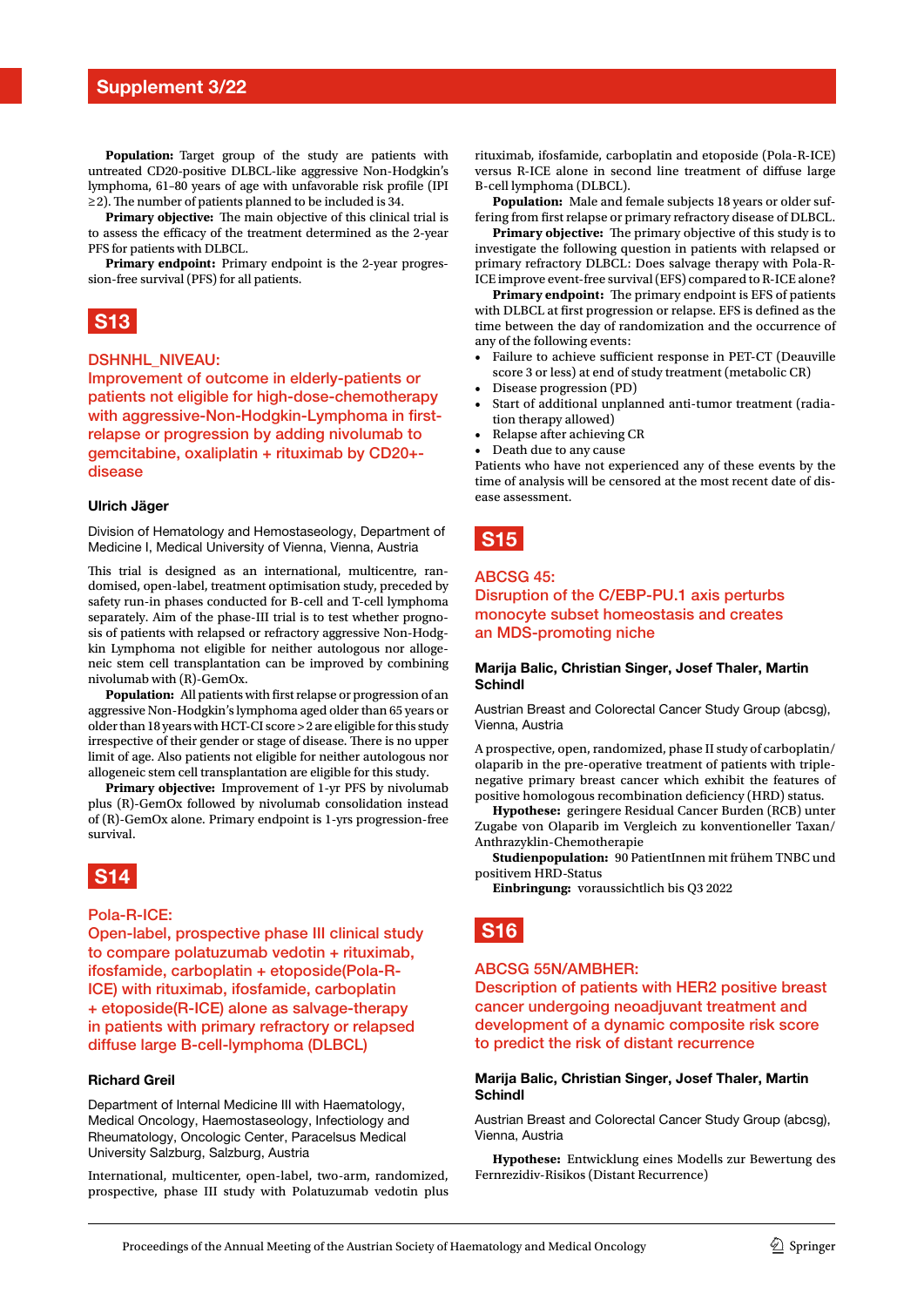**Studienpopulation:** ca. 500 PatientenInnen mit HER2+ frühem Brustkrebs (nach min. einer Dosis neoadjuvanter dualer HER2-Blockade), retrospektive PatientInnen können max. 5 Jahre nach Beginn der neoadjuvanten Therapie eingeschlossen werden.

**Einbringung:** voraussichtlich Q1 2022–Q2 2025



#### ABCSG C08/Exercise II: Randomized trial of endurance exercise following adjuvant chemotherapy for colorectal cancer

#### **Marija Balic, Christian Singer, Josef Thaler, Martin Schindl**

Austrian Breast and Colorectal Cancer Study Group (abcsg), Vienna, Austria

**Hypothese:** bessere Wirksamkeit von Ausdauertraining im Vergleich zu üblicher körperlicher Aktivität, bezogen auf erkrankungsfreies Überleben

**Studienpopulation:** 100 PatientInnen mit lokal fortgeschrittenem Kolorektal-Karzinom nach adjuvanter Chemotherapie

**Einbringung:** voraussichtlich bis Ende Q4 2022

# **S18**

#### ABCSG P02:

A prospective randomized phase II trial of FOLFIRINOX alone versus FOLFIRINOX followed by radiochemotherapy in patients with locally advanced, primarily inoperable pancreatic cancer

#### **Marija Balic, Christian Singer, Josef Thaler, Martin Schindl**

Austrian Breast and Colorectal Cancer Study Group (abcsg), Vienna, Austria

**Hypothese:** Überlegenheit neoadjuvanter Chemotherapie gefolgt von neoadjuvanter Radiochemotherapie gegenüber alleiniger neoadjuvanter Chemotherapie in Bezug auf R0-Resektabilität

**Studienpopulation:** PatientInnen mit lokal fortgeschrittenem, primär inoperablem Pankreaskarzinom

**Einbringung:** voraussichtlich bis Ende Q1 2023

Weitere Informationen fnden Sie unter [https://www.abcsg.](https://www.abcsg.org/abcsg-studien/) [org/abcsg-studien/](https://www.abcsg.org/abcsg-studien/).

# **S19**

#### ABCSG 49/POLAR:

A phase III open-label, multicenter, randomized trial of adjuvant palbociclib in combination with endocrine therapy versus endocrine therapy alone for patients with hormone receptor positive/ HER2-negative resected isolated locoregional recurrence of breast cancer

#### **Marija Balic, Christian Singer**

Austrian Breast and Colorectal Cancer Study Group (abcsg), Vienna, Austria

**Hypothese:** besseres invasiv-krankheitsfreies Überleben (iDFS) unter Zugabe von Palbociclib

**Studienpopulation:** 400 PatientInnen mit HR+, HER2-, isoliertem lokoregionären Brustkrebs-Rezidiv

**Einbringung:** voraussichtlich bis Q1 2023 (6 Länder)

## **S20**

#### ABCSG 50/BRCA-P:

A randomized, double-blind, placebo-controlled, multi-center, international phase 3 study to determine the preventive effect of denosumab on breast cancer in women carrying a BRCA1 germline mutation

#### **Marija Balic, Christian Singer**

Austrian Breast and Colorectal Cancer Study Group (abcsg), Vienna, Austria

**Hypothese:** Verringerung des Brustkrebs-Risikos durch präventives Denosumab

**Studienpopulation:** 2.918 BRCA1-Keimbahnmutationsträgerinnen

**Einbringung:** voraussichtlich bis Q4 2023 (7 Länder)



#### ABCSG 56/SASCIA:

Phase III postneoadjuvant study evaluating Sacituzumab Govitecan, an antibody drug conjugate in primary HER2-negative breast cancer patients with high relapse risk after standard neoadjuvant treatment

#### **Marija Balic, Christian Singer**

Austrian Breast and Colorectal Cancer Study Group (abcsg), Vienna, Austria

**Hypothese:** besseres invasiv-krankheitsfreies Überleben (iDFS) bei Behandlung mit Sacituzumab Govitecan

**Studienpopulation:** 1.200 PatientInnen mit HER2- Brustkrebs und Resttumor nach NACT

**Einbringung:** voraussichtlich bis Q4 2023 (8 Länder)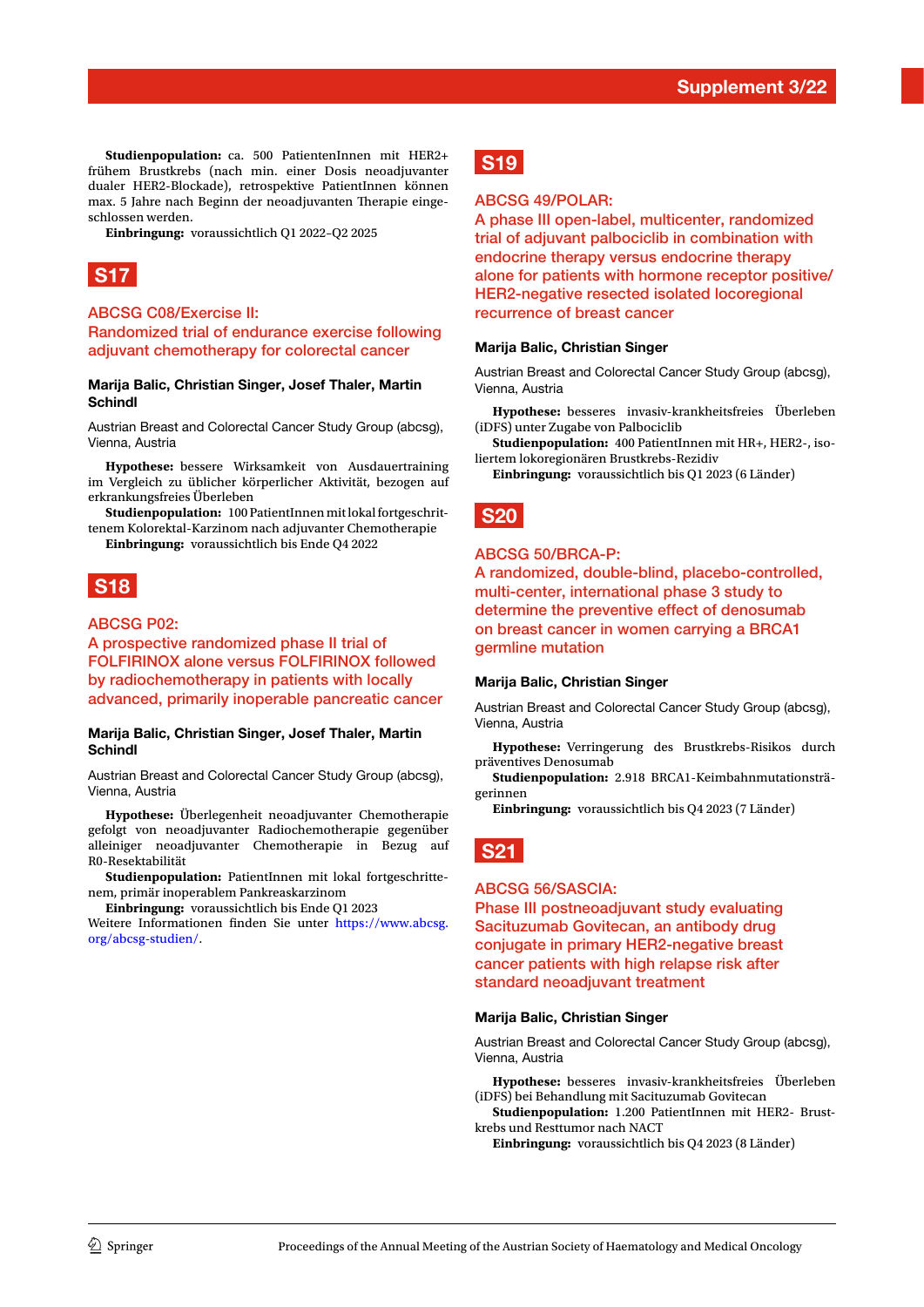## **S22**

ABCSG 57/ALPHABET:

A randomized phase III trial of trastuzumab + ALpelisib +/– fulvestrant versus trastuzumab + chemotherapy in patients with PIK3CA mutated previously treated HER2+ Advanced BrEasT cancer

#### **Marija Balic, Christian Singer**

Austrian Breast and Colorectal Cancer Study Group (abcsg), Vienna, Austria

**Hypothese:** besseres progressions-freies Überleben (PFS) unter Zugabe von Alpelisib

**Studienpopulation:** 300 PatientInnen mit PIK3CA-mutiertem HER2+ Brustkrebs im fortgeschrittenen/rezidivierten Stadium (mit Trastuzumab und T-DM1 vorbehandelt)

**Einbringung:** voraussichtlich bis Q1 2025 (6 Länder) Weitere Informationen fnden Sie unter [https://www.abcsg.](https://www.abcsg.org/abcsg-studien/) [org/abcsg-studien/](https://www.abcsg.org/abcsg-studien/).

#### Young Investigators-Meeting

## **Y01**

#### Identification of lung cancer-specific tumorassociated neutrophils by single-cell RNA sequencing

Lena Horvath<sup>1</sup>, Stefan Salcher<sup>1</sup>, Gregor Sturm<sup>2</sup>, Gerold Untergasser<sup>1</sup>, Gabriele Gamerith<sup>1</sup>, Marcus Kalb<sup>1</sup>, Martina Sykora<sup>1</sup>, Florian Augustin<sup>3</sup>, Katja Schmitz<sup>4</sup>, **Agnieszka Martowicz5 , Sieghart Sopper1 , Zlatko Trajanoski2 , Dominik Wolf1 , Andreas Pircher1**

1 Department of Internal Medicine V, Haematology & Oncology, Medical University of Innsbruck, Innsbruck, Austria

2 Institute of Bioinformatics, Biocenter, Medical University of Innsbruck, Innsbruck, Austria

3 Department of Visceral, Transplant and Thoracic Surgery, Medical University Innsbruck, Innsbruck, Austria 4 Innpath GmbH, Innsbruck, Austria

5 Tyrolpath Obrist Brunhuber GmbH, Zams, Austria

**Background:** Single cell RNA sequencing (scRNA-seq) unraveled the complexity of the tumor microenvironment (TME) and the importance of minor cell populations in nonsmall cell lung cancer (NSCLC). It identifed a previously underestimated TME heterogeneity inter-individually, however data interpretation is impeded by small patient cohorts and missing power for rare cell populations. To overcome this limitation, we created a comprehensive transcriptome atlas of a large NSCLC cohort by merging publicly-available and own datasets.

**Methods:** Transcriptome data of 18 published plus our own datasets were selected, covering 182 NSCLC patients and 158 non-tumor controls. Data were obtained as raw counts, processed using Scanpy and integrated using the SCANVI algorithm. Cell-types were annotated based on unsupervised clustering and marker genes. Orthogonal validation of selected

genes by flow cytometry and multiplex-immunohistochemistry was performed.

**Results:** Our atlas comprises the so-far largest scRNA-seq consortium covering 1.124.947 single cells and 31 cell types. It catalogues underestimated cell populations and displays neutrophils, known as largest myeloid population in NSCLC, to be underrepresented in most scRNA-seq studies due to technical reasons. This highlights that different sequencing platforms infuence representation of cellular TME components. We defne a unique tumor-associated neutrophil (TAN) transcriptomic signature, characterized by a CXCR4high, ORL1high, CXCR2low expression profle and depict TAN as the major VEGFA source in the TME.

**Conclusions:** We present the largest public-available NSCLC scRNA-seq atlas and focus on the frst-time transcriptomic characterization of TAN. TAN show a distinct activated, pro-angiogenic signature and are missed by most standard scRNA-seq platforms.

# **Y02**

#### BRAFV600E mutation in human hematopoietic stem and progenitor cells promotes monocyte/ macrophage commitment and histiocytic features

**Tommaso Sconocchia1 , Johannes Foßelteder1 ,**  Angelika Schlacher<sup>1</sup>, Lisa Auinger<sup>1</sup>, Erdem Özkaya<sup>1</sup>, Christine Beham-Schmid<sup>2</sup>, Peter Schlenke<sup>3</sup>, Heinz Sill<sup>1</sup>, Armin Zebisch<sup>1,4</sup>, Herbert Strobl<sup>5</sup>, Andreas **Reinisch1,3**

1 Division of Hematology, Department of Internal Medicine, Medical University of Graz, Graz, Austria 2 Diagnostic & Research Institute of Pathology, Medical University of Graz, Graz, Austria 3 Department of Blood Group Serology and Transfusion Medicine, Medical University of Graz, Graz, Austria 4 Otto Loewi Research Center, Division of Pharmacology, Medical University of Graz, Graz, Austria 5 Otto Loewi Research Center, Division of Immunology and Pathophysiology, Medical University of Graz, Graz, Austria

**Background:** MAPK pathway mutations are often found in rare histiocytic disorders such as Langerhans cell histiocytosis (LCH) and Erdheim-Chester disease (ECD). BRAFV600E is the most common mutation and can be detected in committed monocytes/macrophages, dendritic cells, and hematopoietic stem and progenitor cells (HSPCs). Although the cell of origin that gives rise to these disorders is currently unknown, it was recently suggested that LCH and ECD arise from BRAFV600Emutant HSPCs. However, how BRAFV600E transforms HSPCs and causes histiocytic disorders is not fully understood. Here we aim to model BRAFV600E mutations in human HSPCs to gain further insight in the underlying pathomechanistic processes.

**Methods:** HSPCs were engineered by using CRISPR-Cas9-based knock-in strategy. HSPCs were cultured either in semi-solid or liquid cultures and analyzed by microscopy and flow cytometry.

**Results:** We could successfully engineer HSPCs to express the heterozygous BRAFV600E mutation. Correct knock-in at the endogenous BRAF locus was confrmed by Sanger sequencing and by mutation-specifc immunohistochemistry. Diferentiation assays revealed that BRAFV600E HSPCs preferentially differentiate towards the monocytic lineage at the expense of the erythroid and granulocytic lineages. Interestingly, BRAFV600E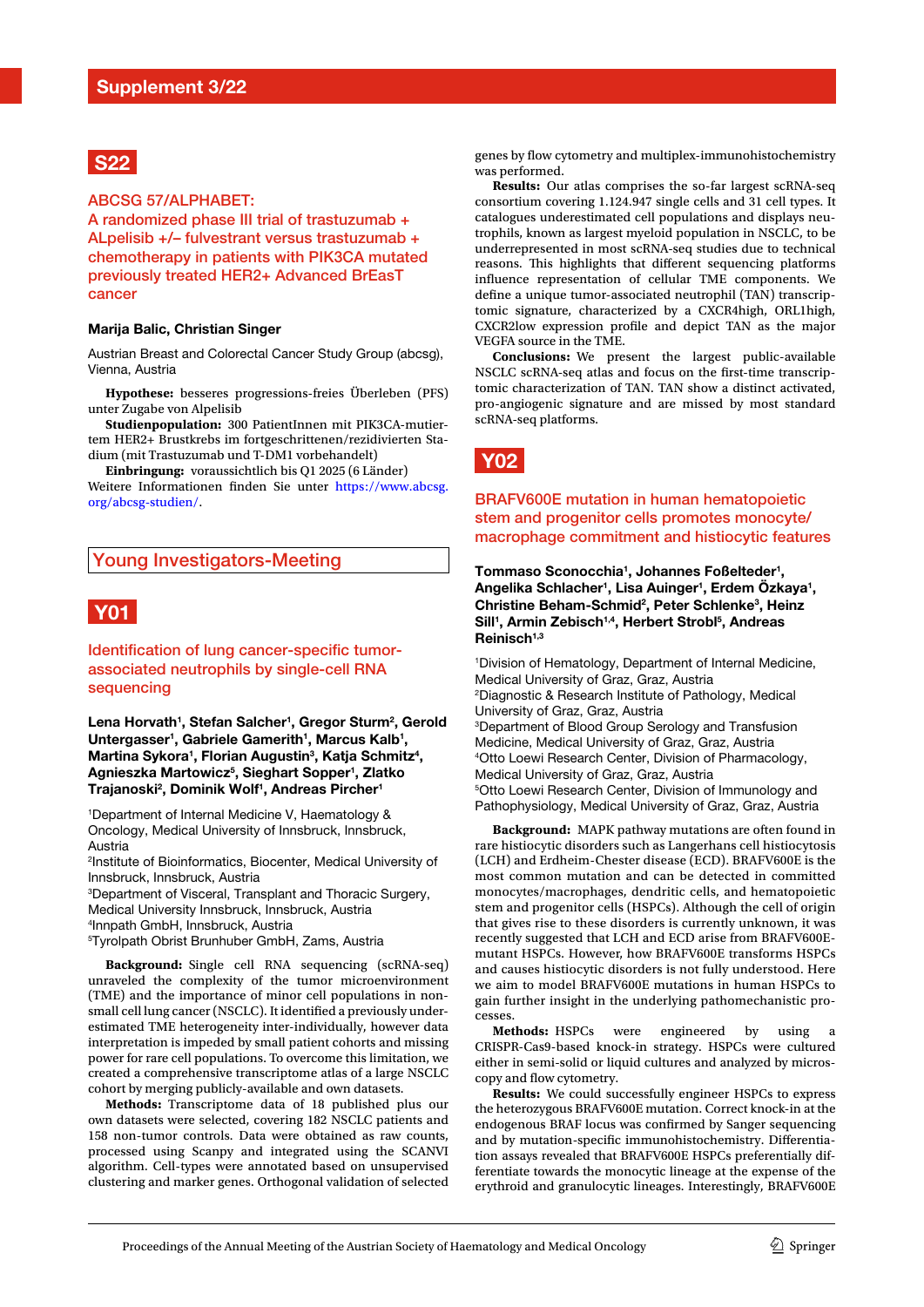HSPCs cultured under stem cell-maintaining conditions sharply lose CD34 expression, gain the monocytic markers CD14 and CD11c, and form foamy macrophages.

**Conclusions:** Altogether, these data provide convincing evidence that the BRAFV600E mutation reprograms HSPCs to diferentiate into abnormal mononuclear phagocytes. By recapitulating cellular phenotypes typically seen in Langerhans and non-Langerhans histiocytic disorders, our model further supports the recently proposed concept of an HSPC-origin in BRAFV600E-mutant histiocytic disorders.

## **Y03**

Targeted introduction and correction of CALR mutations in human HSPCs sheds light on MPN pathogenesis

**Johannes Foßelteder1 , Angelika Schlacher1 , Gabriel**  Pabst<sup>1</sup>, Lisa Auinger<sup>1</sup>, Christine Beham-Schmid<sup>2</sup>, Karl Kashofer<sup>2</sup>, Slave Trajanoski<sup>3</sup>, Peter Schlenke<sup>4</sup>, Heinz Sill<sup>1</sup>, Albert Wölfler<sup>1</sup>, Armin Zebisch<sup>1,5</sup>, Andreas **Reinisch1,4**

1 Division of Hematology, Department of Internal Medicine, Medical University of Graz, Graz, Austria 2 Diagnostic & Research Institute of Pathology, Medical University of Graz, Graz, Austria 3 Core Facility Computational Bioanalytics, Medical University

of Graz, Graz, Austria 4 Department of Blood Group Serology and Transfusion Medicine, Medical University of Graz, Graz, Austria 5 Otto Loewi Research Center for Vascular Biology, Immunology and Infammation, Division of Pharmacology, Medical University of Graz, Graz, Austria

**Background:** Recurrent mutations in calreticulin (CALR) are common driver events in myeloproliferative neoplasms (MPNs) such as essential thrombocythemia (ET) and primary myelofbrosis (PMF). Mutant CALR causes constitutive thrombopoietin receptor (TPOR) signaling, leading to increased megakaryocyte formation in the bone marrow (BM). In addition, TPOR-independent mechanisms have been implicated in the pathogenesis of CALR mutant MPNs. However, these novel mechanistic insights have exclusively been generated in transgenic mouse models and cancer cell lines, limiting their clinical translation. We aimed to model human MPN pathogenesis using CRISPR-engineered human hematopoietic stem and progenitor cells (HSPCs) to circumvent these limitations.

**Methods:** We introduced and corrected CALR mutations in human HSPCs using a targeted CRISPR/Cas9-based knockin strategy and analyzed their implications on HSPC function in vitro and in vivo.

**Results:** Introduction of CALR mutations caused TPOindependent growth and increased CD41+ megakaryocyte formation in vitro. Upon transplantation into immunodeficient NSG mice, CALR mutant HSPCs showed robust BM engraftment with enhanced CD41+ megakaryocyte formation in vivo. In addition, RNA-sequencing of CALR mutant HSPCs revealed upregulation of chaperones to increase ER stress resistance. Finally, ex vivo CRISPR-based genetic correction of CALR mutations in MPN patient-derived HSPCs abolished expression of mutant CALR protein and reduced pathologic megakaryocyte formation.

**Conclusions:** Our system faithfully recapitulates MPN phenotypes and allows for prospective investigation of human MPN pathogenesis. Furthermore, RNA-seq data sheds light on

novel transforming mechanisms of mutant CALR in primary HSPCs. Finally, successful ex vivo gene correction of MPNpatient-derived HSPCs provides a novel, potentially curative, treatment approach.

# **Y04**

Co-occurrence of mutations modifying RAS and EZH2 inactivation in chronic myelomonocytic leukemia causes amplification of RAS-AKT signaling and increases the sensitivity to AKT inhibitors

**Franciska Telebar1 , Johannes Lorenz Berg1,2, Bianca**  Perfler<sup>1</sup>, Bernadette Bramreiter<sup>3</sup>, Veronica Caraffini<sup>1</sup>, **Andreas Prokesch4,5,6, Klaus Geissler7,8, Thomas**  Penz<sup>9</sup>, Michael Schuster<sup>9</sup>, Andreas Reinisch<sup>1,10</sup>, Albert Wölfler<sup>1</sup>, Heinz Sill<sup>1</sup>, Armin Zebisch<sup>1,3</sup>

1 Division of Hematology, Department of Internal Medicine, Medical University of Graz, Graz, Austria 2 Ludwig Boltzmann Institute for Lung Vascular Research, Graz, Austria 3 Otto-Loewi Research Center for Vascular Biology, Immunology and Infammation, Division of Pharmacology, Medical University of Graz, Graz, Austria 4 Gottfried Schatz Research Center for Cell Signaling, Metabolism & Aging, Medical University of Graz, Graz, Austria 5 Division of Cell Biology, Histology and Embryology, Medical University of Graz, Graz, Austria 6 BioTechMed-Graz, Graz, Austria 7 5th Medical Department with Hematology, Oncology and Palliative Medicine, Hospital Hietzing, Vienna, Austria 8 Sigmund Freud University, Vienna, Austria 9 CeMM Research Center for Molecular Medicine of the Austrian Academy of Sciences, Vienna, Austria 10Department of Blood Group Serology and Transfusion Medicine, Medical University of Graz, Graz, Austria

**Background:** Chronic myelomonocytic leukemia (CMML) is driven by mutations modifying the RAS oncogenes (RASmut). We have previously shown that RASmut in CMML frequently co-occur with inactivation of the histone protein modifer EZH2 (EZH2inact) and that this co-existence is associated with a dismal prognosis. Mechanistically, we demonstrated that RASmut/ EZH2inact hyperactivates RAS-MAPK/ERK signaling (Berg JL, Leukemia 2021). Here, we aimed to analyze the effects of RASmut/EZH2inact co-occurrence on other RAS-downstream signaling cascades.

**Methods:** EZH2inact was established in the RASmut myeloid cell lines THP1, HL60, and U937 by lentiviral transduction of shRNAs or CRISPR/Cas9 gene editing. For mechanistic insights, RNA-sequencing and ChIP-sequencing data from RASmut/EZH2inact cells were analyzed. Activation of signaling pathways was assessed by (phospho-)immunoblots. Sensitivity to RAS-MAPK signaling inhibitors was tested by Annexin-V/7- AAD assays.

**Results:** Gene set enrichment analysis of RNA-sequencing performed in RASmut/EZH2inact cells revealed upregulation of genes activating Pi3K/AKT signaling. ChIP-sequencing data confrmed the EZH2-mediated changes in trimethylated histone H3 (H3K27me3) marks in the promoter region of AKT1/2. Immunoblots revealed that EZH2inact in RASmut cells indeed hyperactivated AKT signaling. Most importantly, this rendered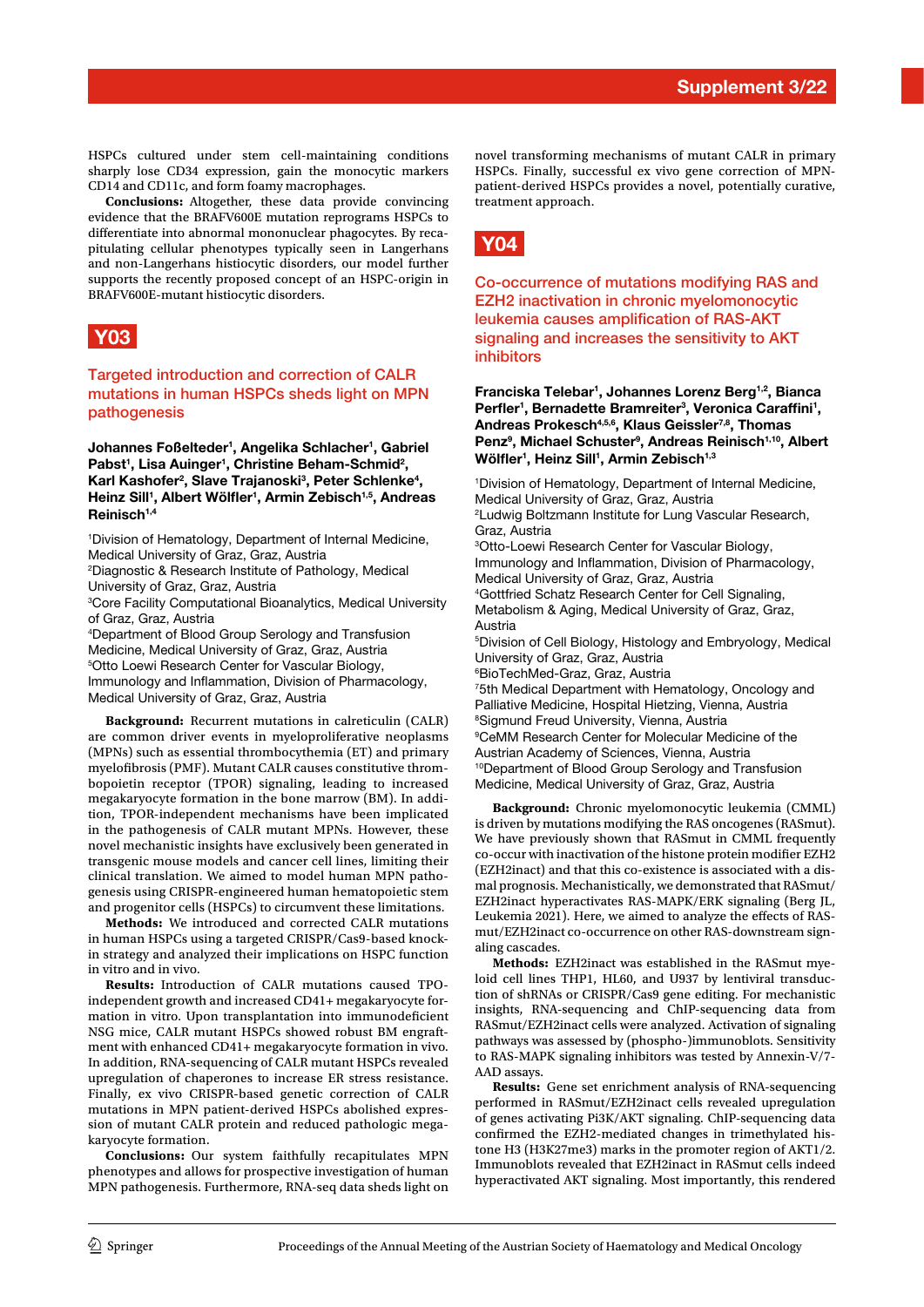cells hypersensitive to pharmacological AKT inhibition, as shown by increased apoptosis induction after incubation with two diferent AKT inhibitors (GDC-0068; MK-2206).

**Conclusions:** Co-occurrence of RASmut and EZH2inact in CMML amplifies RAS-signaling via the AKT pathway. This hyperactivation causes increased dependence on this signaling cascade and renders leukemic cells more sensitive to pharmacological AKT inhibition. Therefore, these data might pave the way to a new therapeutic strategy in RASmut/EZH2inact CMML patients.



#### Functional cooperation of CEBPA and TET2 mutations in Acute Myeloid Leukemia

**Elizabeth Heyes1 , Anna S Wilhelmson2,3,4, Anne**  Wenzel<sup>2,3,4</sup>, Mikkel B Schuster<sup>2,3,4</sup>, Mina Ali<sup>3,4</sup>, Teresa D'Altri<sup>2,3,4</sup>, Thomas Eder<sup>1</sup>, Gabriele Manhart<sup>1</sup>, Edwin Rzepa<sup>1</sup>, Luisa Schmidt<sup>1</sup>, Manja Meggendorfer<sup>5</sup>, Torsten Haferlach<sup>5</sup>, Giacomo Volpe<sup>6</sup>, Claus Nerlov<sup>7</sup>, **Jonathan Frampton6 , Kyoung Jae Won3,4, Florian Grebien1 , Bo Porse2,3,4**

1 Institute for Medical Biochemistry, University of Veterinary Medicine of Vienna, Vienna, Austria

2 The Finsen Laboratory, Rigshospitalet, Faculty of Health Sciences, University of Copenhagen, Denmark

3 Biotech Research and Innovation Center (BRIC), University of Copenhagen, Denmark

4 Novo Nordisk Foundation Center for Stem Cell Biology, DanStem, Faculty of Health Sciences, University of Copenhagen, Denmark

5 MLL Munich Leukemia Laboratory, Munich, Germany 6 Institute of Cancer and Genomic Sciences, College of Medical and Dental Sciences, University of Birmingham, UK 7 MRC Molecular Haematology Unit, Weatherall Institute of Molecular Medicine, University of Oxford, UK

**Background:** Mutations in the transcription factor CEBPA occur in 9–15 % of Acute Myeloid Leukemia (AML) patients and are frequently found together with loss-of-function mutations in the methylcytosine dioxygenase TET2 (34.8 %−44.4 % of CEBPA-mutated AML), resulting in adverse overall survival in affected patients. Thus, we hypothesized that combinatorial efects of both mutations specifcally rewire cellular circuitries, infuencing disease outcome. We aimed to elucidate the underlying molecular mechanisms through transcriptomic and epigenomic analyses.

**Methods:** We introduced Tet2-mutations into murine Cebpa-mutated cells using the CRISPR-Cas9 technology to generate a Cebpa-Tet2-mutated mouse model, which we characterized through RNA-, C/EBPα-ChIP-, ATAC- and Bisulfte-seq. This comprehensive dataset was used for in-depth comparative analysis and correlation with patient-data from the beatAMLcollection.

**Results:** Cebpa-Tet2-co-mutated cell-lines had a strong proliferative advantage and Tet2 loss in the Cebpa-mutated AML mouse model shortened leukemia latency. Integration of transcriptomic and epigenomic data from all models with gene expression analyses in CEBPA-TET2-co-mutated AML patients identifed the transcription factor GATA2 as a conserved target of the CEBPA-TET2 axis. While the Gata2 locus was bound by C/ EBPα in multiple regions, its accessibility was reduced and its DNA methylation was increased upon Tet2 loss. RNAi-mediated silencing revealed a dose-dependent efect of Gata2-expression

on leukemia cell ftness in vivo. Treatment with the demethylating agent 5-azacytidine restored Gata2-expression and caused a signifcant survival beneft in a Cebpa-Tet2 co-mutated AML model.

**Conclusions:** Our results show that mutational disruption of both CEBPA and TET2 in AML leads to deregulated GATA2 expression. Thus, restoration of GATA2 expression can be beneficial for AML patients with CEBPA- and TET2-mutations.



#### Disruption of the C/EBP-PU.1 axis perturbs monocyte subset homeostasis and creates an MDS-promoting niche

**Lukas Kazianka1 , Michaela Prchal-Murphy3 , Christiane**  Agreiter<sup>1</sup>, Carmen Schweicker<sup>1</sup>, Alexander Pichler<sup>1</sup>, Klaus Schmetterer<sup>2</sup>, Christoph Kornauth<sup>4</sup>, Johannes Rohrbeck<sup>4</sup>, Margit Schmeidl<sup>4</sup>, Tea Pemovska<sup>1</sup>, Gerwin Heller<sup>5</sup>, Ingrid Simonitsch-Klupp<sup>4</sup>, Peter Valent<sup>1</sup>, **Veronika Sexl3 , Daniel G Tenen6 , Philipp B Staber1**

1 Division of Hematology and Hemostaseology, Department of Medicine I, Medical University of Vienna, Vienna, Austria 2 Department of Laboratory Medicine, Medical University of Vienna, Vienna, Austria.

3 Österreich Institute for Pharmacology, University of Veterinary Medicine of Vienna, Vienna, Austria 4 Clinical Institute of Pathology, Medical University of Vienna, Vienna, Austria 5 Division of Oncology, Department of Medicine I, Medical University of Vienna, Vienna, Austria 6 Harvard Stem Cell Institute, Boston, United States of America

**Background:** Hematopoiesis is a complex process that requires support from the bone marrow (BM) microenvironment as well as closely regulated cell-intrinsic fate decision mechanisms. One crucial player in both physiological and malignant hematopoiesis is the master regulator PU.1. Alterations in PU.1 expression have been shown to lead to the development of acute myeloid leukemia (AML), but little is known about its involvement in promoting preleukemic conditions such as myelodysplastic syndromes (MDS) and its interaction with the microenvironment.

Methods: We used knock-in mice with deficient C/EBPdriven PU.1 expression (subsequently called PU.1Ki/Ki) to specifcally model monocyte-induced changes of the BM microenvironment.

**Results:** PU.1Ki/Ki mice display BM monocytosis and a shift towards the Ly6C+ infammatory monocyte subset. Older mice (~ 1 year) develop an MDS-phenotype that is characterized by BM hypercellularity, leukopenia, thrombopenia and myeloid dysplasia. In addition, PU.1Ki/Ki mice display alterations of the BM microenvironment that manifest as osteoporosis and precede MDS onset. These niche changes propagate MDS development in wildtype (WT) BM in a series of transplant experiments. Conversely, disturbed monocyte subset homeostasis and niche changes are transplantable from the PU.1Ki/Ki stem cell level.

**Conclusions:** This study demonstrates that hematopoietic stem cells can regulate the composition of their own niche. The data suggest a new mechanistic concept in which MDS onset is promoted by a perturbed BM microenvironment secondary to dysregulated monopoiesis. Thus, targeting the microenvironment may be a putative therapeutic opportunity in MDS.